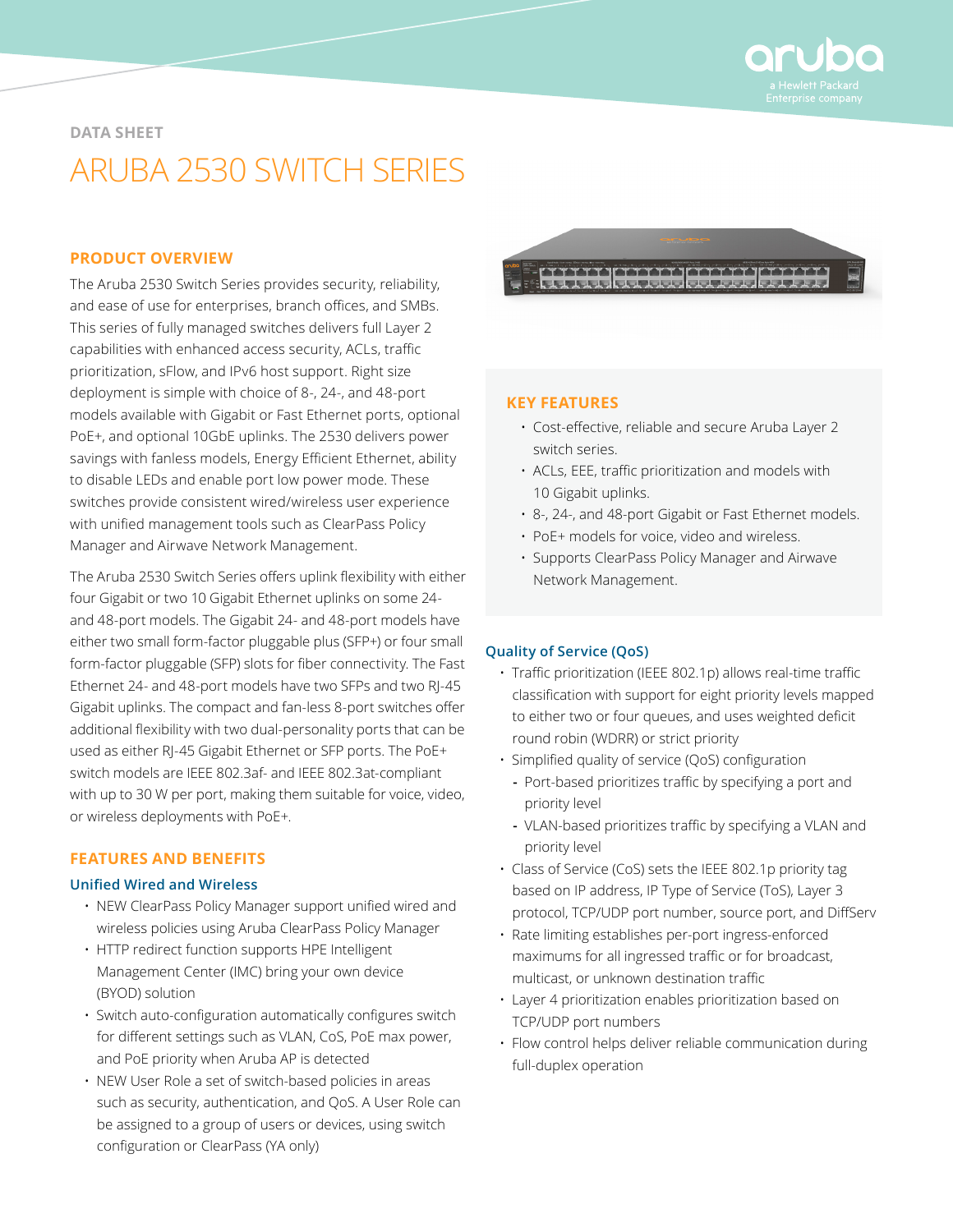#### **Management**

- NEW Zero-Touch ProVisioning (ZTP) uses settings in DHCP to enable ZTP with Aruba AirWave Network Management
- Choice of management interfaces
	- **-** HTML-based easy-to-use Web GUI allows configuration of the switch from any Web browser
	- **-** Robust CLI provides advanced configuration and diagnostics
- **-** Simple network management protocol (SNMPv1/v2c/v3) allows the switch to be managed with a variety of thirdparty network management applications
- Virtual stacking provides single IP address management for up to 16 switches
- sFlow® (RFC 3176) delivers wire-speed traffic accounting and monitoring, configured by SNMP and CLI with three terminal encrypted receivers
- IEEE 802.1AB Link-Layer Discovery Protocol (LLDP) automates device discovery protocol for easy mapping by network management applications
- Logging provides local and remote logging of events via SNMP (v2c and v3) and syslog; provides log throttling and log filtering to reduce the number of log events generated
- Port mirroring allows traffic to be mirrored on any port or a network analyzer to assist with diagnostics or detecting network attacks
- Remote monitoring (RMON) provides advanced monitoring and reporting capabilities for statistics, history, alarms, and events
- Friendly port names allows assignment of descriptive names to ports
- Dual flash images provides independent primary and secondary operating system files for backup while upgrading
- Multiple configuration files are easily stored with a flash image
- Front-panel LEDs
	- **-** Locator LEDs allows users to set the locator LED on a specific switch to turn on, blink, or turn off; and simplifies troubleshooting by making it easy to locate a particular switch within a rack of similar switches
	- **-** Per-port LEDs provides an at-a-glance view of the status, activity, speed, and full-duplex operation
	- **-** Power and fault LEDs display issues, if any
- HPE Comware CLI
	- **-** Comware-compatible CLI bridges the experience of HPE Comware CLI users who are using the HPE ProVision software CLI
- **-** Display and fundamental Comware CLI commands are embedded in the switch CLI as native commands; display output is formatted as on Comware-based switches, and fundamental commands provide a Comware-familiar initial switch setup
- **-** Configuration Comware CLI commands when Comware commands are entered, CLI helps elicit to formulate the correct ProVision software CLI command
- Download Software via DHCP adds the option to specify the location of switch software via DHCP
- TR-069 support enables zero-touch configuration for switches

# **Connectivity**

- IPv6
	- **-** IPv6 host allows the switch to be deployed and managed at the edge of an IPv6 network
	- **-** Dual stack (IPv4/IPv6) supports connectivity for both protocols; provides a transition mechanism from IPv4 to IPv6
	- **-** MLD snooping forwards IPv6 multicast traffic to appropriate interface; prevents IPv6 multicast traffic from flooding the network
	- **-** IPv6 ACL/QoS supports ACL and QoS for IPv6 network traffic on Gigabit and 48 port 10/100 models
	- **-** Security RA Guard, DHCPv6 Protection, Dynamic IPv6 Lockdown (YA only)
- IEEE 802.3af Power over Ethernet (PoE) provides up to 15.4 W per port to IEEE 802.3af-compliant PoE-powered devices such as IP phones, wireless access points, and security cameras
- IEEE 802.3at PoE+ provides up to 30 W per port to IEEE 802.3 for PoE/PoE+-powered devices such as video IP phones, IEEE 802.11n wireless access points, and advanced pan/tilt/zoom security cameras (refer to the product specifications for the total PoE power availability)
- Auto-MDIX adjusts automatically for straight-through or crossover cables on all ports
- Pre-standard PoE support detects and provides power to pre-standard PoE devices (refer to the list of supported devices in the product FAQs, which can be accessed at [www.hpe.com/networking/support](http://www.hpe.com/networking/support))
- SFP slots provides fiber connectivity such as Gigabit-SX, LX, LH, and BX with four SFP slots on all 24- and 48-port Gigabit Ethernet models. Fast Ethernet 24- and 48-port models have two SFP slots and two RJ-45 Gigabit uplinks; 8-port models have two dual-personality ports supporting either SFP or RJ-45 Gigabit uplinks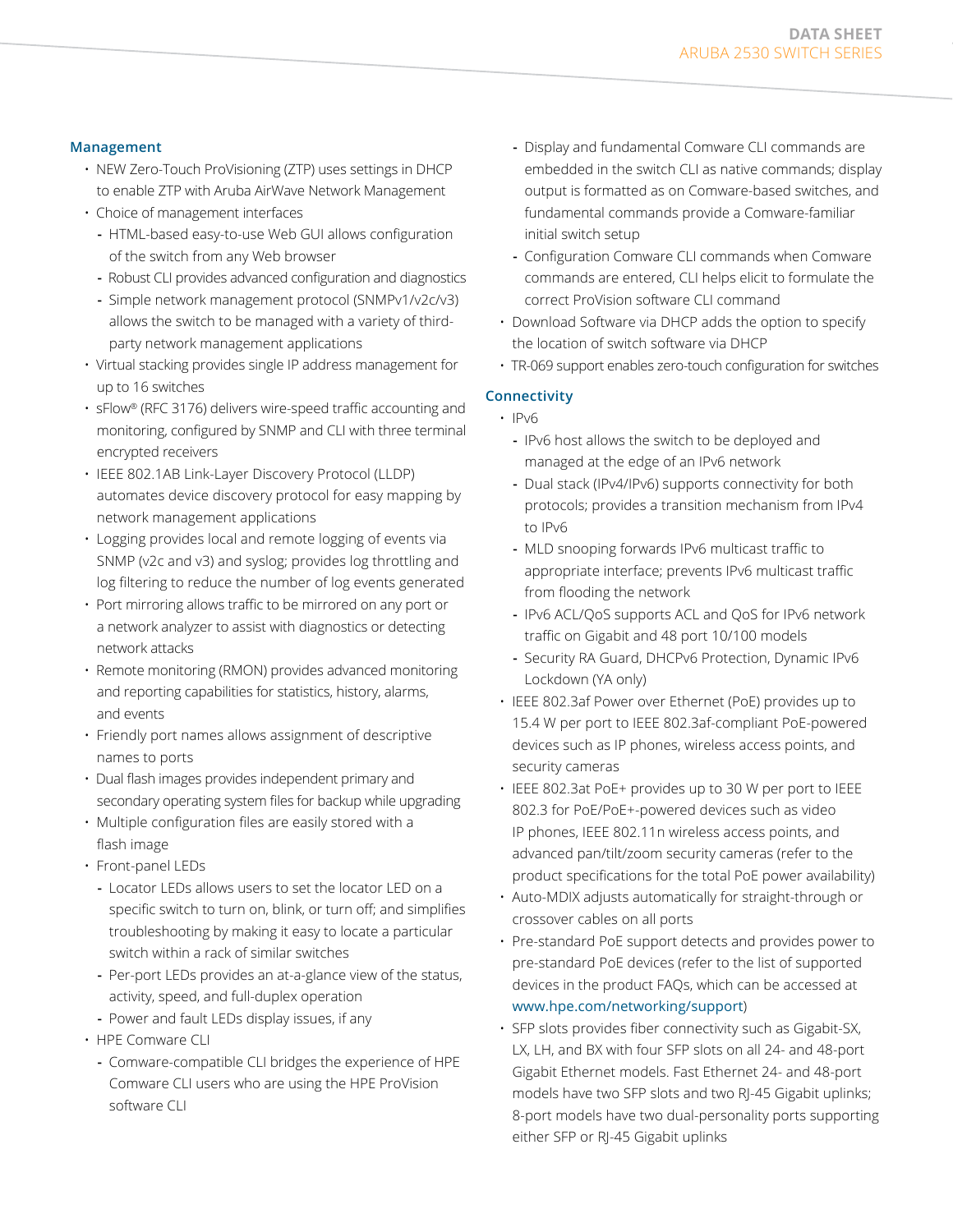• Dual-personality (RJ-45 or USB micro-B) serial console port gives easy access to switch CLI with front-of-switch location and the flexibility of using either an RJ-45 or USB micro-B serial console port

# **Layer 2 switching**

- VLANs provides support for 512 VLANs and 4,094 VLAN IDs
- Jumbo packet support supports up to 9,220-byte frame size to improve the performance of large data transfers; 8- and 24-port Fast Ethernet models automatically support up to 2,000-byte frames with no configuration needed
- 16K MAC address table provides access to many Layer 2 devices
- GARP VLAN Registration Protocol allows automatic learning and dynamic assignment of VLANs
- Rapid Per-VLAN Spanning Tree (RPVST+) allows each VLAN to build a separate spanning tree to improve link bandwidth usage; is compatible with PVST+

#### **Security**

- ACLs accommodates IPv4/IPv6 port and VLAN-based ACLs (IPv6 ACL is supported only on Gigabit Ethernet and 48 port models.)
- Source-port filtering allows only specified ports to communicate with each other
- RADIUS/TACACS+ eases switch management security administration by using a password authentication server
- Secure Sockets Layer (SSL) encrypts all HTTP traffic, allowing secure access to the browser-based management GUI in the switch
- Port security allows access only to specified MAC addresses, which can be learned or specified by the administrator
- MAC address lockout prevents particular configured MAC addresses from connecting to the network
- Multiple user authentication methods
	- **-** IEEE 802.1X uses an IEEE 802.1X supplicant on the client in conjunction with a RADIUS server to authenticate in accordance with industry standards
	- **-** Web-based authentication provides a browser-based environment, similar to IEEE 802.1X, to authenticate clients that do not support the IEEE 802.1X supplicant
	- **-** MAC-based authentication authenticates the client with the RADIUS server based on the client's MAC address
- Secure shell (SSH) v2 encrypts all transmitted data for secure remote CLI access over IP networks
- Secure shell encrypts all transmitted data for secure remote CLI access over IP networks
- STP BPDU port protection blocks Bridge Protocol Data Units (BPDUs) on ports that do not require BPDUs, preventing forged BPDU attacks
- STP root guard protects the root bridge from malicious attacks or configuration mistakes
- Secure management access delivers protected encryption of all access methods (CLI, GUI, or MIB) through SSHv2 and SNMPv3
- Custom banner displays security policy when users log in to the switch
- Secure FTP allows secure file transfer to and from the switch; protects against unwanted file downloads or unauthorized copying of a switch configuration file
- Protected ports CLI offers intuitive CLI to configure the source-port filter feature, by allowing specified ports to be isolated from all other ports on the switch; the protected port or ports can communicate only with the uplink or shared resources
- Authentication flexibility
	- **-** Multiple IEEE 802.1X users per port provides authentication for up to 32 IEEE 802.1X users per port; prevents a user from "piggybacking" on another user's IEEE 802.1X authentication
	- **-** Concurrent IEEE 802.1X and Web or MAC authentication schemes per port allows a switch port to accept any IEEE 802.1X and either Web or MAC authentications
- Switch management logon security helps secure switch CLI logon by optionally requiring either RADIUS or TACACS+ authentication
- DHCP protection blocks DHCP packets from unauthorized DHCP servers, preventing denial-of-service attacks
- Dynamic ARP protection blocks ARP broadcasts from unauthorized hosts, preventing eavesdropping or theft of network data
- Dynamic IP lockdown works with DHCP protection to block traffic from unauthorized hosts, preventing IP source address spoofing

#### **Convergence**

- IEEE 802.1AB Link Layer Discovery Protocol (LLDP) facilitates easy mapping using network management applications with LLDP automated device discovery protocol
- LLDP-MED (Media Endpoint Discovery) defines a standard extension of LLDP that stores values for parameters such as QoS and VLAN to automatically configure network devices such as IP phones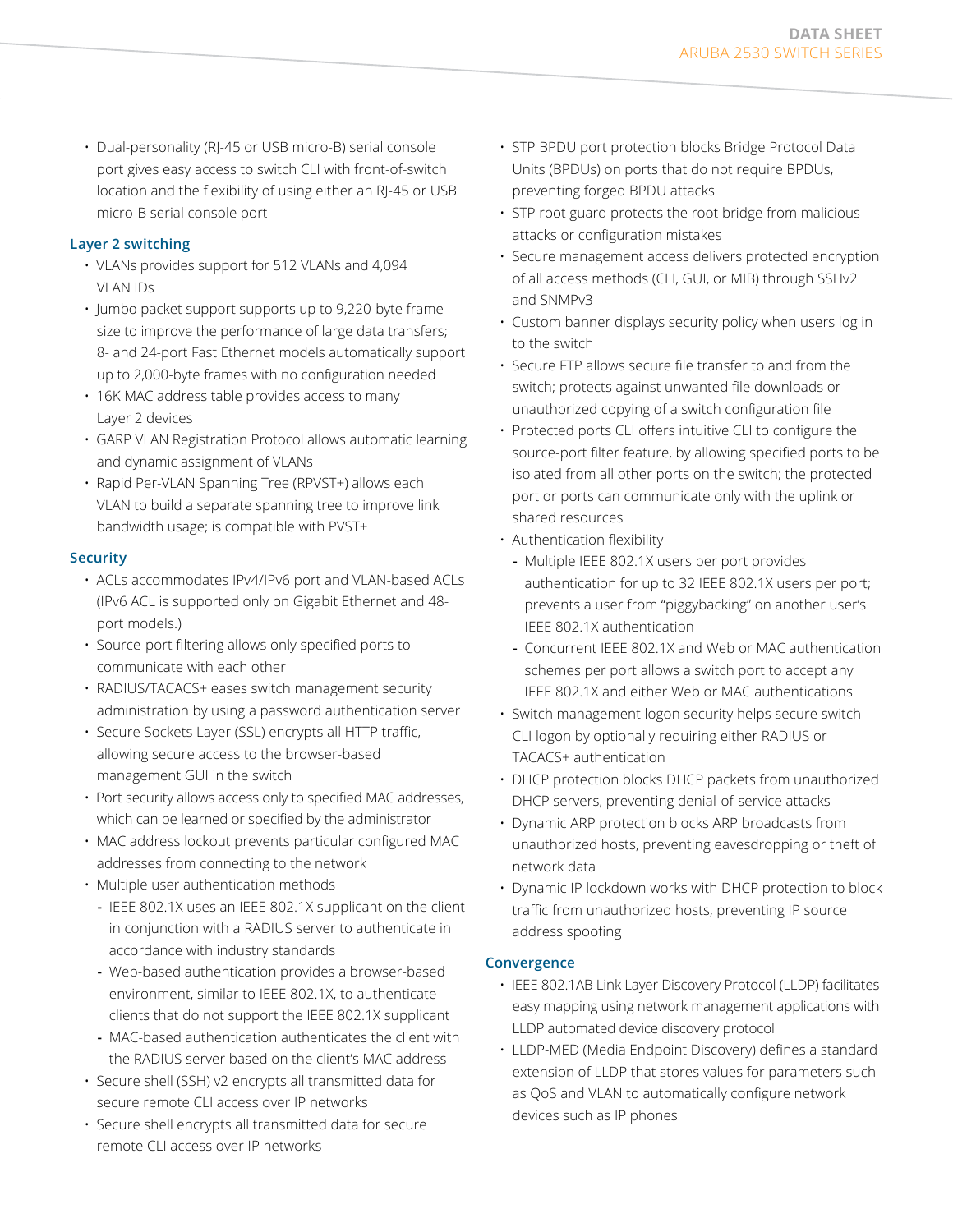- IP multicast (data-driven IGMP) prevents flooding of IP multicast traffic
- PoE and PoE+ allocations support multiple methods automatic, IEEE 802.3at dynamic, LLDP-MED fine grain, IEEE 802.3af device class, or user specified—to allocate and manage PoE/PoE+ power for more efficient energy use
- Voice VLAN uses LLDP-MED to automatically configure a VLAN for IP phones
- IP multicast (data-driven IGMPv3) prevents flooding of IP multicast traffic
- LLDP-CDP compatibility receives and recognizes CDP packets from Cisco's IP phones for seamless interoperation
- Local MAC Authentication assigns attributes such as VLAN and QoS using locally configured profile that can be a list of MAC prefixes Unified Wired and Wireless
- HTTP redirect function supports HPE Intelligent Management Center (IMC) bring your own device (BYOD) solution

#### **Resiliency and high availability**

- Port trunking and link aggregation
	- **-** Trunking supports up to eight links per trunk to increase bandwidth and create redundant connections; and supports L2, L3, and L4 trunk load-balancing algorithm (L4 trunk load balancing is supported only on Gigabit Ethernet and 48-port models.)
	- **-** IEEE 802.3ad Link Aggregation Control Protocol (LACP) eases configuration of trunks through automatic configuration
- IEEE 802.1s Multiple Spanning Tree provides high link availability in multiple VLAN environments by allowing multiple spanning trees; provides legacy support for IEEE 802.1d and IEEE 802.1w
- SmartLink provides easy-to-configure link redundancy of active and standby links

# **Product architecture**

- Energy-efficient design
	- **-** IEEE 802.3az reduces power consumption during periods of low data activity on Gigabit Ethernet switches
	- **-** Port low-power mode enables the port to automatically go into low-power mode to conserve energy when no link is detected
	- **-** Fan-less and variable-speed fans decreases power consumption in fan-less (all 8-port, 2530-24, and 2530- 48 PoE+ switches) as well as variable-speed fan switches
- **-** Port LEDs conserves energy by optionally turning off port link and activity LEDs
- Switch on a chip provides a highly integrated, highperformance switch design with a nonblocking architecture

# **Flexibility**

- Flexible mounting
	- **-** Rack mountable allows the switch to be mounted on a standard 19-inch rack, with the hardware included
	- **-** Wall mountable allows the switch to be mounted on a wall, using the hardware included
	- **-** Surface mountable allows the switch to be mounted above or below a surface (such as a desk or table), using the hardware included
- Quiet operation lowers noise, making it suitable for deployments in acoustically sensitive environments such as conference rooms and office spaces
- Compact size reduces space requirements (refer to the product specifications for the exact dimensions)

# **Warranty and support**

- Limited Lifetime Warranty See [www.hpe.com/networking/warrantysummary](http://www.hpe.com/networking/warrantysummary) for warranty and support information included with your product purchase.
- Software releases to find software for your product, refer to [www.hpe.com/networking/support](http://www.hpe.com/networking/support); for details on the software releases available with your product purchase, refer to [www.hpe.com/networking/warrantysummary](http://www.hpe.com/networking/warrantysummary)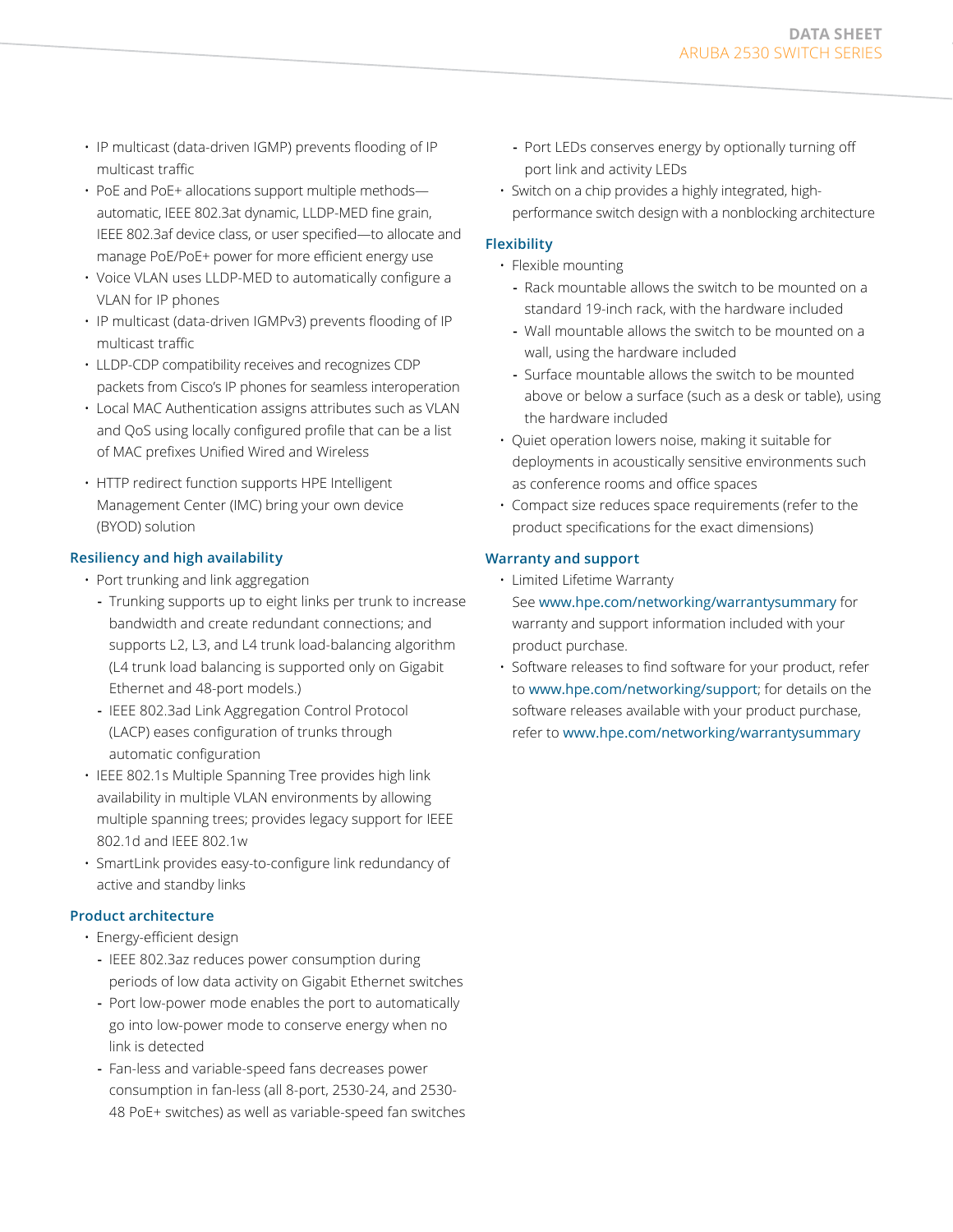| <b>SPECIFICATIONS</b>           |                                                                                                                                                                                                                                                                    |                                                                                                                                                                                                                                                                    |                                                                                                                                                                                                                                                                   |  |
|---------------------------------|--------------------------------------------------------------------------------------------------------------------------------------------------------------------------------------------------------------------------------------------------------------------|--------------------------------------------------------------------------------------------------------------------------------------------------------------------------------------------------------------------------------------------------------------------|-------------------------------------------------------------------------------------------------------------------------------------------------------------------------------------------------------------------------------------------------------------------|--|
|                                 | Aruba 2530-48G-PoE+ Switch<br>(19772A)                                                                                                                                                                                                                             | Aruba 2530-24G-PoE+ Switch<br>(19773A)                                                                                                                                                                                                                             | Aruba 2530-8G-PoE+ Switch<br>(19774A)                                                                                                                                                                                                                             |  |
| I/O ports and slots             |                                                                                                                                                                                                                                                                    |                                                                                                                                                                                                                                                                    |                                                                                                                                                                                                                                                                   |  |
|                                 | 48 RJ-45 autosensing 10/100/1000<br>PoE+ ports (IEEE 802.3 Type<br>10BASE-T, IEEE 802.3u Type<br>100BASE-TX, IEEE 802.3ab Type<br>1000BASE-T, IEEE 802.3at PoE+);<br>Media Type: Auto-MDIX; Duplex:<br>10BASE-T/100BASE-TX: half or full;<br>1000BASE-T: full only | 24 RJ-45 autosensing 10/100/1000<br>PoE+ ports (IEEE 802.3 Type<br>10BASE-T, IEEE 802.3u Type<br>100BASE-TX, IEEE 802.3ab Type<br>1000BASE-T, IEEE 802.3at PoE+);<br>Media Type: Auto-MDIX; Duplex:<br>10BASE-T/100BASE-TX: half or full;<br>1000BASE-T: full only | 8 RJ-45 autosensing 10/100/1000<br>PoE+ ports (IEEE 802.3 Type<br>10BASE-T, IEEE 802.3u Type<br>100BASE-TX, IEEE 802.3ab Type<br>1000BASE-T, IEEE 802.3at PoE+);<br>Media Type: Auto-MDIX; Duplex:<br>10BASE-T/100BASE-TX: half or full;<br>1000BASE-T: full only |  |
|                                 | 4 fixed Gigabit Ethernet SFP ports                                                                                                                                                                                                                                 | 4 fixed Gigabit Ethernet SFP ports                                                                                                                                                                                                                                 | 2 dual-personality ports; each port                                                                                                                                                                                                                               |  |
|                                 | 1 dual-personality (RJ-45 or USB<br>micro-B) serial console port                                                                                                                                                                                                   | 1 dual-personality (RJ-45 or USB<br>micro-B) serial console port                                                                                                                                                                                                   | can be used as either an RJ-45<br>10/100/1000 port (IEEE 802.3 Type<br>10Base-T; IEEE 802.3u Type 100Base-<br>TX; IEEE 802.3ab1000Base-T Gigabit<br>Ethernet) or as a SFP slot (for use with<br>SFP transceivers)                                                 |  |
|                                 |                                                                                                                                                                                                                                                                    |                                                                                                                                                                                                                                                                    | 1 dual-personality (RJ-45 or USB<br>micro-B) serial console port                                                                                                                                                                                                  |  |
| <b>Physical characteristics</b> |                                                                                                                                                                                                                                                                    |                                                                                                                                                                                                                                                                    |                                                                                                                                                                                                                                                                   |  |
| Dimensions                      | 17.44 (w) x 13.00 (d) x 1.75 (h) in<br>$(44.3 \times 32.26 \times 4.45$ cm)<br>(1U height)                                                                                                                                                                         | 17.44 (w) x 13.00 (d) x 1.75 (h) in<br>$(44.3 \times 33.02 \times 4.45$ cm)<br>(1U height)                                                                                                                                                                         | $10.00(w) \times 6.28(d) \times 1.75(h)$ in<br>$(25.4 \times 15.95 \times 4.45$ cm)<br>(1U height)                                                                                                                                                                |  |
| Weight                          | 10.4 lb (4.72 kg)                                                                                                                                                                                                                                                  | 8.7 lb (3.95 kg)                                                                                                                                                                                                                                                   | 2.2 lb (1 kg)                                                                                                                                                                                                                                                     |  |
| <b>Memory and processor</b>     |                                                                                                                                                                                                                                                                    |                                                                                                                                                                                                                                                                    |                                                                                                                                                                                                                                                                   |  |
| Processor                       | ARM9E @ 800 MHz, 128 MB flash,<br>256 MB DDR3 DIMM; packet buffer<br>size: 3 MB dynamically allocated                                                                                                                                                              | ARM9E @ 800 MHz, 128 MB flash,<br>256 MB DDR3 DIMM; packet buffer<br>size: 1.5 MB dynamically allocated                                                                                                                                                            | ARM9E @ 800 MHz, 128 MB flash,<br>256 MB DDR3 DIMM; packet buffer<br>size: 1.5 MB dynamically allocated                                                                                                                                                           |  |
| <b>Mounting and enclosure</b>   |                                                                                                                                                                                                                                                                    |                                                                                                                                                                                                                                                                    |                                                                                                                                                                                                                                                                   |  |
|                                 | Mounts in an EIA-standard 19-inch<br>telco rack or equipment cabinet<br>(rack-mounting kit available);<br>Horizontal surface mounting;<br>Wall mounting                                                                                                            | Mounts in an EIA-standard 19-inch<br>telco rack or equipment cabinet<br>(rack-mounting kit available);<br>Horizontal surface mounting;<br>Wall mounting                                                                                                            | Mounts in an EIA-standard 19-inch<br>telco rack or equipment cabinet<br>(rack-mounting kit available);<br>Horizontal surface mounting,<br>Wall mounting                                                                                                           |  |
| Performance                     |                                                                                                                                                                                                                                                                    |                                                                                                                                                                                                                                                                    |                                                                                                                                                                                                                                                                   |  |
|                                 | IPv6 Ready Certified                                                                                                                                                                                                                                               | IPv6 Ready Certified                                                                                                                                                                                                                                               | IPv6 Ready Certified                                                                                                                                                                                                                                              |  |
| 100 Mb Latency                  | < 7.4 µs (LIFO 64-byte packets)                                                                                                                                                                                                                                    | < 7.4 µs (LIFO 64-byte packets)                                                                                                                                                                                                                                    | < 7.4 µs (LIFO 64-byte packets)                                                                                                                                                                                                                                   |  |
| 1000 Mb Latency                 | < 2.3 µs (LIFO 64-byte packets)                                                                                                                                                                                                                                    | < 2.3 µs (LIFO 64-byte packets)                                                                                                                                                                                                                                    | < 2.6 µs (LIFO 64-byte packets)                                                                                                                                                                                                                                   |  |
| Throughput                      | up to 77.3 Mpps (64-byte packets)                                                                                                                                                                                                                                  | up to 41.6 Mpps (64-byte packets)                                                                                                                                                                                                                                  | up to 14.8 Mpps (64-byte packets)                                                                                                                                                                                                                                 |  |
| Switching capacity              | 104 Gbps                                                                                                                                                                                                                                                           | 56 Gbps                                                                                                                                                                                                                                                            | 20 Gbps                                                                                                                                                                                                                                                           |  |
| MAC address table size          | 16000 entries                                                                                                                                                                                                                                                      | 16000 entries                                                                                                                                                                                                                                                      | 16000 entries                                                                                                                                                                                                                                                     |  |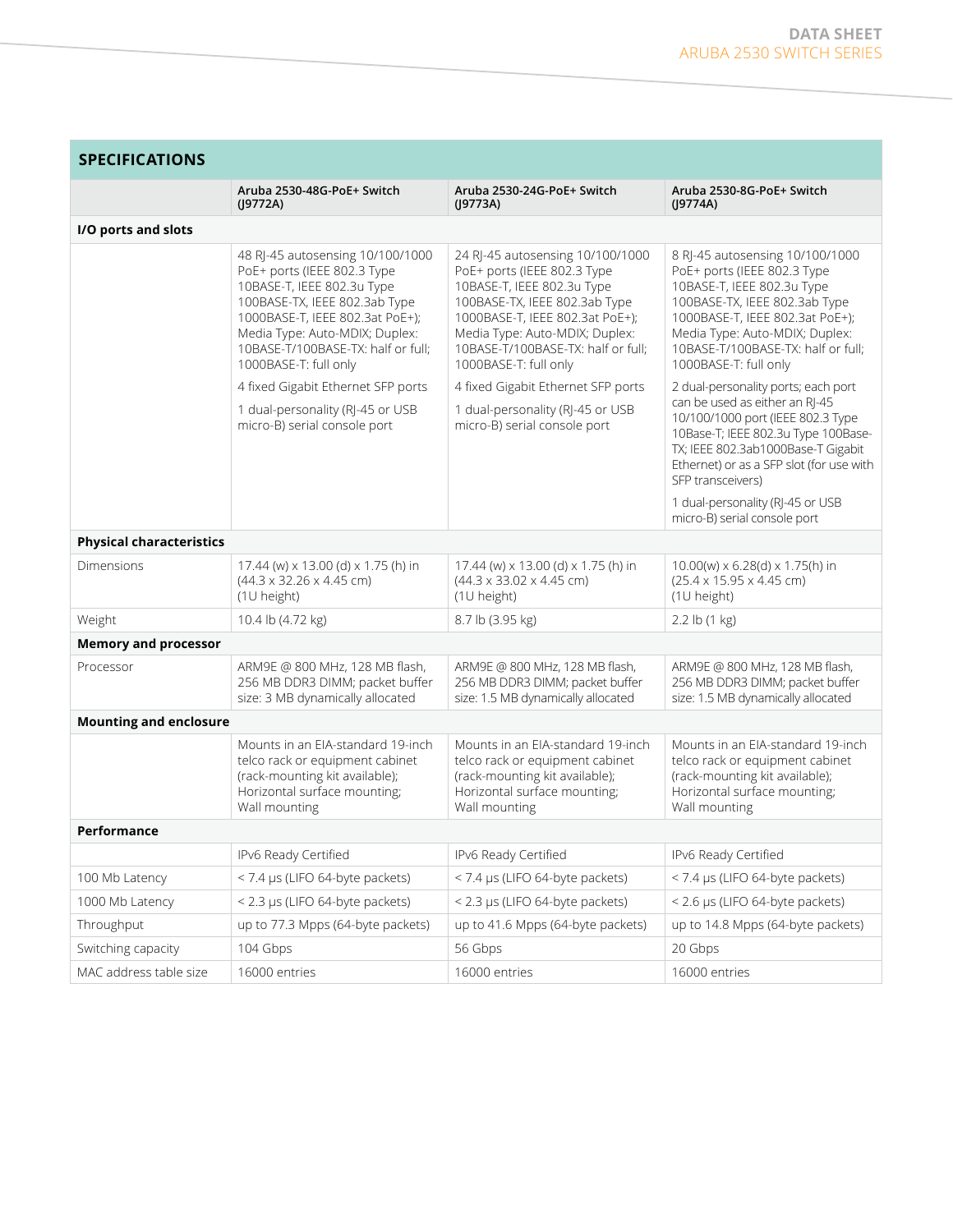| <b>SPECIFICATIONS</b>                     |                                                                                                                                                                                                                                                                    |                                                                                                                                                                                                                                                                    |                                                                                                                                                                                                                                                                    |  |
|-------------------------------------------|--------------------------------------------------------------------------------------------------------------------------------------------------------------------------------------------------------------------------------------------------------------------|--------------------------------------------------------------------------------------------------------------------------------------------------------------------------------------------------------------------------------------------------------------------|--------------------------------------------------------------------------------------------------------------------------------------------------------------------------------------------------------------------------------------------------------------------|--|
|                                           | Aruba 2530-48G-PoE+ Switch<br>(19772A)                                                                                                                                                                                                                             | Aruba 2530-24G-PoE+ Switch<br>(J9773A)                                                                                                                                                                                                                             | Aruba 2530-8G-PoE+ Switch<br>(19774A)                                                                                                                                                                                                                              |  |
| <b>Environment</b>                        |                                                                                                                                                                                                                                                                    |                                                                                                                                                                                                                                                                    |                                                                                                                                                                                                                                                                    |  |
| Operating temperature                     | 32°F to 113°F (0°C to 45°C)                                                                                                                                                                                                                                        | 32°F to 113°F (0°C to 45°C)                                                                                                                                                                                                                                        | 32°F to 113°F (0°C to 45°C)                                                                                                                                                                                                                                        |  |
| Operating relative<br>humidity            | 15% to 95% @ 104°F (40°C),<br>noncondensing                                                                                                                                                                                                                        | 15% to 95% @ 104°F (40°C),<br>noncondensing                                                                                                                                                                                                                        | 15% to 95% @ 104°F (40°C),<br>noncondensing                                                                                                                                                                                                                        |  |
| Nonoperating/Storage<br>temperature       | -40°F to 158°F (-40°C to 70°C)                                                                                                                                                                                                                                     | -40°F to 158°F (-40°C to 70°C)                                                                                                                                                                                                                                     | -40°F to 158°F (-40°C to 70°C)                                                                                                                                                                                                                                     |  |
| Nonoperating/Storage<br>relative humidity | 15% to 90% @ 149°F (65°C),<br>noncondensing                                                                                                                                                                                                                        | 15% to 90% @ 149°F (65°C),<br>noncondensing                                                                                                                                                                                                                        | 15% to 90% @ 149°F (65°C),<br>noncondensing                                                                                                                                                                                                                        |  |
| Altitude                                  | up to 10,000 ft (3 km)                                                                                                                                                                                                                                             | up to 10,000 ft (3 km)                                                                                                                                                                                                                                             | up to 10,000 ft (3 km)                                                                                                                                                                                                                                             |  |
| Acoustic                                  | Power: 43.6 dB, Pressure: 33.6 dB                                                                                                                                                                                                                                  | Power: 43.9 dB, Pressure: 39.6 dB                                                                                                                                                                                                                                  | Power: 0 dB, Pressure: 0 dB                                                                                                                                                                                                                                        |  |
| <b>Electrical characteristics</b>         |                                                                                                                                                                                                                                                                    |                                                                                                                                                                                                                                                                    |                                                                                                                                                                                                                                                                    |  |
| Frequency                                 | 50/60 Hz                                                                                                                                                                                                                                                           | 50/60 Hz                                                                                                                                                                                                                                                           | 50/60 Hz                                                                                                                                                                                                                                                           |  |
| Maximum heat dissipation                  | 236 BTU/hr (248.98 kJ/hr), (switch<br>only: 236 BTU/hr; combined switch<br>+ max. PoE devices: 1624 BTU/hr)                                                                                                                                                        | 135 BTU/hr (142.42 kJ/hr), (switch<br>only: 135 BTU/hr; combined switch<br>+ max. PoE devices: 843 BTU/hr)                                                                                                                                                         | 65 BTU/hr (68.58 kJ/hr), (switch only:<br>65 BTU/hr; combined switch + max.<br>PoE devices: 293 BTU/hr)                                                                                                                                                            |  |
| AC voltage                                | 100 - 127/200 - 240 VAC                                                                                                                                                                                                                                            | 100 - 127/200 - 240 VAC                                                                                                                                                                                                                                            | 100 - 127/200 - 240 VAC                                                                                                                                                                                                                                            |  |
| Current                                   | 5.8/2.9A                                                                                                                                                                                                                                                           | 3.2/1.6 A                                                                                                                                                                                                                                                          | 1.4A                                                                                                                                                                                                                                                               |  |
| Maximum power rating                      | 476 W                                                                                                                                                                                                                                                              | 247 W                                                                                                                                                                                                                                                              | 86 W                                                                                                                                                                                                                                                               |  |
| Idle power                                | 40.1 W                                                                                                                                                                                                                                                             | 25.2 W                                                                                                                                                                                                                                                             | 13.4 W                                                                                                                                                                                                                                                             |  |
| PoE power                                 | 382W                                                                                                                                                                                                                                                               | 195 W                                                                                                                                                                                                                                                              | 67 W                                                                                                                                                                                                                                                               |  |
| Notes                                     | Idle power is the actual power<br>consumption of the device with no<br>ports connected.                                                                                                                                                                            | Idle power is the actual power<br>consumption of the device with no<br>ports connected.                                                                                                                                                                            | Idle power is the actual power<br>consumption of the device with no<br>ports connected.                                                                                                                                                                            |  |
|                                           | Maximum power rating and<br>maximum heat dissipation are the<br>worst-case theoretical maximum<br>numbers provided for planning<br>the infrastructure with fully loaded<br>PoE (if equipped), 100% traffic, all<br>ports plugged in, and all modules<br>populated. | Maximum power rating and<br>maximum heat dissipation are the<br>worst-case theoretical maximum<br>numbers provided for planning<br>the infrastructure with fully loaded<br>PoE (if equipped), 100% traffic, all<br>ports plugged in, and all modules<br>populated. | Maximum power rating and<br>maximum heat dissipation are the<br>worst-case theoretical maximum<br>numbers provided for planning<br>the infrastructure with fully loaded<br>PoE (if equipped), 100% traffic, all<br>ports plugged in, and all modules<br>populated. |  |
|                                           | PoE power is the total power<br>budget available to all PoE ports.                                                                                                                                                                                                 | PoE power is the total power<br>budget available to all PoE ports.                                                                                                                                                                                                 | PoE power is the total power<br>budget available to all PoE ports.                                                                                                                                                                                                 |  |
| Safety                                    |                                                                                                                                                                                                                                                                    |                                                                                                                                                                                                                                                                    |                                                                                                                                                                                                                                                                    |  |
|                                           | UL 60950-1; CAN/CSA 22.2<br>No. 60950-1; EN 60825;<br>IEC 60950-1; EN 60950-1                                                                                                                                                                                      | UL 60950-1; CAN/CSA 22.2<br>No. 60950-1; EN 60825;<br>IEC 60950-1; EN 60950-1                                                                                                                                                                                      | UL 60950-1; CAN/CSA 22.2<br>No. 60950-1; EN 60825;<br>IEC 60950-1; EN 60950-1                                                                                                                                                                                      |  |
| <b>Emissions</b>                          |                                                                                                                                                                                                                                                                    |                                                                                                                                                                                                                                                                    |                                                                                                                                                                                                                                                                    |  |
|                                           | FCC Class A; EN 55022/CISPR-22<br>Class A; VCCI Class A                                                                                                                                                                                                            | FCC Class A; EN 55022/CISPR-22<br>Class A; VCCI Class A                                                                                                                                                                                                            | FCC Class A; EN 55022/CISPR-22<br>Class A; VCCI Class A                                                                                                                                                                                                            |  |
|                                           |                                                                                                                                                                                                                                                                    |                                                                                                                                                                                                                                                                    |                                                                                                                                                                                                                                                                    |  |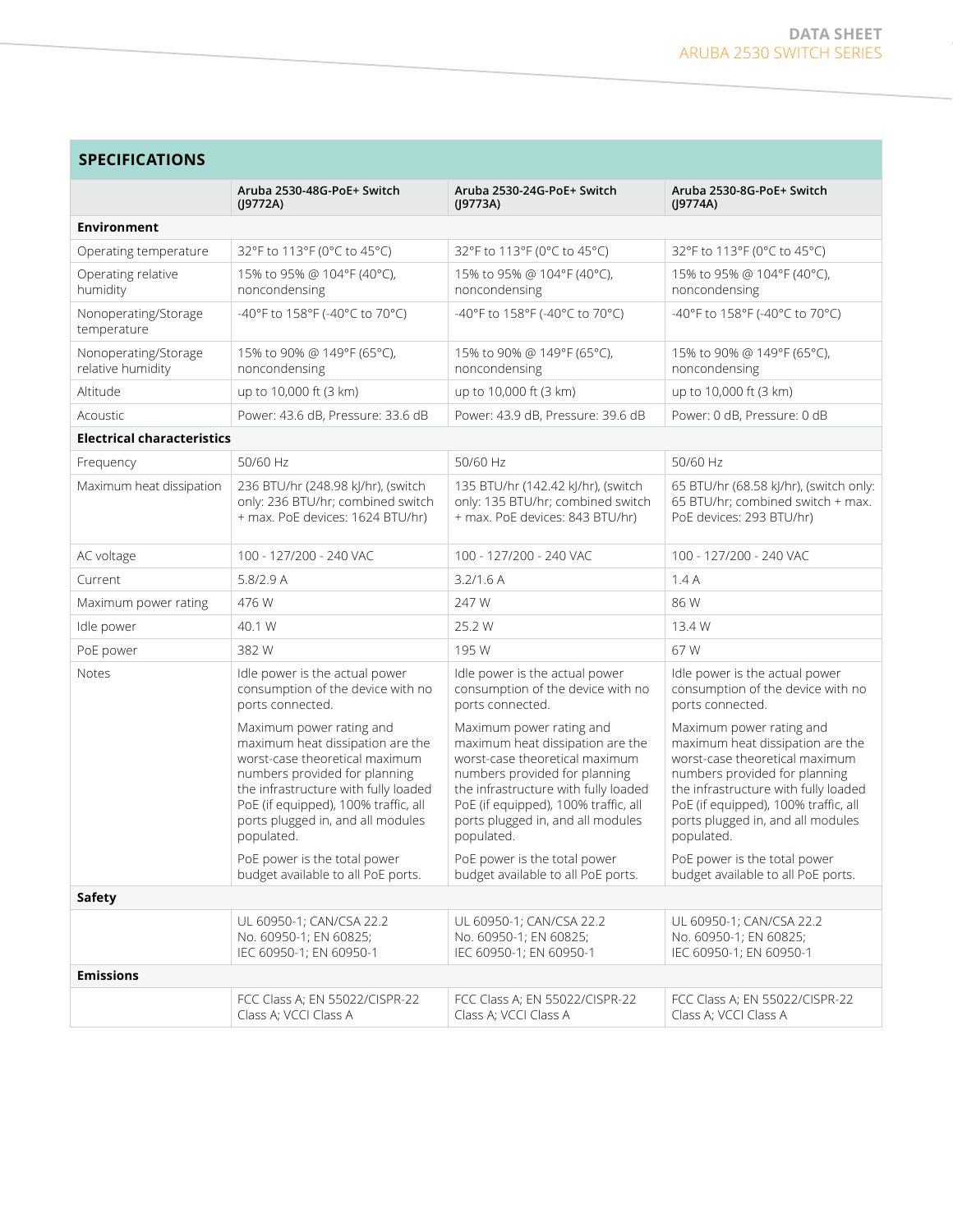| <b>SPECIFICATIONS</b>             |                                                                                                                                                                                                                                                                                                              |                                                                                                                                                                                                                                                                                                              |                                                                                                                                                                                                                                                                                                              |  |  |
|-----------------------------------|--------------------------------------------------------------------------------------------------------------------------------------------------------------------------------------------------------------------------------------------------------------------------------------------------------------|--------------------------------------------------------------------------------------------------------------------------------------------------------------------------------------------------------------------------------------------------------------------------------------------------------------|--------------------------------------------------------------------------------------------------------------------------------------------------------------------------------------------------------------------------------------------------------------------------------------------------------------|--|--|
|                                   | Aruba 2530-48G-PoE+ Switch<br>(19772A)                                                                                                                                                                                                                                                                       | Aruba 2530-24G-PoE+ Switch<br>(19773A)                                                                                                                                                                                                                                                                       | Aruba 2530-8G-PoE+ Switch<br>(19774A)                                                                                                                                                                                                                                                                        |  |  |
| Immunity                          |                                                                                                                                                                                                                                                                                                              |                                                                                                                                                                                                                                                                                                              |                                                                                                                                                                                                                                                                                                              |  |  |
| Generic                           | EN 55024, CISPR 24                                                                                                                                                                                                                                                                                           | EN 55024, CISPR 24                                                                                                                                                                                                                                                                                           | EN 55024, CISPR 24                                                                                                                                                                                                                                                                                           |  |  |
| EN                                | EN 55024, CISPR 24                                                                                                                                                                                                                                                                                           | EN 55024, CISPR 24                                                                                                                                                                                                                                                                                           | EN 55024, CISPR 24                                                                                                                                                                                                                                                                                           |  |  |
| <b>ESD</b>                        | IEC 61000-4-2                                                                                                                                                                                                                                                                                                | IEC 61000-4-2                                                                                                                                                                                                                                                                                                | IEC 61000-4-2                                                                                                                                                                                                                                                                                                |  |  |
| Radiated                          | IEC 61000-4-3                                                                                                                                                                                                                                                                                                | IEC 61000-4-3                                                                                                                                                                                                                                                                                                | IEC 61000-4-3                                                                                                                                                                                                                                                                                                |  |  |
| EFT/Burst                         | IEC 61000-4-4                                                                                                                                                                                                                                                                                                | IEC 61000-4-4                                                                                                                                                                                                                                                                                                | IEC 61000-4-4                                                                                                                                                                                                                                                                                                |  |  |
| Surge                             | IEC 61000-4-5                                                                                                                                                                                                                                                                                                | IEC 61000-4-5                                                                                                                                                                                                                                                                                                | IEC 61000-4-5                                                                                                                                                                                                                                                                                                |  |  |
| Conducted                         | IEC 61000-4-6                                                                                                                                                                                                                                                                                                | IEC 61000-4-6                                                                                                                                                                                                                                                                                                | IEC 61000-4-6                                                                                                                                                                                                                                                                                                |  |  |
| Power frequency<br>magnetic field | IEC 61000-4-8                                                                                                                                                                                                                                                                                                | IEC 61000-4-8                                                                                                                                                                                                                                                                                                | IEC 61000-4-8                                                                                                                                                                                                                                                                                                |  |  |
| Voltage dips and<br>interruptions | IEC 61000-4-11                                                                                                                                                                                                                                                                                               | IEC 61000-4-11                                                                                                                                                                                                                                                                                               | IEC 61000-4-11                                                                                                                                                                                                                                                                                               |  |  |
| Harmonics                         | EN 61000-3-2, IEC 61000-3-2                                                                                                                                                                                                                                                                                  | EN 61000-3-2, IEC 61000-3-2                                                                                                                                                                                                                                                                                  | EN 61000-3-2, IEC 61000-3-2                                                                                                                                                                                                                                                                                  |  |  |
| Flicker                           | EN 61000-3-3, IEC 61000-3-3                                                                                                                                                                                                                                                                                  | EN 61000-3-3, IEC 61000-3-3                                                                                                                                                                                                                                                                                  | EN 61000-3-3, IEC 61000-3-3                                                                                                                                                                                                                                                                                  |  |  |
| Management                        |                                                                                                                                                                                                                                                                                                              |                                                                                                                                                                                                                                                                                                              |                                                                                                                                                                                                                                                                                                              |  |  |
|                                   | IMC-Intelligent Management<br>Center; command-line interface;<br>Web browser; configuration menu;<br>out-of-band management (serial<br>RS-232C or Micro USB); IEEE 802.3<br>Ethernet MIB; Repeater MIB;<br>Ethernet Interface MIB AirWave<br>Network Management                                              | IMC-Intelligent Management<br>Center; command-line interface;<br>Web browser; configuration menu;<br>out-of-band management (serial<br>RS-232C or Micro USB); IEEE 802.3<br>Ethernet MIB; Repeater MIB;<br>Ethernet Interface MIB AirWave<br>Network Management                                              | IMC-Intelligent Management<br>Center; command-line interface;<br>Web browser; configuration menu;<br>out-of-band management (serial<br>RS-232C or Micro USB); IEEE 802.3<br>Ethernet MIB; Repeater MIB;<br>Ethernet Interface MIB AirWave<br>Network Management                                              |  |  |
| <b>Notes</b>                      |                                                                                                                                                                                                                                                                                                              |                                                                                                                                                                                                                                                                                                              |                                                                                                                                                                                                                                                                                                              |  |  |
|                                   | IEEE 802.3az applies to Gigabit<br>models only; IEEE 802.3at and IEEE<br>802.3af apply to PoE+ models only.<br>When using SFPs with this product,<br>SFPs with revision "B" or later<br>(product number ends with the<br>letter "B" or later, e.g., J4858B,<br>J4859C) are required.                         | IEEE 802.3az applies to Gigabit<br>models only; IEEE 802.3at and IEEE<br>802.3af apply to PoE+ models only.<br>When using SFPs with this product,<br>SFPs with revision "B" or later<br>(product number ends with the<br>letter "B" or later, e.g., J4858B,<br>J4859C) are required.                         | IEEE 802.3az applies to Gigabit<br>models only; IEEE 802.3at and IEEE<br>802.3af apply to PoE+ models only.<br>When using SFPs with this product,<br>SFPs with revision "B" or later<br>(product number ends with the<br>letter "B" or later, e.g., J4858B,<br>J4859C) are required.                         |  |  |
| <b>Services</b>                   |                                                                                                                                                                                                                                                                                                              |                                                                                                                                                                                                                                                                                                              |                                                                                                                                                                                                                                                                                                              |  |  |
|                                   | Refer to the Hewlett Packard<br>Enterprise website at<br>www.hpe.com/networking/services<br>for details on the service-level<br>descriptions and product numbers.<br>For details about services and<br>response times in your area, please<br>contact your local Hewlett Packard<br>Enterprise sales office. | Refer to the Hewlett Packard<br>Enterprise website at<br>www.hpe.com/networking/services<br>for details on the service-level<br>descriptions and product numbers.<br>For details about services and<br>response times in your area, please<br>contact your local Hewlett Packard<br>Enterprise sales office. | Refer to the Hewlett Packard<br>Enterprise website at<br>www.hpe.com/networking/services<br>for details on the service-level<br>descriptions and product numbers.<br>For details about services and<br>response times in your area, please<br>contact your local Hewlett Packard<br>Enterprise sales office. |  |  |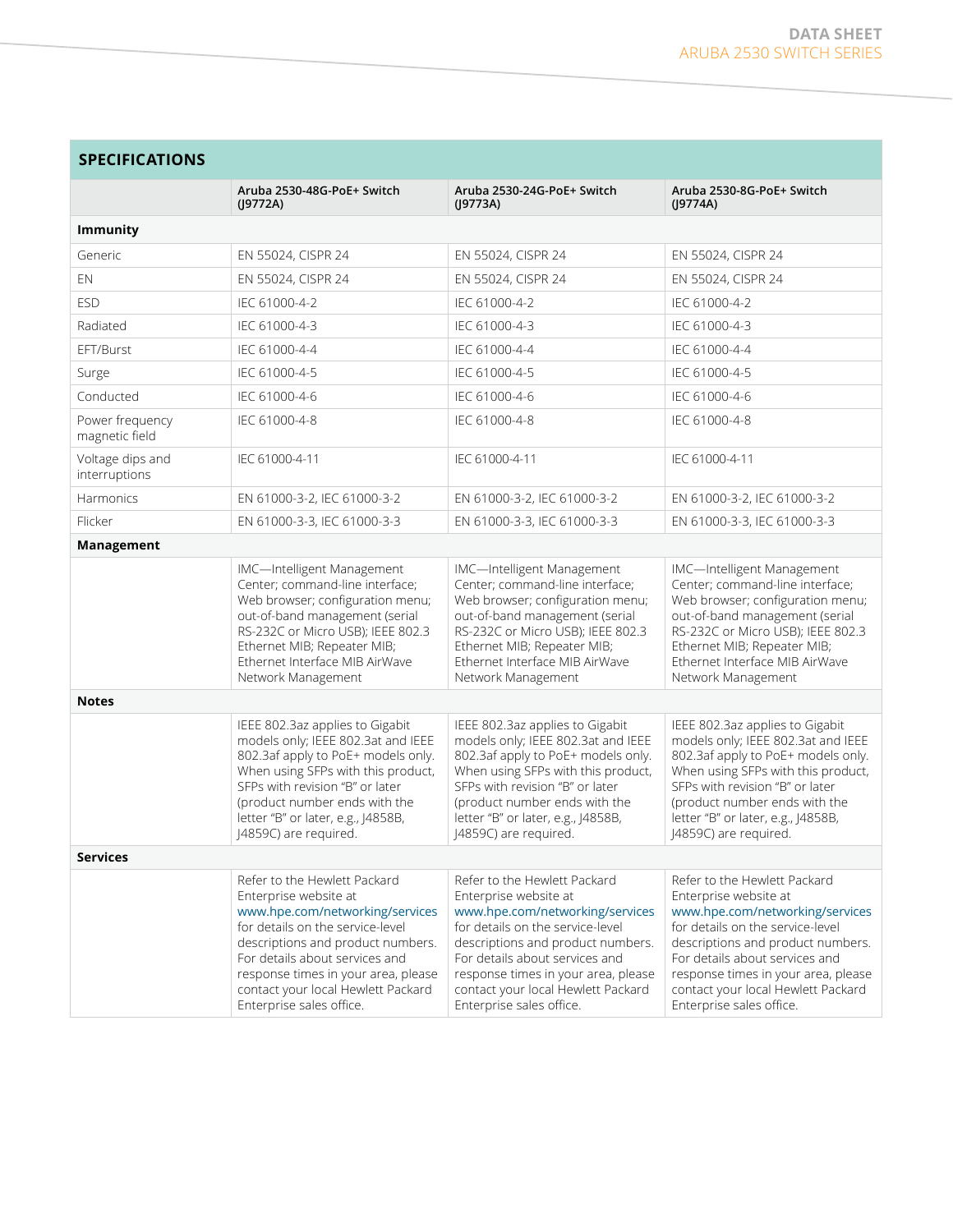| <b>SPECIFICATIONS</b>           |                                                                                                                                                                                                        |                                                                                                                                                                                                        |                                                                                                                                                                                                                                            |  |
|---------------------------------|--------------------------------------------------------------------------------------------------------------------------------------------------------------------------------------------------------|--------------------------------------------------------------------------------------------------------------------------------------------------------------------------------------------------------|--------------------------------------------------------------------------------------------------------------------------------------------------------------------------------------------------------------------------------------------|--|
|                                 | Aruba 2530-48-PoE+ Switch<br>(19778A)                                                                                                                                                                  | Aruba 2530-24-PoE+ Switch<br>(19779A)                                                                                                                                                                  | Aruba 2530-8-PoE+ Switch<br>(19780A)                                                                                                                                                                                                       |  |
| I/O ports and slots             |                                                                                                                                                                                                        |                                                                                                                                                                                                        |                                                                                                                                                                                                                                            |  |
|                                 | 48 RJ-45 autosensing 10/100 PoE+<br>ports (IEEE 802.3 Type 10BASE-T,<br>IEEE 802.3u Type 100BASE-TX,<br>IEEE 802.3at PoE+); Media Type:<br>Auto-MDIX; Duplex: half or full                             | 24 RJ-45 autosensing 10/100 PoE+<br>ports (IEEE 802.3 Type 10BASE-T,<br>IEEE 802.3u Type 100BASE-TX,<br>IEEE 802.3at PoE+); Media Type:<br>Auto-MDIX; Duplex: half or full                             | 8 RJ-45 autosensing 10/100 PoE+<br>ports (IEEE 802.3 Type 10BASE-T,<br>IEEE 802.3u Type 100BASE-TX,<br>IEEE 802.3at PoE+); Media Type:<br>Auto-MDIX; Duplex: half or full                                                                  |  |
|                                 | 2 autosensing 10/100/1000 ports<br>(IEEE 802.3 Type 10BASE-T, IEEE<br>802.3u Type 100BASE-TX, IEEE<br>802.3ab Type 1000BASE-T); Duplex:<br>10BASE-T/100BASE-TX: half or full;<br>1000BASE-T: full only | 2 autosensing 10/100/1000 ports<br>(IEEE 802.3 Type 10BASE-T, IEEE<br>802.3u Type 100BASE-TX, IEEE<br>802.3ab Type 1000BASE-T); Duplex:<br>10BASE-T/100BASE-TX: half or full;<br>1000BASE-T: full only | 2 dual-personality ports; each<br>port can be used as either an<br>RI-45 10/100/1000 port (IEEE<br>802.3 Type 10Base-T; IEEE 802.3u<br>Type 100Base-TX; IEEE 802.3ab<br>1000Base-T Gigabit Ethernet) or as<br>a SFP slot (for use with SFP |  |
|                                 | 2 fixed Gigabit Ethernet SFP ports                                                                                                                                                                     | 2 fixed Gigabit Ethernet SFP ports                                                                                                                                                                     | transceivers) ports                                                                                                                                                                                                                        |  |
|                                 | 1 dual-personality (RJ-45 or USB<br>micro-B) serial console port                                                                                                                                       | 1 dual-personality (RJ-45 or USB<br>micro-B) serial console port                                                                                                                                       | 1 dual-personality (RJ-45 or USB<br>micro-B) serial console port                                                                                                                                                                           |  |
| <b>Physical characteristics</b> |                                                                                                                                                                                                        |                                                                                                                                                                                                        |                                                                                                                                                                                                                                            |  |
| <b>Dimensions</b>               | 17.40 (w) x 12.70 (d) x 1.75 (h) in<br>$(44.2 \times 32.26 \times 4.45$ cm)<br>(1U height)                                                                                                             | 17.40 (w) x 12.70 (d) x 1.75 (h) in<br>$(44.2 \times 32.26 \times 4.45$ cm)<br>$(1U$ height)                                                                                                           | 10.00 (w) x 6.28 (d) x 1.75 (h) in<br>$(25.4 \times 15.95 \times 4.45$ cm)<br>(1U height)                                                                                                                                                  |  |
| Weight                          | 10.1 lb (4.58 kg)                                                                                                                                                                                      | 8.4 lb (3.81 kg)                                                                                                                                                                                       | 2.0 lb (0.91 kg)                                                                                                                                                                                                                           |  |
| <b>Memory and processor</b>     |                                                                                                                                                                                                        |                                                                                                                                                                                                        |                                                                                                                                                                                                                                            |  |
| Processor                       | ARM9E @ 800 MHz, 128 MB flash,<br>256 MB DDR3 DIMM; packet buffer<br>size: 3 MB dynamically allocated                                                                                                  | ARM9E @ 800 MHz, 128 MB flash,<br>256 MB DDR3 DIMM; packet buffer<br>size: 1.5 MB dynamically allocated                                                                                                | ARM9E @ 800 MHz, 128 MB flash,<br>256 MB DDR3 DIMM; packet buffer<br>size: 1.5 MB dynamically allocated                                                                                                                                    |  |
| <b>Mounting and enclosure</b>   |                                                                                                                                                                                                        |                                                                                                                                                                                                        |                                                                                                                                                                                                                                            |  |
|                                 | Mounts in an EIA-standard 19-inch<br>telco rack or equipment cabinet<br>(rack-mounting kit available);<br>Horizontal surface mounting;<br>Wall mounting                                                | Mounts in an EIA-standard 19-inch<br>telco rack or equipment cabinet<br>(rack-mounting kit available);<br>Horizontal surface mounting;<br>Wall mounting                                                | Mounts in an EIA-standard 19-inch<br>telco rack or equipment cabinet<br>(rack-mounting kit available);<br>Horizontal surface mounting;<br>Wall mounting                                                                                    |  |
| Performance                     |                                                                                                                                                                                                        |                                                                                                                                                                                                        |                                                                                                                                                                                                                                            |  |
|                                 | IPv6 Ready Certified                                                                                                                                                                                   | IPv6 Ready Certified                                                                                                                                                                                   | IPv6 Ready Certified                                                                                                                                                                                                                       |  |
| 100 Mb Latency                  | < 6.6 µs (LIFO 64-byte packets)                                                                                                                                                                        | $<$ 1.7 µs (LIFO 64-byte packets)                                                                                                                                                                      | < 1.3 µs (LIFO 64-byte packets)                                                                                                                                                                                                            |  |
| 1000 Mb Latency                 | < 2.2 µs (LIFO 64-byte packets)                                                                                                                                                                        | < 1.1 µs (LIFO 64-byte packets)                                                                                                                                                                        | < 1.3 µs (LIFO 64-byte packets)                                                                                                                                                                                                            |  |
| Throughput                      | up to 13 Mpps (64-byte packets)                                                                                                                                                                        | up to 9.5 Mpps (64-byte packets)                                                                                                                                                                       | up to 4.1 Mpps (64-byte packets)                                                                                                                                                                                                           |  |
| Switching capacity              | 17.6 Gbps                                                                                                                                                                                              | 12.8 Gbps                                                                                                                                                                                              | 5.6 Gbps                                                                                                                                                                                                                                   |  |
| MAC address table size          | 16000 entries                                                                                                                                                                                          | 16000 entries                                                                                                                                                                                          | 16000 entries                                                                                                                                                                                                                              |  |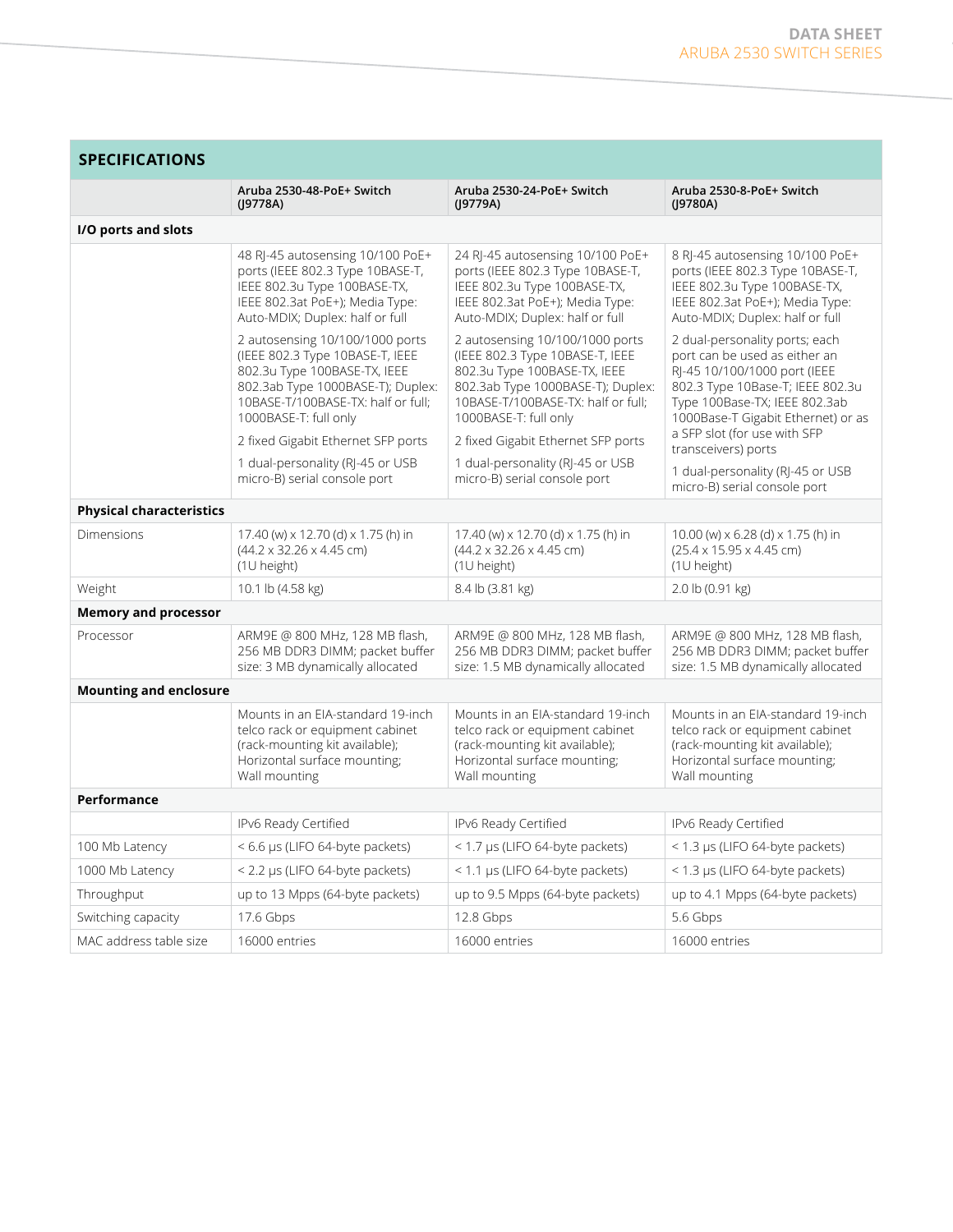| <b>SPECIFICATIONS</b>                     |                                                                                                                                                                                                                                                                    |                                                                                                                                                                                                                                                                    |                                                                                                                                                                                                                                                                    |  |
|-------------------------------------------|--------------------------------------------------------------------------------------------------------------------------------------------------------------------------------------------------------------------------------------------------------------------|--------------------------------------------------------------------------------------------------------------------------------------------------------------------------------------------------------------------------------------------------------------------|--------------------------------------------------------------------------------------------------------------------------------------------------------------------------------------------------------------------------------------------------------------------|--|
|                                           | Aruba 2530-48-PoE+ Switch<br>(19778A)                                                                                                                                                                                                                              | Aruba 2530-24-PoE+ Switch<br>(19779A)                                                                                                                                                                                                                              | Aruba 2530-8-PoE+ Switch<br>$($  9780A)                                                                                                                                                                                                                            |  |
| <b>Environment</b>                        |                                                                                                                                                                                                                                                                    |                                                                                                                                                                                                                                                                    |                                                                                                                                                                                                                                                                    |  |
| Operating temperature                     | 32°F to 113°F (0°C to 45°C)                                                                                                                                                                                                                                        | 32°F to 113°F (0°C to 45°C)                                                                                                                                                                                                                                        | 32°F to 113°F (0°C to 45°C)                                                                                                                                                                                                                                        |  |
| Operating relative<br>humidity            | 15% to 95% @ 104°F (40°C),<br>noncondensing                                                                                                                                                                                                                        | 15% to 95% @ 104°F (40°C),<br>noncondensing                                                                                                                                                                                                                        | 15% to 95% @ 104°F (40°C),<br>noncondensing                                                                                                                                                                                                                        |  |
| Nonoperating/Storage<br>temperature       | -40°F to 158°F (-40°C to 70°C)                                                                                                                                                                                                                                     | -40°F to 158°F (-40°C to 70°C)                                                                                                                                                                                                                                     | -40°F to 158°F (-40°C to 70°C)                                                                                                                                                                                                                                     |  |
| Nonoperating/Storage<br>relative humidity | 15% to 90% @ 149°F (65°C),<br>noncondensing                                                                                                                                                                                                                        | 15% to 90% @ 149°F (65°C),<br>noncondensing                                                                                                                                                                                                                        | 15% to 90% @ 149°F (65°C),<br>noncondensing                                                                                                                                                                                                                        |  |
| Altitude                                  | up to 10,000 ft (3 km)                                                                                                                                                                                                                                             | up to 10,000 ft (3 km)                                                                                                                                                                                                                                             | up to 10,000 ft (3 km)                                                                                                                                                                                                                                             |  |
| Acoustic                                  | Power: 37.9 dB, Pressure: 31.8 dB                                                                                                                                                                                                                                  | Power: 40.4 dB, Pressure: 31.7 dB                                                                                                                                                                                                                                  | Power: 0 dB, Pressure: 0 dB                                                                                                                                                                                                                                        |  |
| <b>Electrical characteristics</b>         |                                                                                                                                                                                                                                                                    |                                                                                                                                                                                                                                                                    |                                                                                                                                                                                                                                                                    |  |
| Frequency                                 | 50/60 Hz                                                                                                                                                                                                                                                           | 50/60 Hz                                                                                                                                                                                                                                                           | 50/60 Hz                                                                                                                                                                                                                                                           |  |
| Maximum heat dissipation                  | 170 BTU/hr (179.35 kJ/hr), (switch<br>only: 170 BTU/hr; combined switch<br>+ max. PoE devices: 1505 BTU/hr)                                                                                                                                                        | 99 BTU/hr (104.45 kJ/hr), (switch<br>only: 99 BTU/hr; combined switch +<br>max. PoE devices: 809 BTU/hr)                                                                                                                                                           | 29 BTU/hr (30.6 kJ/hr), (switch only:<br>29 BTU/hr; combined switch + max.<br>PoE devices: 262 BTU/hr)                                                                                                                                                             |  |
| AC voltage                                | 100 - 127/200 - 240 VAC                                                                                                                                                                                                                                            | 100 - 127/200 - 240 VAC                                                                                                                                                                                                                                            | 100 - 127/200 - 240 VAC                                                                                                                                                                                                                                            |  |
| Current                                   | 5.2/2.6 A                                                                                                                                                                                                                                                          | 2.8/1.4A                                                                                                                                                                                                                                                           | 1.4A                                                                                                                                                                                                                                                               |  |
| Maximum power rating                      | 441 W                                                                                                                                                                                                                                                              | 237W                                                                                                                                                                                                                                                               | 76.7W                                                                                                                                                                                                                                                              |  |
| Idle power                                | 37.5 W                                                                                                                                                                                                                                                             | 21.8 W                                                                                                                                                                                                                                                             | 5.8 W                                                                                                                                                                                                                                                              |  |
| PoE power                                 | 382W                                                                                                                                                                                                                                                               | 195 W                                                                                                                                                                                                                                                              | 67 W                                                                                                                                                                                                                                                               |  |
| Notes                                     | Idle power is the actual power<br>consumption of the device with no<br>ports connected.                                                                                                                                                                            | Idle power is the actual power<br>consumption of the device with no<br>ports connected.                                                                                                                                                                            | Idle power is the actual power<br>consumption of the device with no<br>ports connected.                                                                                                                                                                            |  |
|                                           | Maximum power rating and<br>maximum heat dissipation are the<br>worst-case theoretical maximum<br>numbers provided for planning<br>the infrastructure with fully loaded<br>PoE (if equipped), 100% traffic, all<br>ports plugged in, and all modules<br>populated. | Maximum power rating and<br>maximum heat dissipation are the<br>worst-case theoretical maximum<br>numbers provided for planning<br>the infrastructure with fully loaded<br>PoE (if equipped), 100% traffic, all<br>ports plugged in, and all modules<br>populated. | Maximum power rating and<br>maximum heat dissipation are the<br>worst-case theoretical maximum<br>numbers provided for planning<br>the infrastructure with fully loaded<br>PoE (if equipped), 100% traffic, all<br>ports plugged in, and all modules<br>populated. |  |
|                                           | PoE power is the total power<br>budget available to all PoE ports.                                                                                                                                                                                                 | PoE power is the total power<br>budget available to all PoE ports.                                                                                                                                                                                                 | PoE power is the total power<br>budget available to all PoE ports.                                                                                                                                                                                                 |  |
| Safety                                    |                                                                                                                                                                                                                                                                    |                                                                                                                                                                                                                                                                    |                                                                                                                                                                                                                                                                    |  |
|                                           | UL 60950-1; CAN/CSA 22.2<br>No. 60950-1; EN 60825;<br>IEC 60950-1; EN 60950-1                                                                                                                                                                                      | UL 60950-1; CAN/CSA 22.2<br>No. 60950-1; EN 60825;<br>IEC 60950-1; EN 60950-1                                                                                                                                                                                      | UL 60950-1; CAN/CSA 22.2<br>No. 60950-1; EN 60825;<br>IEC 60950-1; EN 60950-1                                                                                                                                                                                      |  |
| <b>Emissions</b>                          |                                                                                                                                                                                                                                                                    |                                                                                                                                                                                                                                                                    |                                                                                                                                                                                                                                                                    |  |
|                                           | FCC Class A; EN 55022/CISPR-22<br>Class A: VCCI Class A                                                                                                                                                                                                            | FCC Class A; EN 55022/CISPR-22<br>Class A: VCCI Class A                                                                                                                                                                                                            | FCC Class A; EN 55022/CISPR-22<br>Class A; VCCI Class A                                                                                                                                                                                                            |  |
|                                           |                                                                                                                                                                                                                                                                    |                                                                                                                                                                                                                                                                    |                                                                                                                                                                                                                                                                    |  |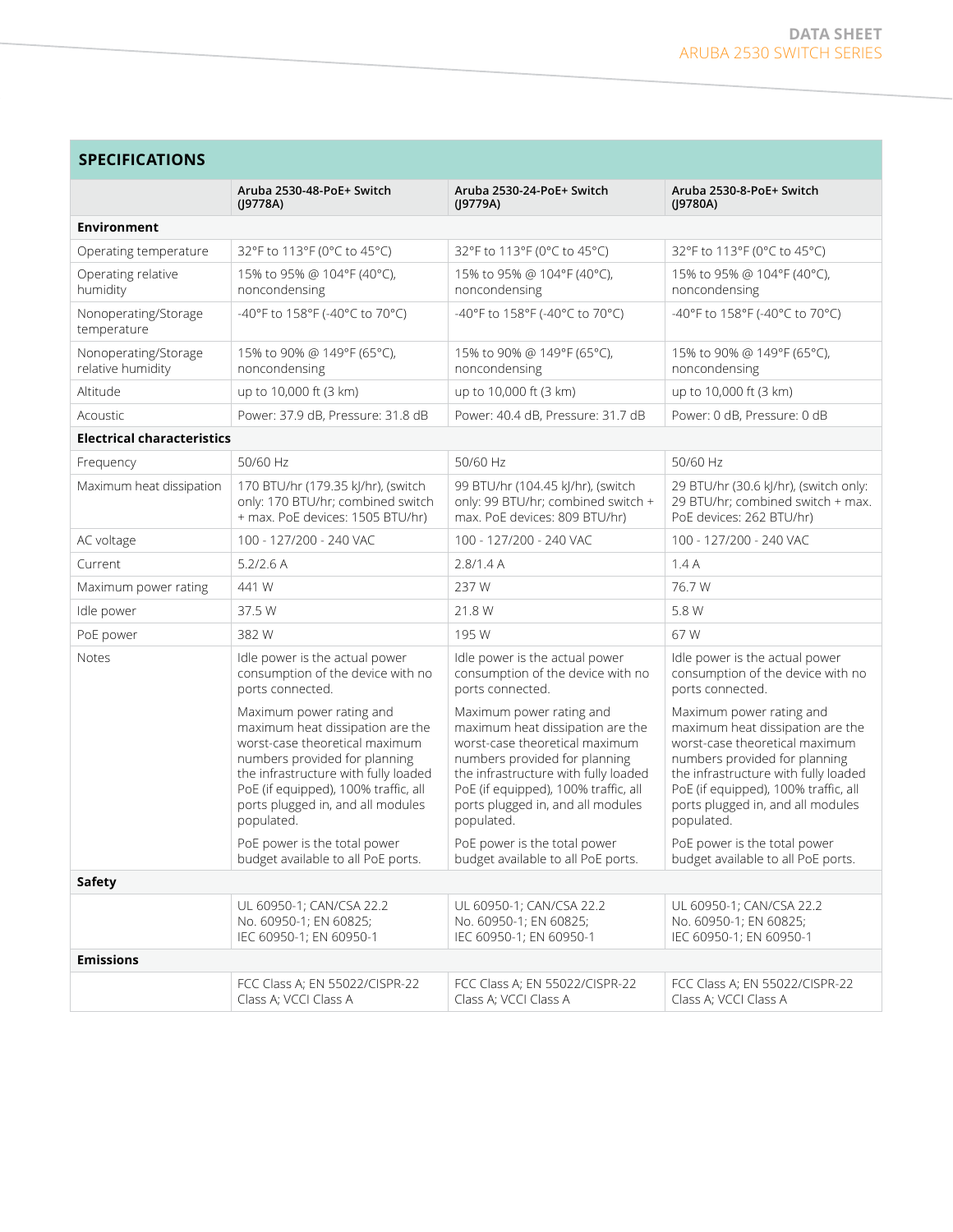| <b>SPECIFICATIONS</b>             |                                                                                                                                                                                                                                                                                                              |                                                                                                                                                                                                                                                                                                              |                                                                                                                                                                                                                                                                                                              |  |
|-----------------------------------|--------------------------------------------------------------------------------------------------------------------------------------------------------------------------------------------------------------------------------------------------------------------------------------------------------------|--------------------------------------------------------------------------------------------------------------------------------------------------------------------------------------------------------------------------------------------------------------------------------------------------------------|--------------------------------------------------------------------------------------------------------------------------------------------------------------------------------------------------------------------------------------------------------------------------------------------------------------|--|
|                                   | Aruba 2530-48-PoE+ Switch<br>(19778A)                                                                                                                                                                                                                                                                        | Aruba 2530-24-PoE+ Switch<br>(J9779A)                                                                                                                                                                                                                                                                        | Aruba 2530-8-PoE+ Switch<br>(J9780A)                                                                                                                                                                                                                                                                         |  |
| <b>Immunity</b>                   |                                                                                                                                                                                                                                                                                                              |                                                                                                                                                                                                                                                                                                              |                                                                                                                                                                                                                                                                                                              |  |
| Generic                           | EN 55024, CISPR 24                                                                                                                                                                                                                                                                                           | EN 55024, CISPR 24                                                                                                                                                                                                                                                                                           | EN 55024, CISPR 24                                                                                                                                                                                                                                                                                           |  |
| EN                                | EN 55024, CISPR 24                                                                                                                                                                                                                                                                                           | EN 55024, CISPR 24                                                                                                                                                                                                                                                                                           | EN 55024, CISPR 24                                                                                                                                                                                                                                                                                           |  |
| <b>ESD</b>                        | IEC 61000-4-2                                                                                                                                                                                                                                                                                                | IEC 61000-4-2                                                                                                                                                                                                                                                                                                | IEC 61000-4-2                                                                                                                                                                                                                                                                                                |  |
| Radiated                          | IEC 61000-4-3                                                                                                                                                                                                                                                                                                | IEC 61000-4-3                                                                                                                                                                                                                                                                                                | IEC 61000-4-3                                                                                                                                                                                                                                                                                                |  |
| EFT/Burst                         | IEC 61000-4-4                                                                                                                                                                                                                                                                                                | IEC 61000-4-4                                                                                                                                                                                                                                                                                                | IEC 61000-4-4                                                                                                                                                                                                                                                                                                |  |
| Surge                             | IEC 61000-4-5                                                                                                                                                                                                                                                                                                | IEC 61000-4-5                                                                                                                                                                                                                                                                                                | IEC 61000-4-5                                                                                                                                                                                                                                                                                                |  |
| Conducted                         | IEC 61000-4-6                                                                                                                                                                                                                                                                                                | IEC 61000-4-6                                                                                                                                                                                                                                                                                                | IEC 61000-4-6                                                                                                                                                                                                                                                                                                |  |
| Power frequency<br>magnetic field | IEC 61000-4-8                                                                                                                                                                                                                                                                                                | IEC 61000-4-8                                                                                                                                                                                                                                                                                                | IEC 61000-4-8                                                                                                                                                                                                                                                                                                |  |
| Voltage dips and<br>interruptions | IEC 61000-4-11                                                                                                                                                                                                                                                                                               | IEC 61000-4-11                                                                                                                                                                                                                                                                                               | IEC 61000-4-11                                                                                                                                                                                                                                                                                               |  |
| Harmonics                         | EN 61000-3-2, IEC 61000-3-2                                                                                                                                                                                                                                                                                  | EN 61000-3-2, IEC 61000-3-2                                                                                                                                                                                                                                                                                  | EN 61000-3-2, IEC 61000-3-2                                                                                                                                                                                                                                                                                  |  |
| Flicker                           | EN 61000-3-3, IEC 61000-3-3                                                                                                                                                                                                                                                                                  | EN 61000-3-3, IEC 61000-3-3                                                                                                                                                                                                                                                                                  | EN 61000-3-3, IEC 61000-3-3                                                                                                                                                                                                                                                                                  |  |
| Management                        |                                                                                                                                                                                                                                                                                                              |                                                                                                                                                                                                                                                                                                              |                                                                                                                                                                                                                                                                                                              |  |
|                                   | IMC-Intelligent Management<br>Center; command-line interface;<br>Web browser; configuration menu;<br>out-of-band management (serial<br>RS-232C or Micro USB); IEEE 802.3<br>Ethernet MIB; Repeater MIB;<br>Ethernet Interface MIB AirWave<br>Network Management                                              | IMC-Intelligent Management<br>Center; command-line interface;<br>Web browser; configuration menu;<br>out-of-band management (serial<br>RS-232C or Micro USB); IEEE 802.3<br>Ethernet MIB; Repeater MIB;<br>Ethernet Interface MIB AirWave<br>Network Management                                              | IMC-Intelligent Management<br>Center; command-line interface;<br>Web browser; configuration menu;<br>out-of-band management (serial<br>RS-232C or Micro USB); IEEE 802.3<br>Ethernet MIB; Repeater MIB;<br>Ethernet Interface MIB AirWave<br>Network Management                                              |  |
| <b>Notes</b>                      |                                                                                                                                                                                                                                                                                                              |                                                                                                                                                                                                                                                                                                              |                                                                                                                                                                                                                                                                                                              |  |
|                                   | IEEE 802.3az applies to Gigabit<br>models only; IEEE 802.3at and IEEE<br>802.3af apply to PoE+ models only.<br>When using SFPs with this product,<br>SFPs with revision "B" or later<br>(product number ends with the<br>letter "B" or later, e.g., J4858B,<br>J4859C) are required.                         | IEEE 802.3az applies to Gigabit<br>models only; IEEE 802.3at and IEEE<br>802.3af apply to PoE+ models only.<br>When using SFPs with this product,<br>SFPs with revision "B" or later<br>(product number ends with the<br>letter "B" or later, e.g., J4858B,<br>J4859C) are required.                         | IEEE 802.3az applies to Gigabit<br>models only; IEEE 802.3at and IEEE<br>802.3af apply to PoE+ models only.<br>When using SFPs with this product,<br>SFPs with revision "B" or later<br>(product number ends with the<br>letter "B" or later, e.g., J4858B,<br>J4859C) are required.                         |  |
| <b>Services</b>                   |                                                                                                                                                                                                                                                                                                              |                                                                                                                                                                                                                                                                                                              |                                                                                                                                                                                                                                                                                                              |  |
|                                   | Refer to the Hewlett Packard<br>Enterprise website at<br>www.hpe.com/networking/services<br>for details on the service-level<br>descriptions and product numbers.<br>For details about services and<br>response times in your area, please<br>contact your local Hewlett Packard<br>Enterprise sales office. | Refer to the Hewlett Packard<br>Enterprise website at<br>www.hpe.com/networking/services<br>for details on the service-level<br>descriptions and product numbers.<br>For details about services and<br>response times in your area, please<br>contact your local Hewlett Packard<br>Enterprise sales office. | Refer to the Hewlett Packard<br>Enterprise website at<br>www.hpe.com/networking/services<br>for details on the service-level<br>descriptions and product numbers.<br>For details about services and<br>response times in your area, please<br>contact your local Hewlett Packard<br>Enterprise sales office. |  |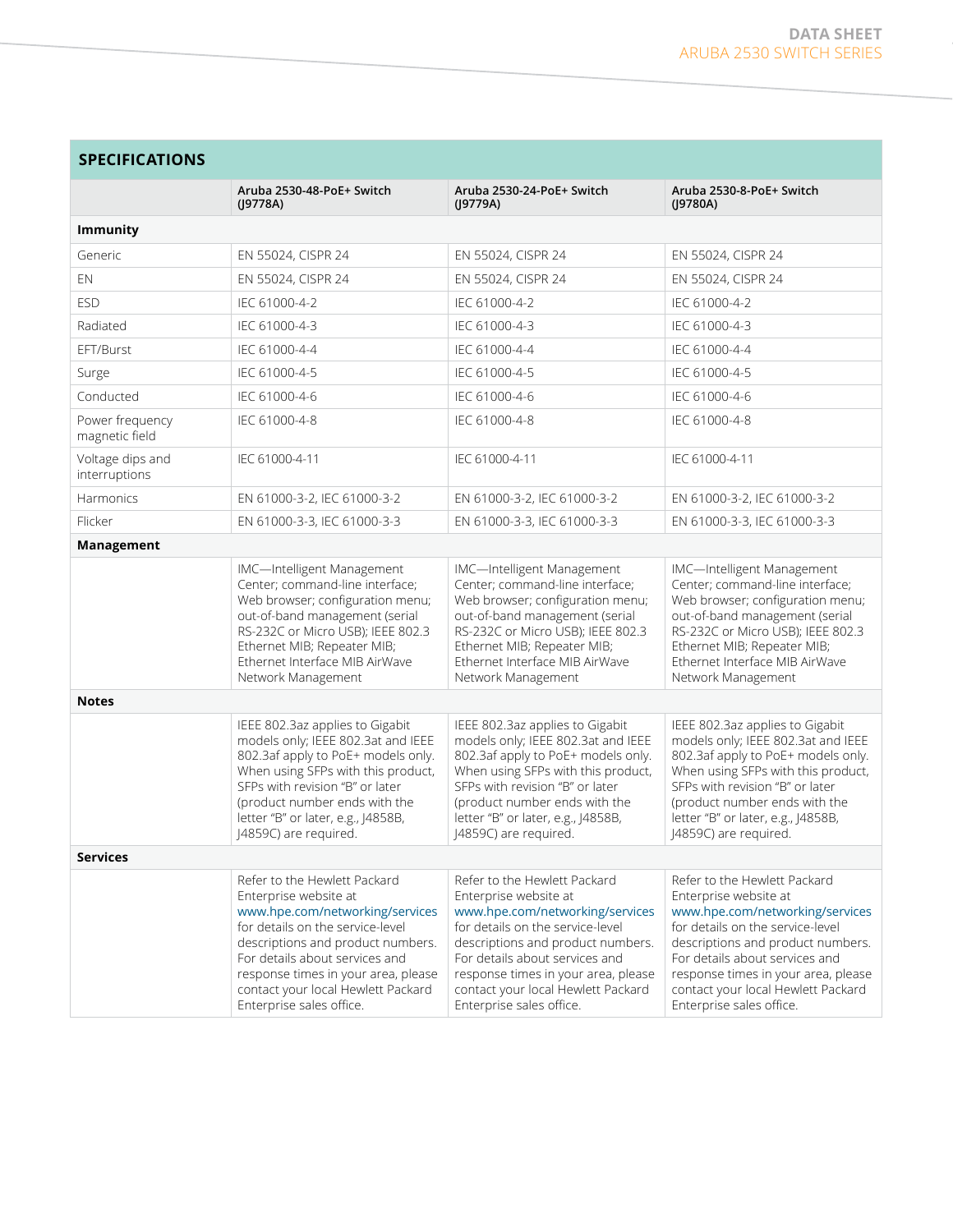**Contract Contract Contract** 

| <b>SPECIFICATIONS</b>           |                                                                                                                                                                                                               |                                                                                                                                                                                                               |                                                                                                                                                                                                                                                                                                                                       |  |
|---------------------------------|---------------------------------------------------------------------------------------------------------------------------------------------------------------------------------------------------------------|---------------------------------------------------------------------------------------------------------------------------------------------------------------------------------------------------------------|---------------------------------------------------------------------------------------------------------------------------------------------------------------------------------------------------------------------------------------------------------------------------------------------------------------------------------------|--|
|                                 | Aruba 2530-48G Switch<br>(19775A)                                                                                                                                                                             | Aruba 2530-24G Switch<br>(19776A)                                                                                                                                                                             | Aruba 2530-8G Switch<br>(19777A)                                                                                                                                                                                                                                                                                                      |  |
| I/O ports and slots             |                                                                                                                                                                                                               |                                                                                                                                                                                                               |                                                                                                                                                                                                                                                                                                                                       |  |
|                                 | 48 RJ-45 autosensing 10/100/1000<br>ports (IEEE 802.3 Type 10BASE-T,<br>IEEE 802.3u Type 100BASE-TX, IEEE<br>802.3ab Type 1000BASE-T); Duplex:<br>10BASE-T/100BASE-TX: half or full;<br>1000BASE-T: full only | 24 RJ-45 autosensing 10/100/1000<br>ports (IEEE 802.3 Type 10BASE-T,<br>IEEE 802.3u Type 100BASE-TX, IEEE<br>802.3ab Type 1000BASE-T); Duplex:<br>10BASE-T/100BASE-TX: half or full;<br>1000BASE-T: full only | 8 RJ-45 autosensing 10/100/1000<br>ports (IEEE 802.3 Type 10BASE-T,<br>IEEE 802.3u Type 100BASE-TX,<br>IEEE 802.3ab Type 1000BASE-T);<br>Media Type: Auto-MDIX; Duplex:<br>10BASE-T/100BASE-TX: half or full;<br>1000BASE-T: full only                                                                                                |  |
|                                 | 4 fixed Gigabit Ethernet SFP ports<br>1 dual-personality (RJ-45 or USB<br>micro-B) serial console port                                                                                                        | 4 fixed Gigabit Ethernet SFP ports<br>1 dual-personality (RJ-45 or USB<br>micro-B) serial console port                                                                                                        | 2 dual-personality ports; each<br>port can be used as either an<br>RJ-45 10/100/1000 port (IEEE<br>802.3 Type 10Base-T; IEEE 802.3u<br>Type 100Base-TX; IEEE 802.3ab<br>1000Base-T Gigabit Ethernet) or as<br>a SFP slot (for use with SFP<br>transceivers) ports<br>1 dual-personality (RJ-45 or USB<br>micro-B) serial console port |  |
| <b>Physical characteristics</b> |                                                                                                                                                                                                               |                                                                                                                                                                                                               |                                                                                                                                                                                                                                                                                                                                       |  |
| Dimensions                      | 17.44 (w) x 10.00 (d) x 1.75 (h) in<br>$(44.3 \times 25.4 \times 4.45$ cm)<br>(1U height)                                                                                                                     | 17.44 (w) x 10.00 (d) x 1.75 (h) in<br>$(44.3 \times 25.4 \times 4.45$ cm)<br>(1U height)                                                                                                                     | 10.00 (w) $\times$ 6.28 (d) $\times$ 1.75 (h) in<br>(25.4 x 15.95 x 4.45 cm)<br>(1U height)                                                                                                                                                                                                                                           |  |
| Weight                          | 6.8 lb (3.08 kg)                                                                                                                                                                                              | 6.1 lb (2.77 kg)                                                                                                                                                                                              | 2.0 lb (0.91 kg)                                                                                                                                                                                                                                                                                                                      |  |
| <b>Memory and processor</b>     |                                                                                                                                                                                                               |                                                                                                                                                                                                               |                                                                                                                                                                                                                                                                                                                                       |  |
| Processor                       | ARM9E @ 800 MHz, 128 MB flash,<br>256 MB DDR3 DIMM; packet buffer<br>size: 3 MB dynamically allocated                                                                                                         | ARM9E @ 800 MHz, 128 MB flash,<br>256 MB DDR3 DIMM; packet buffer<br>size: 1.5 MB dynamically allocated                                                                                                       | ARM9E @ 800 MHz, 128 MB flash,<br>256 MB DDR3 DIMM; packet buffer<br>size: 1.5 MB dynamically allocated                                                                                                                                                                                                                               |  |
| <b>Mounting and enclosure</b>   |                                                                                                                                                                                                               |                                                                                                                                                                                                               |                                                                                                                                                                                                                                                                                                                                       |  |
|                                 | Mounts in an EIA-standard 19-inch<br>telco rack or equipment cabinet<br>(rack-mounting kit available);<br>Horizontal surface mounting;<br>Wall mounting                                                       | Mounts in an EIA-standard 19-inch<br>telco rack or equipment cabinet<br>(rack-mounting kit available);<br>Horizontal surface mounting;<br>Wall mounting                                                       | Mounts in an EIA-standard 19-inch<br>telco rack or equipment cabinet<br>(rack-mounting kit available);<br>Horizontal surface mounting;<br>Wall mounting                                                                                                                                                                               |  |
| Performance                     |                                                                                                                                                                                                               |                                                                                                                                                                                                               |                                                                                                                                                                                                                                                                                                                                       |  |
|                                 | IPv6 Ready Certified                                                                                                                                                                                          | IPv6 Ready Certified                                                                                                                                                                                          | IPv6 Ready Certified                                                                                                                                                                                                                                                                                                                  |  |
| 100 Mb Latency                  | < 7.4 µs (LIFO 64-byte packets)                                                                                                                                                                               | < 7.4 µs (LIFO 64-byte packets)                                                                                                                                                                               | < 7.4 µs (LIFO 64-byte packets)                                                                                                                                                                                                                                                                                                       |  |
| 1000 Mb Latency                 | < 2.3 µs (LIFO 64-byte packets)                                                                                                                                                                               | < 2.3 µs (LIFO 64-byte packets)                                                                                                                                                                               | < 2.6 µs (LIFO 64-byte packets)                                                                                                                                                                                                                                                                                                       |  |
| Throughput                      | up to 77.3 Mpps (64-byte packets)                                                                                                                                                                             | up to 41.6 Mpps (64-byte packets)                                                                                                                                                                             | up to 14.8 Mpps (64-byte packets)                                                                                                                                                                                                                                                                                                     |  |
| Switching capacity              | 104 Gbps                                                                                                                                                                                                      | 56 Gbps                                                                                                                                                                                                       | 20 Gbps                                                                                                                                                                                                                                                                                                                               |  |
| MAC address table size          | 16000 entries                                                                                                                                                                                                 | 16000 entries                                                                                                                                                                                                 | 16000 entries                                                                                                                                                                                                                                                                                                                         |  |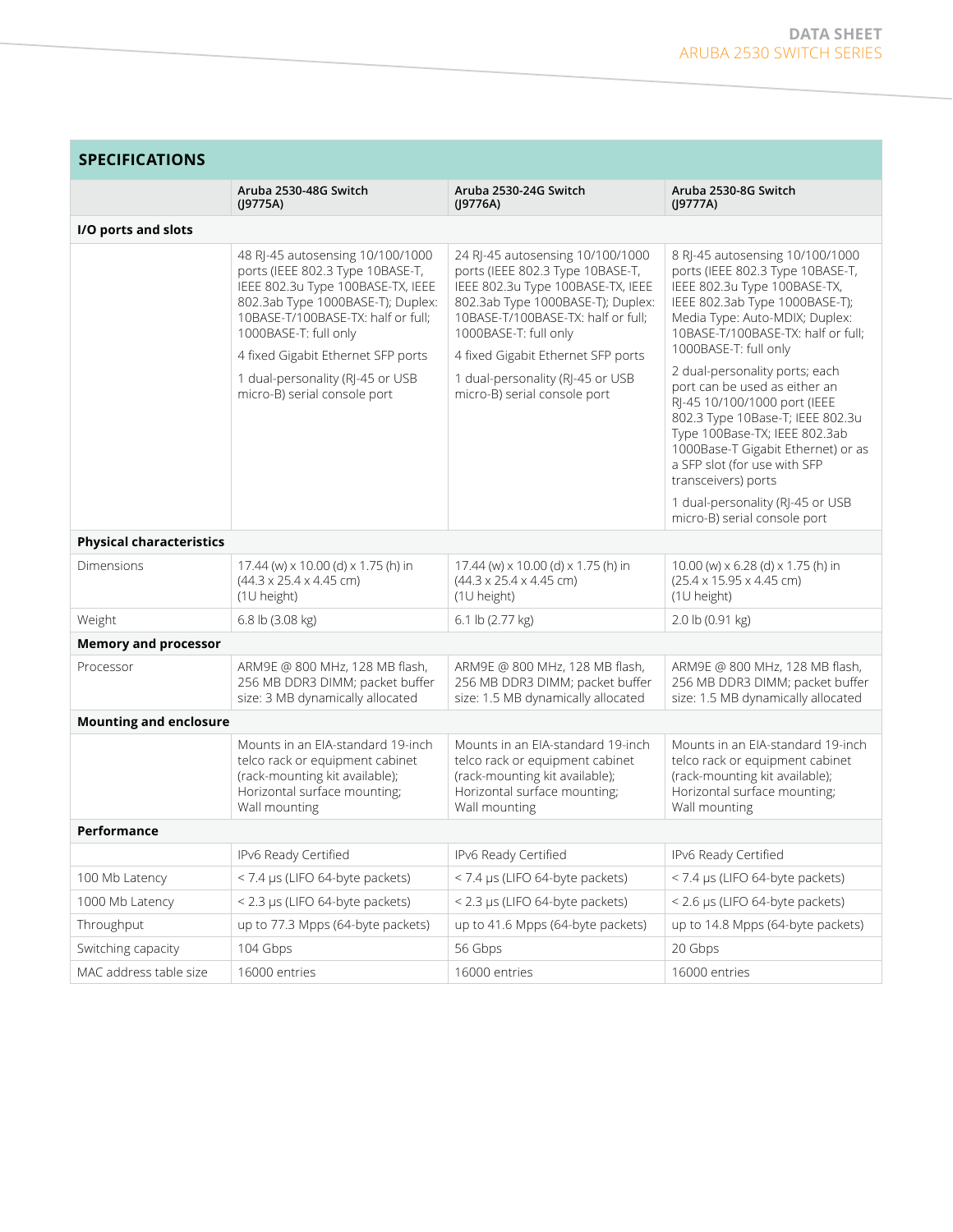| <b>SPECIFICATIONS</b>                     |                                                                                                                                                                                                                                                                    |                                                                                                                                                                                                                                                                    |                                                                                                                                                                                                                                                                    |  |
|-------------------------------------------|--------------------------------------------------------------------------------------------------------------------------------------------------------------------------------------------------------------------------------------------------------------------|--------------------------------------------------------------------------------------------------------------------------------------------------------------------------------------------------------------------------------------------------------------------|--------------------------------------------------------------------------------------------------------------------------------------------------------------------------------------------------------------------------------------------------------------------|--|
|                                           | Aruba 2530-48G Switch<br>(19775A)                                                                                                                                                                                                                                  | Aruba 2530-24G Switch<br>(19776A)                                                                                                                                                                                                                                  | Aruba 2530-8G Switch<br>(19777A)                                                                                                                                                                                                                                   |  |
| <b>Environment</b>                        |                                                                                                                                                                                                                                                                    |                                                                                                                                                                                                                                                                    |                                                                                                                                                                                                                                                                    |  |
| Operating temperature                     | 32°F to 113°F (0°C to 45°C)                                                                                                                                                                                                                                        | 32°F to 113°F (0°C to 45°C)                                                                                                                                                                                                                                        | 32°F to 113°F (0°C to 45°C)                                                                                                                                                                                                                                        |  |
| Operating relative<br>humidity            | 15% to 95% @ 104°F (40°C),<br>noncondensing                                                                                                                                                                                                                        | 15% to 95% @ 104°F (40°C),<br>noncondensing                                                                                                                                                                                                                        | 15% to 95% @ 104°F (40°C),<br>noncondensing                                                                                                                                                                                                                        |  |
| Nonoperating/Storage<br>temperature       | -40°F to 158°F (-40°C to 70°C)                                                                                                                                                                                                                                     | -40°F to 158°F (-40°C to 70°C)                                                                                                                                                                                                                                     | -40°F to 158°F (-40°C to 70°C)                                                                                                                                                                                                                                     |  |
| Nonoperating/Storage<br>relative humidity | 15% to 90% @ 149°F (65°C),<br>noncondensing                                                                                                                                                                                                                        | 15% to 90% @ 149°F (65°C),<br>noncondensing                                                                                                                                                                                                                        | 15% to 90% @ 149°F (65°C),<br>noncondensing                                                                                                                                                                                                                        |  |
| Altitude                                  | up to 10,000 ft (3 km)                                                                                                                                                                                                                                             | up to 10,000 ft (3 km)                                                                                                                                                                                                                                             | up to 10,000 ft (3 km)                                                                                                                                                                                                                                             |  |
| Acoustic                                  | Power: 34.5 dB, Pressure: 31.0 dB                                                                                                                                                                                                                                  | Power: 34.0 dB, Pressure: 26.4 dB                                                                                                                                                                                                                                  | Power: 0 dB, Pressure: 0 dB                                                                                                                                                                                                                                        |  |
| <b>Electrical characteristics</b>         |                                                                                                                                                                                                                                                                    |                                                                                                                                                                                                                                                                    |                                                                                                                                                                                                                                                                    |  |
| Frequency                                 | 50/60 Hz                                                                                                                                                                                                                                                           | 50/60 Hz                                                                                                                                                                                                                                                           | 50/60 Hz                                                                                                                                                                                                                                                           |  |
|                                           | Achieved Miercom Certified<br>Green Award                                                                                                                                                                                                                          |                                                                                                                                                                                                                                                                    |                                                                                                                                                                                                                                                                    |  |
| Maximum heat dissipation                  | 203 BTU/hr (214.17 kJ/hr)                                                                                                                                                                                                                                          | 164 BTU/hr (173.02 kJ/hr)                                                                                                                                                                                                                                          | 63 BTU/hr (66.46 kJ/hr), (switch only:<br>63 BTU/hr)                                                                                                                                                                                                               |  |
| AC voltage                                | 100 - 127/200 - 240 VAC                                                                                                                                                                                                                                            | 100 - 127/200 - 240 VAC                                                                                                                                                                                                                                            | 100 - 127/200 - 240 VAC                                                                                                                                                                                                                                            |  |
| Current                                   | 1.2/0.7 A                                                                                                                                                                                                                                                          | .6/0.4A                                                                                                                                                                                                                                                            | 0.5A                                                                                                                                                                                                                                                               |  |
| Maximum power rating                      | 59.5 W                                                                                                                                                                                                                                                             | 48.0 W                                                                                                                                                                                                                                                             | 18.6 W                                                                                                                                                                                                                                                             |  |
| Idle power                                | 29.5 W                                                                                                                                                                                                                                                             | 28.8 W                                                                                                                                                                                                                                                             | 13.6 W                                                                                                                                                                                                                                                             |  |
| Notes                                     | Idle power is the actual power<br>consumption of the device with no<br>ports connected.                                                                                                                                                                            | Idle power is the actual power<br>consumption of the device with no<br>ports connected.                                                                                                                                                                            | Idle power is the actual power<br>consumption of the device with no<br>ports connected.                                                                                                                                                                            |  |
|                                           | Maximum power rating and<br>maximum heat dissipation are the<br>worst-case theoretical maximum<br>numbers provided for planning<br>the infrastructure with fully loaded<br>PoE (if equipped), 100% traffic, all<br>ports plugged in, and all modules<br>populated. | Maximum power rating and<br>maximum heat dissipation are the<br>worst-case theoretical maximum<br>numbers provided for planning<br>the infrastructure with fully loaded<br>PoE (if equipped), 100% traffic, all<br>ports plugged in, and all modules<br>populated. | Maximum power rating and<br>maximum heat dissipation are the<br>worst-case theoretical maximum<br>numbers provided for planning<br>the infrastructure with fully loaded<br>PoE (if equipped), 100% traffic, all<br>ports plugged in, and all modules<br>populated. |  |
| <b>Safety</b>                             |                                                                                                                                                                                                                                                                    |                                                                                                                                                                                                                                                                    |                                                                                                                                                                                                                                                                    |  |
|                                           | UL 60950-1; CAN/CSA 22.2<br>No. 60950-1; EN 60825;<br>IEC 60950-1; EN 60950-1                                                                                                                                                                                      | UL 60950-1; CAN/CSA 22.2<br>No. 60950-1; EN 60825;<br>IEC 60950-1; EN 60950-1                                                                                                                                                                                      | UL 60950-1; CAN/CSA 22.2<br>No. 60950-1; EN 60825;<br>IEC 60950-1; EN 60950-1                                                                                                                                                                                      |  |
| <b>Emissions</b>                          |                                                                                                                                                                                                                                                                    |                                                                                                                                                                                                                                                                    |                                                                                                                                                                                                                                                                    |  |
|                                           | FCC Class A; EN 55022/CISPR-22<br>Class A; VCCI Class A                                                                                                                                                                                                            | FCC Class A; EN 55022/CISPR-22<br>Class A; VCCI Class A                                                                                                                                                                                                            | FCC Class A; EN 55022/CISPR-22<br>Class A; VCCI Class A                                                                                                                                                                                                            |  |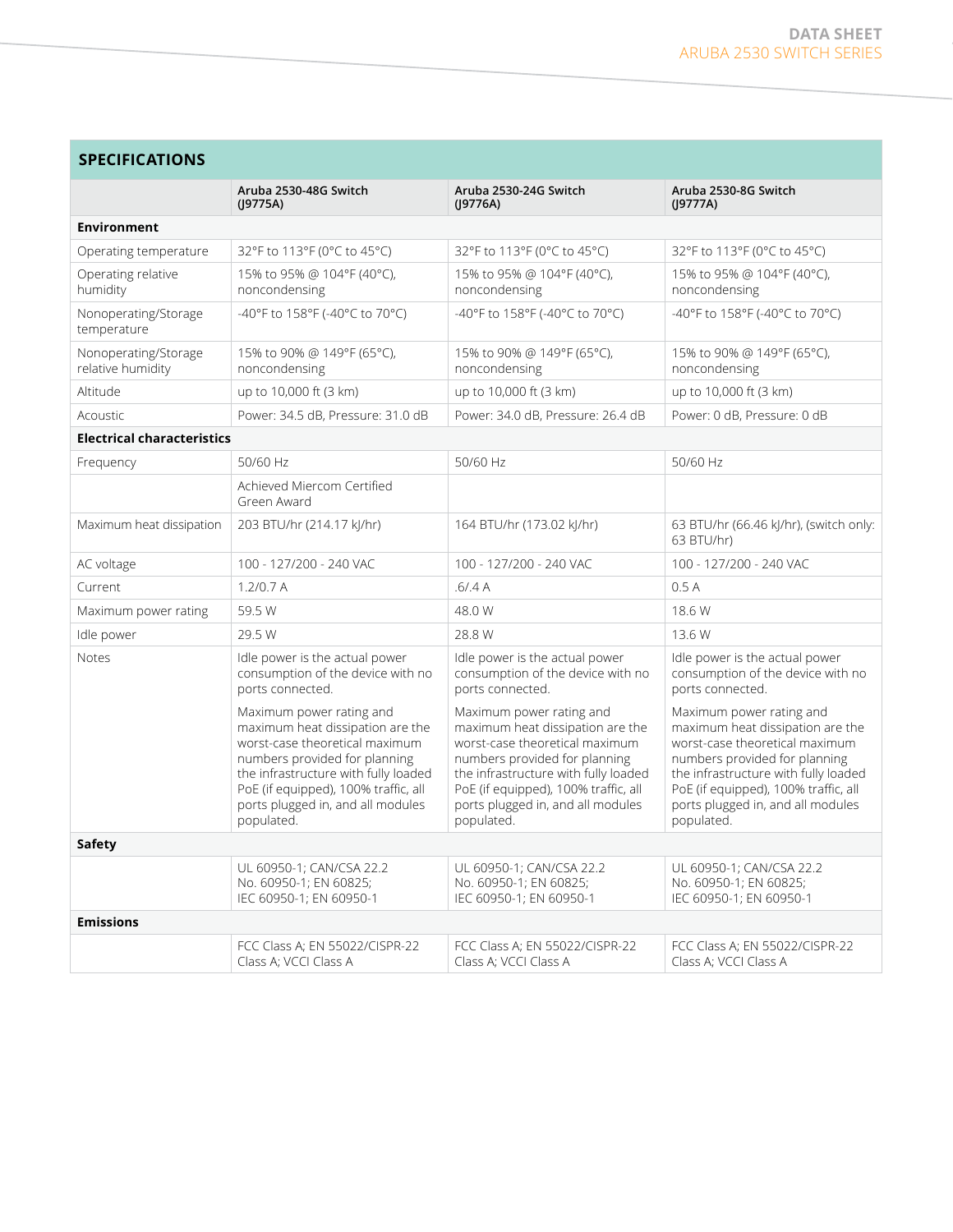| <b>SPECIFICATIONS</b>             |                                                                                                                                                                                                                                                                                                              |                                                                                                                                                                                                                                                                                                              |                                                                                                                                                                                                                                                                                                              |  |
|-----------------------------------|--------------------------------------------------------------------------------------------------------------------------------------------------------------------------------------------------------------------------------------------------------------------------------------------------------------|--------------------------------------------------------------------------------------------------------------------------------------------------------------------------------------------------------------------------------------------------------------------------------------------------------------|--------------------------------------------------------------------------------------------------------------------------------------------------------------------------------------------------------------------------------------------------------------------------------------------------------------|--|
|                                   | Aruba 2530-48G Switch<br>(J9775A)                                                                                                                                                                                                                                                                            | Aruba 2530-24G Switch<br>(19776A)                                                                                                                                                                                                                                                                            | Aruba 2530-8G Switch<br>(19777A)                                                                                                                                                                                                                                                                             |  |
| <b>Immunity</b>                   |                                                                                                                                                                                                                                                                                                              |                                                                                                                                                                                                                                                                                                              |                                                                                                                                                                                                                                                                                                              |  |
| Generic                           | EN 55024, CISPR 24                                                                                                                                                                                                                                                                                           | EN 55024, CISPR 24                                                                                                                                                                                                                                                                                           | EN 55024, CISPR 24                                                                                                                                                                                                                                                                                           |  |
| EN                                | EN 55024, CISPR 24                                                                                                                                                                                                                                                                                           | EN 55024, CISPR 24                                                                                                                                                                                                                                                                                           | EN 55024, CISPR 24                                                                                                                                                                                                                                                                                           |  |
| <b>ESD</b>                        | IEC 61000-4-2                                                                                                                                                                                                                                                                                                | IFC 61000-4-2                                                                                                                                                                                                                                                                                                | IEC 61000-4-2                                                                                                                                                                                                                                                                                                |  |
| Radiated                          | IEC 61000-4-3                                                                                                                                                                                                                                                                                                | IEC 61000-4-3                                                                                                                                                                                                                                                                                                | IEC 61000-4-3                                                                                                                                                                                                                                                                                                |  |
| EFT/Burst                         | IEC 61000-4-4                                                                                                                                                                                                                                                                                                | IEC 61000-4-4                                                                                                                                                                                                                                                                                                | IEC 61000-4-4                                                                                                                                                                                                                                                                                                |  |
| Surge                             | IEC 61000-4-5                                                                                                                                                                                                                                                                                                | IEC 61000-4-5                                                                                                                                                                                                                                                                                                | IEC 61000-4-5                                                                                                                                                                                                                                                                                                |  |
| Conducted                         | IEC 61000-4-6                                                                                                                                                                                                                                                                                                | IEC 61000-4-6                                                                                                                                                                                                                                                                                                | IEC 61000-4-6                                                                                                                                                                                                                                                                                                |  |
| Power frequency<br>magnetic field | IEC 61000-4-8                                                                                                                                                                                                                                                                                                | IEC 61000-4-8                                                                                                                                                                                                                                                                                                | IEC 61000-4-8                                                                                                                                                                                                                                                                                                |  |
| Voltage dips and<br>interruptions | IEC 61000-4-11                                                                                                                                                                                                                                                                                               | IEC 61000-4-11                                                                                                                                                                                                                                                                                               | IEC 61000-4-11                                                                                                                                                                                                                                                                                               |  |
| Harmonics                         | EN 61000-3-2, IEC 61000-3-2                                                                                                                                                                                                                                                                                  | EN 61000-3-2, IEC 61000-3-2                                                                                                                                                                                                                                                                                  | EN 61000-3-2, IEC 61000-3-2                                                                                                                                                                                                                                                                                  |  |
| Flicker                           | EN 61000-3-3, IEC 61000-3-3                                                                                                                                                                                                                                                                                  | EN 61000-3-3, IEC 61000-3-3                                                                                                                                                                                                                                                                                  | EN 61000-3-3, IEC 61000-3-3                                                                                                                                                                                                                                                                                  |  |
| Management                        |                                                                                                                                                                                                                                                                                                              |                                                                                                                                                                                                                                                                                                              |                                                                                                                                                                                                                                                                                                              |  |
|                                   | IMC-Intelligent Management<br>Center; command-line interface;<br>Web browser; configuration menu;<br>out-of-band management (serial<br>RS-232C or Micro USB); IEEE 802.3<br>Ethernet MIB; Repeater MIB;<br>Ethernet Interface MIB AirWave<br>Network Management                                              | IMC-Intelligent Management<br>Center; command-line interface;<br>Web browser; configuration menu;<br>out-of-band management (serial<br>RS-232C or Micro USB); IEEE 802.3<br>Ethernet MIB; Repeater MIB;<br>Ethernet Interface MIB AirWave<br>Network Management                                              | IMC-Intelligent Management<br>Center; command-line interface;<br>Web browser; configuration menu;<br>out-of-band management (serial<br>RS-232C or Micro USB); IEEE 802.3<br>Ethernet MIB; Repeater MIB;<br>Ethernet Interface MIB AirWave<br>Network Management                                              |  |
| <b>Notes</b>                      |                                                                                                                                                                                                                                                                                                              |                                                                                                                                                                                                                                                                                                              |                                                                                                                                                                                                                                                                                                              |  |
|                                   | IEEE 802.3az applies to Gigabit<br>models only; IEEE 802.3at and IEEE<br>802.3af apply to PoE+ models only.<br>When using SFPs with this product,<br>SFPs with revision "B" or later<br>(product number ends with the<br>letter "B" or later, e.g., J4858B,<br>J4859C) are required.                         | IEEE 802.3az applies to Gigabit<br>models only; IEEE 802.3at and IEEE<br>802.3af apply to PoE+ models only.<br>When using SFPs with this product,<br>SFPs with revision "B" or later<br>(product number ends with the<br>letter "B" or later, e.g., J4858B,<br>J4859C) are required.                         | IEEE 802.3az applies to Gigabit<br>models only; IEEE 802.3at and IEEE<br>802.3af apply to PoE+ models only.<br>When using SFPs with this product,<br>SFPs with revision "B" or later<br>(product number ends with the<br>letter "B" or later, e.g., J4858B,<br>J4859C) are required.                         |  |
| <b>Services</b>                   |                                                                                                                                                                                                                                                                                                              |                                                                                                                                                                                                                                                                                                              |                                                                                                                                                                                                                                                                                                              |  |
|                                   | Refer to the Hewlett Packard<br>Enterprise website at<br>www.hpe.com/networking/services<br>for details on the service-level<br>descriptions and product numbers.<br>For details about services and<br>response times in your area, please<br>contact your local Hewlett Packard<br>Enterprise sales office. | Refer to the Hewlett Packard<br>Enterprise website at<br>www.hpe.com/networking/services<br>for details on the service-level<br>descriptions and product numbers.<br>For details about services and<br>response times in your area, please<br>contact your local Hewlett Packard<br>Enterprise sales office. | Refer to the Hewlett Packard<br>Enterprise website at<br>www.hpe.com/networking/services<br>for details on the service-level<br>descriptions and product numbers.<br>For details about services and<br>response times in your area, please<br>contact your local Hewlett Packard<br>Enterprise sales office. |  |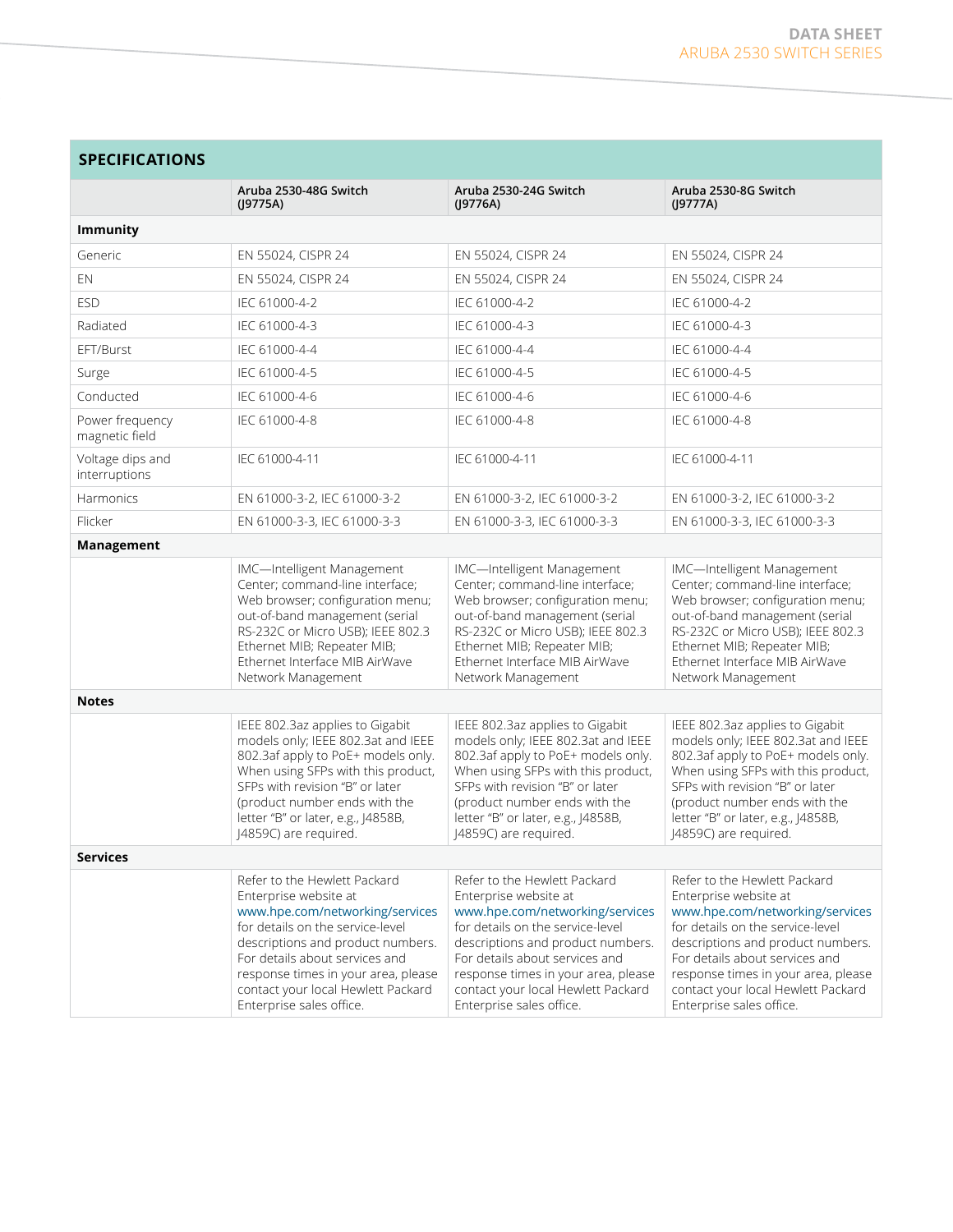| <b>SPECIFICATIONS</b>           |                                                                                                                                                                                                        |                                                                                                                                                                                                        |                                                                                                                                                                                                            |  |
|---------------------------------|--------------------------------------------------------------------------------------------------------------------------------------------------------------------------------------------------------|--------------------------------------------------------------------------------------------------------------------------------------------------------------------------------------------------------|------------------------------------------------------------------------------------------------------------------------------------------------------------------------------------------------------------|--|
|                                 | Aruba 2530-48 Switch<br>(19781A)                                                                                                                                                                       | Aruba 2530-24 Switch<br>(J9782A)                                                                                                                                                                       | Aruba 2530-8 Switch<br>$($  9783A)                                                                                                                                                                         |  |
| I/O ports and slots             |                                                                                                                                                                                                        |                                                                                                                                                                                                        |                                                                                                                                                                                                            |  |
|                                 | 48 RJ-45 autosensing 10/100 ports<br>(IEEE 802.3 Type 10BASE-T, IEEE<br>802.3u Type 100BASE-TX); Duplex:<br>half or full                                                                               | 24 RJ-45 autosensing 10/100 ports<br>(IEEE 802.3 Type 10BASE-T, IEEE<br>802.3u Type 100BASE-TX); Duplex:<br>half or full                                                                               | 8 RJ-45 autosensing 10/100 ports<br>(IEEE 802.3 Type 10BASE-T, IEEE<br>802.3u Type 100BASE-TX); Media<br>Type: Auto-MDIX; Duplex: half or full                                                             |  |
|                                 | 2 autosensing 10/100/1000 ports<br>(IEEE 802.3 Type 10BASE-T, IEEE<br>802.3u Type 100BASE-TX, IEEE<br>802.3ab Type 1000BASE-T); Duplex:<br>10BASE-T/100BASE-TX: half or full;<br>1000BASE-T: full only | 2 autosensing 10/100/1000 ports<br>(IEEE 802.3 Type 10BASE-T, IEEE<br>802.3u Type 100BASE-TX, IEEE<br>802.3ab Type 1000BASE-T); Duplex:<br>10BASE-T/100BASE-TX: half or full;<br>1000BASE-T: full only | 2 dual-personality ports; each<br>port can be used as either an<br>RJ-45 10/100/1000 port (IEEE<br>802.3 Type 10Base-T; IEEE 802.3u<br>Type 100Base-TX; IEEE 802.3ab<br>1000Base-T Gigabit Ethernet) or as |  |
|                                 | 2 fixed Gigabit Ethernet SFP ports                                                                                                                                                                     | 2 fixed Gigabit Ethernet SFP ports                                                                                                                                                                     | a SFP slot (for use with SFP<br>transceivers) ports                                                                                                                                                        |  |
|                                 | 1 dual-personality (RJ-45 or USB<br>micro-B) serial console port                                                                                                                                       | 1 dual-personality (RJ-45 or USB<br>micro-B) serial console port                                                                                                                                       | 1 dual-personality (RJ-45 or USB<br>micro-B) serial console port                                                                                                                                           |  |
| <b>Physical characteristics</b> |                                                                                                                                                                                                        |                                                                                                                                                                                                        |                                                                                                                                                                                                            |  |
| Dimensions                      | 17.40 (w) x 9.70 (d) x 1.75 (h) in<br>(44.2 x 24.64 x 4.45 cm)<br>(1U height)                                                                                                                          | 17.40 (w) x 9.70 (d) x 1.75 (h) in<br>(44.2 x 24.64 x 4.45 cm)<br>(1U height)                                                                                                                          | 10.00 (w) x 6.28 (d) x 1.75 (h) in<br>$(25.4 \times 15.95 \times 4.45$ cm)<br>(1U height)                                                                                                                  |  |
| Weight                          | 6.3 lb (2.86 kg)                                                                                                                                                                                       | 5.7 lb (2.59 kg)                                                                                                                                                                                       | 1.8 lb (0.82 kg)                                                                                                                                                                                           |  |
| <b>Memory and processor</b>     |                                                                                                                                                                                                        |                                                                                                                                                                                                        |                                                                                                                                                                                                            |  |
| Processor                       | ARM9E @ 800 MHz, 128 MB flash,<br>256 MB DDR3 DIMM; packet buffer<br>size: 3 MB dynamically allocated                                                                                                  | ARM9E @ 800 MHz, 128 MB flash,<br>256 MB DDR3 DIMM; packet buffer<br>size: 1.5 MB dynamically allocated                                                                                                | ARM9E @ 800 MHz, 128 MB flash,<br>256 MB DDR3 DIMM; packet buffer<br>size: 1.5 MB dynamically allocated                                                                                                    |  |
| <b>Mounting and enclosure</b>   |                                                                                                                                                                                                        |                                                                                                                                                                                                        |                                                                                                                                                                                                            |  |
|                                 | Mounts in an EIA-standard 19-inch<br>telco rack or equipment cabinet<br>(rack-mounting kit available);<br>Horizontal surface mounting;<br>Wall mounting                                                | Mounts in an EIA-standard 19-inch<br>telco rack or equipment cabinet<br>(rack-mounting kit available);<br>Horizontal surface mounting;<br>Wall mounting                                                | Mounts in an EIA-standard 19-inch<br>telco rack or equipment cabinet<br>(rack-mounting kit available);<br>Horizontal surface mounting;<br>Wall mounting                                                    |  |
| Performance                     |                                                                                                                                                                                                        |                                                                                                                                                                                                        |                                                                                                                                                                                                            |  |
|                                 | IPv6 Ready Certified                                                                                                                                                                                   | IPv6 Ready Certified                                                                                                                                                                                   | IPv6 Ready Certified                                                                                                                                                                                       |  |
| 100 Mb Latency                  | < 6.6 µs (LIFO 64-byte packets)                                                                                                                                                                        | < 1.7 µs (LIFO 64-byte packets)                                                                                                                                                                        | < 1.3 µs (LIFO 64-byte packets)                                                                                                                                                                            |  |
| 1000 Mb Latency                 | < 2.2 µs (LIFO 64-byte packets)                                                                                                                                                                        | < 1.1 µs (LIFO 64-byte packets)                                                                                                                                                                        | < 1.3 µs (LIFO 64-byte packets)                                                                                                                                                                            |  |
| Throughput                      | up to 13 Mpps (64-byte packets)                                                                                                                                                                        | up to 9.5 Mpps (64-byte packets)                                                                                                                                                                       | up to 4.1 Mpps (64-byte packets)                                                                                                                                                                           |  |
| Switching capacity              | 17.6 Gbps                                                                                                                                                                                              | 12.8 Gbps                                                                                                                                                                                              | 5.6 Gbps                                                                                                                                                                                                   |  |
| MAC address table size          | 16000 entries                                                                                                                                                                                          | 16000 entries                                                                                                                                                                                          | 16000 entries                                                                                                                                                                                              |  |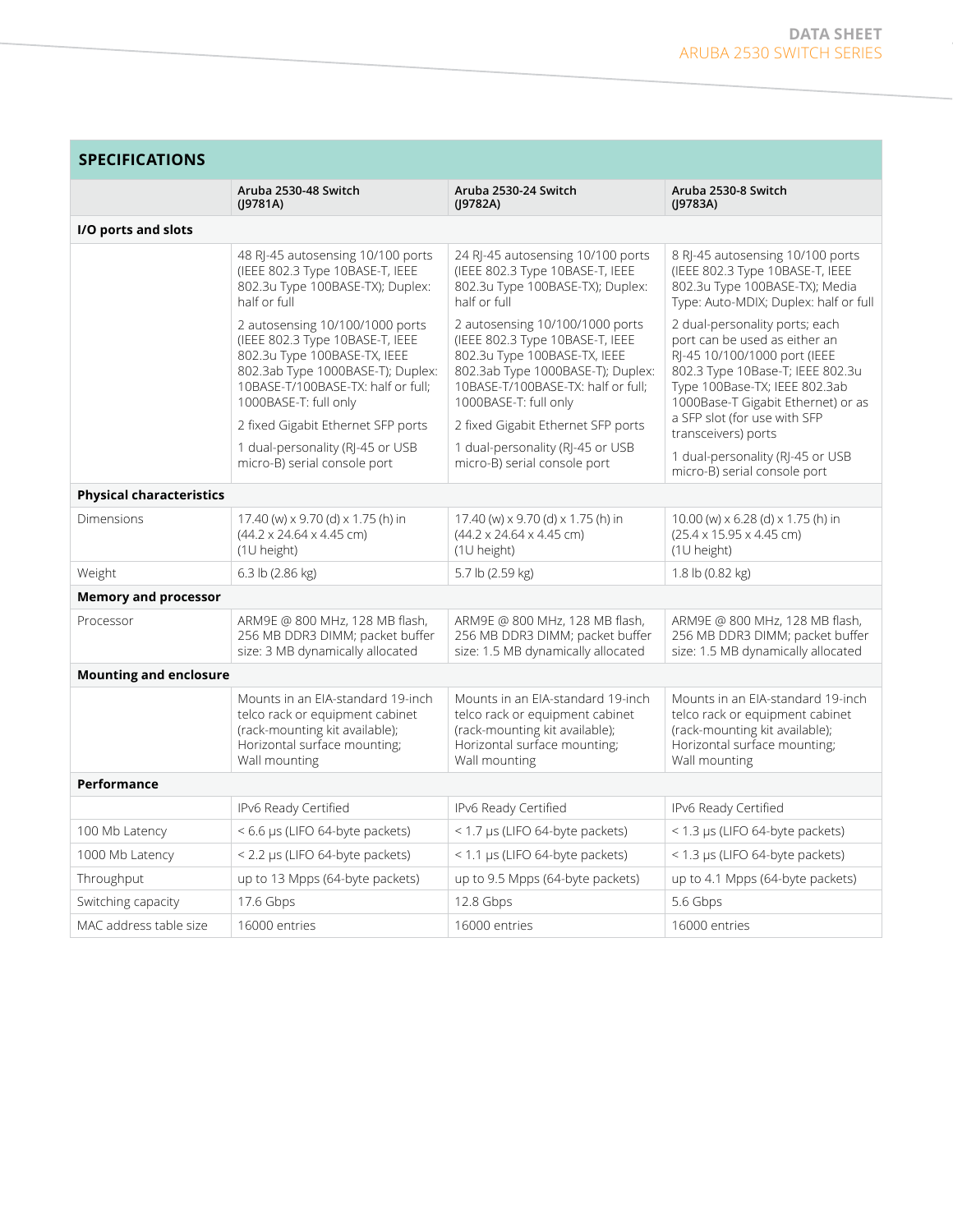| <b>SPECIFICATIONS</b>                     |                                                                                                                                                                                                                                                                    |                                                                                                                                                                                                                                                                    |                                                                                                                                                                                                                                                                    |  |
|-------------------------------------------|--------------------------------------------------------------------------------------------------------------------------------------------------------------------------------------------------------------------------------------------------------------------|--------------------------------------------------------------------------------------------------------------------------------------------------------------------------------------------------------------------------------------------------------------------|--------------------------------------------------------------------------------------------------------------------------------------------------------------------------------------------------------------------------------------------------------------------|--|
|                                           | Aruba 2530-48 Switch<br>(19781A)                                                                                                                                                                                                                                   | Aruba 2530-24 Switch<br>(19782A)                                                                                                                                                                                                                                   | Aruba 2530-8 Switch<br>(19783A)                                                                                                                                                                                                                                    |  |
| <b>Environment</b>                        |                                                                                                                                                                                                                                                                    |                                                                                                                                                                                                                                                                    |                                                                                                                                                                                                                                                                    |  |
| Operating temperature                     | 32°F to 113°F (0°C to 45°C)                                                                                                                                                                                                                                        | 32°F to 113°F (0°C to 45°C)                                                                                                                                                                                                                                        | 32°F to 113°F (0°C to 45°C)                                                                                                                                                                                                                                        |  |
| Operating relative<br>humidity            | 15% to 95% @ 104°F (40°C),<br>noncondensing                                                                                                                                                                                                                        | 15% to 95% @ 104°F (40°C),<br>noncondensing                                                                                                                                                                                                                        | 15% to 95% @ 104°F (40°C),<br>noncondensing                                                                                                                                                                                                                        |  |
| Nonoperating/Storage<br>temperature       | -40°F to 158°F (-40°C to 70°C)                                                                                                                                                                                                                                     | -40°F to 158°F (-40°C to 70°C)                                                                                                                                                                                                                                     | -40°F to 158°F (-40°C to 70°C)                                                                                                                                                                                                                                     |  |
| Nonoperating/Storage<br>relative humidity | 15% to 90% @ 149°F (65°C),<br>noncondensing                                                                                                                                                                                                                        | 15% to 90% @ 149°F (65°C),<br>noncondensing                                                                                                                                                                                                                        | 15% to 90% @ 149°F (65°C),<br>noncondensing                                                                                                                                                                                                                        |  |
| Altitude                                  | up to 10,000 ft (3 km)                                                                                                                                                                                                                                             | up to 10,000 ft (3 km)                                                                                                                                                                                                                                             | up to 10,000 ft (3 km)                                                                                                                                                                                                                                             |  |
| Acoustic                                  | Power: 0 dB, Pressure: 0 dB                                                                                                                                                                                                                                        | Power: 0 dB, Pressure: 0 dB                                                                                                                                                                                                                                        | Power: 0 dB, Pressure: 0 dB                                                                                                                                                                                                                                        |  |
| <b>Electrical characteristics</b>         |                                                                                                                                                                                                                                                                    |                                                                                                                                                                                                                                                                    |                                                                                                                                                                                                                                                                    |  |
| Frequency                                 | 50/60 Hz                                                                                                                                                                                                                                                           | 50/60 Hz                                                                                                                                                                                                                                                           | 50/60 Hz                                                                                                                                                                                                                                                           |  |
| Maximum heat dissipation                  | 102 BTU/hr (107.61 kJ/hr)                                                                                                                                                                                                                                          | 50 BTU/hr (52.75 kJ/hr)                                                                                                                                                                                                                                            | 25 BTU/hr (26.38 kJ/hr)                                                                                                                                                                                                                                            |  |
| AC voltage                                | 100 - 127/200 - 240 VAC                                                                                                                                                                                                                                            | 100 - 127/200 - 240 VAC                                                                                                                                                                                                                                            | 100 - 127/200 - 240 VAC                                                                                                                                                                                                                                            |  |
| Current                                   | 0.7/0.4 A                                                                                                                                                                                                                                                          | 0.3/0.2 A                                                                                                                                                                                                                                                          | 0.5A                                                                                                                                                                                                                                                               |  |
| Maximum power rating                      | 29.9 W                                                                                                                                                                                                                                                             | 14.7 W                                                                                                                                                                                                                                                             | 7.2 W                                                                                                                                                                                                                                                              |  |
| Idle power                                | 17.1 W                                                                                                                                                                                                                                                             | 8.4 W                                                                                                                                                                                                                                                              | 4.5 W                                                                                                                                                                                                                                                              |  |
| Notes                                     | Idle power is the actual power<br>consumption of the device with no<br>ports connected.                                                                                                                                                                            | Idle power is the actual power<br>consumption of the device with no<br>ports connected.                                                                                                                                                                            | Idle power is the actual power<br>consumption of the device with no<br>ports connected.                                                                                                                                                                            |  |
|                                           | Maximum power rating and<br>maximum heat dissipation are the<br>worst-case theoretical maximum<br>numbers provided for planning<br>the infrastructure with fully loaded<br>PoE (if equipped), 100% traffic, all<br>ports plugged in, and all modules<br>populated. | Maximum power rating and<br>maximum heat dissipation are the<br>worst-case theoretical maximum<br>numbers provided for planning<br>the infrastructure with fully loaded<br>PoE (if equipped), 100% traffic, all<br>ports plugged in, and all modules<br>populated. | Maximum power rating and<br>maximum heat dissipation are the<br>worst-case theoretical maximum<br>numbers provided for planning<br>the infrastructure with fully loaded<br>PoE (if equipped), 100% traffic, all<br>ports plugged in, and all modules<br>populated. |  |
| <b>Safety</b>                             |                                                                                                                                                                                                                                                                    |                                                                                                                                                                                                                                                                    |                                                                                                                                                                                                                                                                    |  |
|                                           | UL 60950-1; CAN/CSA 22.2<br>No. 60950-1; EN 60825;<br>IEC 60950-1; EN 60950-1                                                                                                                                                                                      | UL 60950-1; CAN/CSA 22.2<br>No. 60950-1; EN 60825;<br>IEC 60950-1; EN 60950-1                                                                                                                                                                                      | UL 60950-1; CAN/CSA 22.2<br>No. 60950-1; EN 60825;<br>IEC 60950-1; EN 60950-1                                                                                                                                                                                      |  |
| <b>Emissions</b>                          |                                                                                                                                                                                                                                                                    |                                                                                                                                                                                                                                                                    |                                                                                                                                                                                                                                                                    |  |
|                                           | FCC Class A; EN 55022/CISPR-22<br>Class A; VCCI Class A                                                                                                                                                                                                            | FCC Class A; EN 55022/CISPR-22<br>Class A; VCCI Class A                                                                                                                                                                                                            | FCC Class A; EN 55022/CISPR-22<br>Class A; VCCI Class A                                                                                                                                                                                                            |  |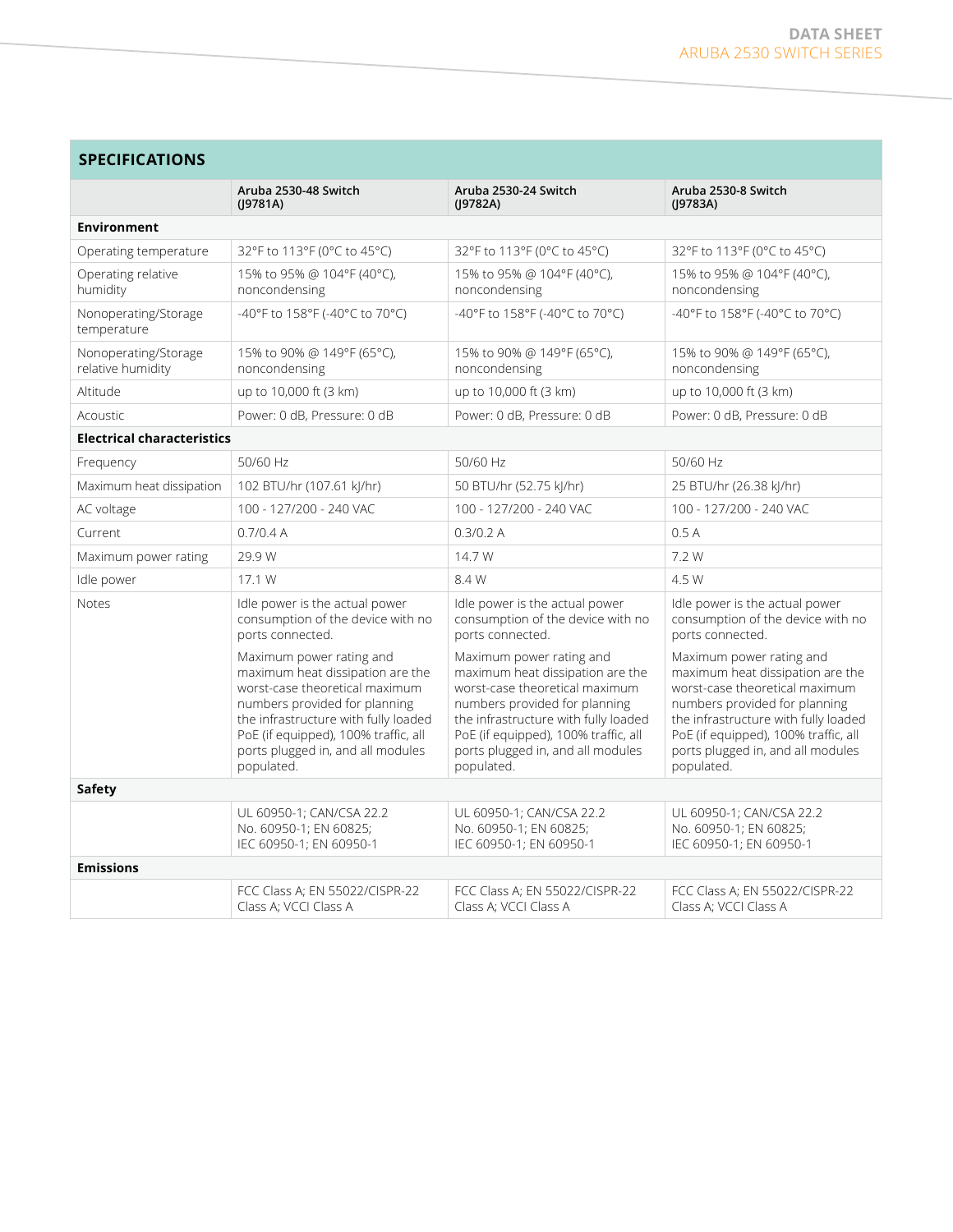| <b>SPECIFICATIONS</b>             |                                                                                                                                                                                                                                                                                                              |                                                                                                                                                                                                                                                                                                              |                                                                                                                                                                                                                                                                                                              |  |
|-----------------------------------|--------------------------------------------------------------------------------------------------------------------------------------------------------------------------------------------------------------------------------------------------------------------------------------------------------------|--------------------------------------------------------------------------------------------------------------------------------------------------------------------------------------------------------------------------------------------------------------------------------------------------------------|--------------------------------------------------------------------------------------------------------------------------------------------------------------------------------------------------------------------------------------------------------------------------------------------------------------|--|
|                                   | Aruba 2530-48 Switch<br>$($  9781A)                                                                                                                                                                                                                                                                          | Aruba 2530-24 Switch<br>$($  9782A)                                                                                                                                                                                                                                                                          | Aruba 2530-8 Switch<br>(J9783A)                                                                                                                                                                                                                                                                              |  |
| <b>Immunity</b>                   |                                                                                                                                                                                                                                                                                                              |                                                                                                                                                                                                                                                                                                              |                                                                                                                                                                                                                                                                                                              |  |
| Generic                           | EN 55024, CISPR 24                                                                                                                                                                                                                                                                                           | EN 55024, CISPR 24                                                                                                                                                                                                                                                                                           | EN 55024, CISPR 24                                                                                                                                                                                                                                                                                           |  |
| EN                                | EN 55024, CISPR 24                                                                                                                                                                                                                                                                                           | EN 55024, CISPR 24                                                                                                                                                                                                                                                                                           | EN 55024, CISPR 24                                                                                                                                                                                                                                                                                           |  |
| <b>ESD</b>                        | IEC 61000-4-2                                                                                                                                                                                                                                                                                                | IEC 61000-4-2                                                                                                                                                                                                                                                                                                | IEC 61000-4-2                                                                                                                                                                                                                                                                                                |  |
| Radiated                          | IEC 61000-4-3                                                                                                                                                                                                                                                                                                | IEC 61000-4-3                                                                                                                                                                                                                                                                                                | IEC 61000-4-3                                                                                                                                                                                                                                                                                                |  |
| EFT/Burst                         | IEC 61000-4-4                                                                                                                                                                                                                                                                                                | IEC 61000-4-4                                                                                                                                                                                                                                                                                                | IEC 61000-4-4                                                                                                                                                                                                                                                                                                |  |
| Surge                             | IEC 61000-4-5                                                                                                                                                                                                                                                                                                | IEC 61000-4-5                                                                                                                                                                                                                                                                                                | IEC 61000-4-5                                                                                                                                                                                                                                                                                                |  |
| Conducted                         | IEC 61000-4-6                                                                                                                                                                                                                                                                                                | IEC 61000-4-6                                                                                                                                                                                                                                                                                                | IEC 61000-4-6                                                                                                                                                                                                                                                                                                |  |
| Power frequency<br>magnetic field | IEC 61000-4-8                                                                                                                                                                                                                                                                                                | IEC 61000-4-8                                                                                                                                                                                                                                                                                                | IEC 61000-4-8                                                                                                                                                                                                                                                                                                |  |
| Voltage dips and<br>interruptions | IEC 61000-4-11                                                                                                                                                                                                                                                                                               | IEC 61000-4-11                                                                                                                                                                                                                                                                                               | IEC 61000-4-11                                                                                                                                                                                                                                                                                               |  |
| Harmonics                         | EN 61000-3-2, IEC 61000-3-2                                                                                                                                                                                                                                                                                  | EN 61000-3-2, IEC 61000-3-2                                                                                                                                                                                                                                                                                  | EN 61000-3-2, IEC 61000-3-2                                                                                                                                                                                                                                                                                  |  |
| Flicker                           | EN 61000-3-3, IEC 61000-3-3                                                                                                                                                                                                                                                                                  | EN 61000-3-3, IEC 61000-3-3                                                                                                                                                                                                                                                                                  | EN 61000-3-3, IEC 61000-3-3                                                                                                                                                                                                                                                                                  |  |
| Management                        |                                                                                                                                                                                                                                                                                                              |                                                                                                                                                                                                                                                                                                              |                                                                                                                                                                                                                                                                                                              |  |
|                                   | IMC-Intelligent Management<br>Center; command-line interface;<br>Web browser; configuration menu;<br>out-of-band management (serial<br>RS-232C or Micro USB); IEEE 802.3<br>Ethernet MIB; Repeater MIB;<br>Ethernet Interface MIB AirWave<br>Network Management                                              | IMC-Intelligent Management<br>Center; command-line interface;<br>Web browser; configuration menu;<br>out-of-band management (serial<br>RS-232C or Micro USB); IEEE 802.3<br>Ethernet MIB; Repeater MIB;<br>Ethernet Interface MIB AirWave<br>Network Management                                              | IMC-Intelligent Management<br>Center; command-line interface;<br>Web browser; configuration menu;<br>out-of-band management (serial<br>RS-232C or Micro USB); IEEE 802.3<br>Ethernet MIB; Repeater MIB;<br>Ethernet Interface MIB AirWave<br>Network Management                                              |  |
| <b>Notes</b>                      |                                                                                                                                                                                                                                                                                                              |                                                                                                                                                                                                                                                                                                              |                                                                                                                                                                                                                                                                                                              |  |
|                                   | IEEE 802.3az applies to Gigabit<br>models only; IEEE 802.3at and IEEE<br>802.3af apply to PoE+ models only.<br>When using SFPs with this product,<br>SFPs with revision "B" or later<br>(product number ends with the<br>letter "B" or later, e.g., J4858B,<br>J4859C) are required.                         | IEEE 802.3az applies to Gigabit<br>models only; IEEE 802.3at and IEEE<br>802.3af apply to PoE+ models only.<br>When using SFPs with this product,<br>SFPs with revision "B" or later<br>(product number ends with the<br>letter "B" or later, e.g., J4858B,<br>J4859C) are required.                         | IEEE 802.3az applies to Gigabit<br>models only; IEEE 802.3at and IEEE<br>802.3af apply to PoE+ models only.<br>When using SFPs with this product,<br>SFPs with revision "B" or later<br>(product number ends with the<br>letter "B" or later, e.g., J4858B,<br>J4859C) are required.                         |  |
| <b>Services</b>                   |                                                                                                                                                                                                                                                                                                              |                                                                                                                                                                                                                                                                                                              |                                                                                                                                                                                                                                                                                                              |  |
|                                   | Refer to the Hewlett Packard<br>Enterprise website at<br>www.hpe.com/networking/services<br>for details on the service-level<br>descriptions and product numbers.<br>For details about services and<br>response times in your area, please<br>contact your local Hewlett Packard<br>Enterprise sales office. | Refer to the Hewlett Packard<br>Enterprise website at<br>www.hpe.com/networking/services<br>for details on the service-level<br>descriptions and product numbers.<br>For details about services and<br>response times in your area, please<br>contact your local Hewlett Packard<br>Enterprise sales office. | Refer to the Hewlett Packard<br>Enterprise website at<br>www.hpe.com/networking/services<br>for details on the service-level<br>descriptions and product numbers.<br>For details about services and<br>response times in your area, please<br>contact your local Hewlett Packard<br>Enterprise sales office. |  |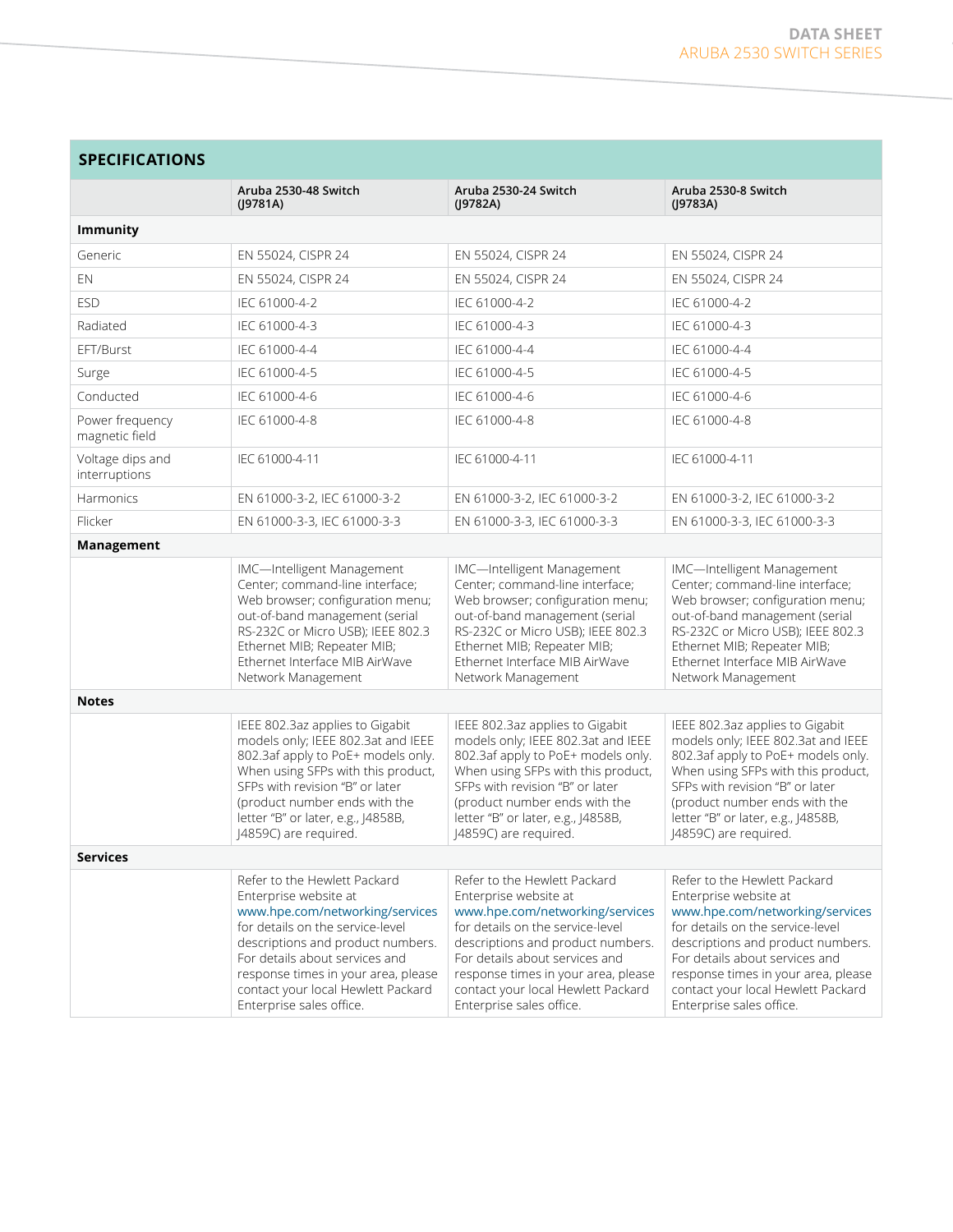| <b>SPECIFICATIONS</b>                     |                                                                                                                                                                                                                                                            |                                                                                                                                                                                                                                                            |
|-------------------------------------------|------------------------------------------------------------------------------------------------------------------------------------------------------------------------------------------------------------------------------------------------------------|------------------------------------------------------------------------------------------------------------------------------------------------------------------------------------------------------------------------------------------------------------|
|                                           | Aruba 2530-48G-PoE+-2SFP+ Switch (J9853A)                                                                                                                                                                                                                  | Aruba 2530-24G-PoE+-2SFP+ Switch (J9854A)                                                                                                                                                                                                                  |
| I/O ports and slots                       |                                                                                                                                                                                                                                                            |                                                                                                                                                                                                                                                            |
|                                           | 48 RJ-45 autosensing 10/100/1000 PoE+ ports (IEEE<br>802.3 Type 10BASE-T, IEEE 802.3u Type 100BASE-TX,<br>IEEE 802.3ab Type 1000BASE-T, IEEE 802.3at PoE+);<br>Media Type: Auto-MDIX; Duplex: 10BASE-T/100BASE-<br>TX: half or full; 1000BASE-T: full only | 24 RJ-45 autosensing 10/100/1000 PoE+ ports (IEEE<br>802.3 Type 10BASE-T, IEEE 802.3u Type 100BASE-TX,<br>IEEE 802.3ab Type 1000BASE-T, IEEE 802.3at PoE+);<br>Media Type: Auto-MDIX; Duplex: 10BASE-T/100BASE-<br>TX: half or full; 1000BASE-T: full only |
|                                           | 2 SFP+ fixed 1000/10000 SFP+ ports                                                                                                                                                                                                                         | 2 SFP+ fixed 1000/10000 SFP+ ports                                                                                                                                                                                                                         |
|                                           | 1 dual-personality (RJ-45 or USB micro-B) serial<br>console port                                                                                                                                                                                           | 1 dual-personality (RJ-45 or USB micro-B) serial<br>console port                                                                                                                                                                                           |
| <b>Physical characteristics</b>           |                                                                                                                                                                                                                                                            |                                                                                                                                                                                                                                                            |
| Dimensions                                | 17.44 (w) x 13.00 (d) x 1.75 (h) in<br>$(44.3 \times 32.26 \times 4.45$ cm)<br>(1U height)                                                                                                                                                                 | 17.44 (w) x 13.00 (d) x 1.75 (h) in<br>$(44.3 \times 33.02 \times 4.45$ cm)<br>(1U height)                                                                                                                                                                 |
| Weight                                    | 10.4 lb (4.72 kg)                                                                                                                                                                                                                                          | 8.6 lb (3.9 kg)                                                                                                                                                                                                                                            |
| <b>Memory and processor</b>               |                                                                                                                                                                                                                                                            |                                                                                                                                                                                                                                                            |
|                                           | ARM9E @ 800 MHz, 128 MB flash, 256 MB DDR3<br>DIMM; packet buffer size: 3 MB dynamically allocated                                                                                                                                                         | ARM9E @ 800 MHz, 128 MB flash, 256 MB DDR3<br>DIMM; packet buffer size: 1.5 MB dynamically allocated                                                                                                                                                       |
| <b>Mounting and enclosure</b>             |                                                                                                                                                                                                                                                            |                                                                                                                                                                                                                                                            |
|                                           | Mounts in an EIA-standard 19-inch telco rack or<br>equipment cabinet (rack-mounting kit available);<br>Horizontal surface mounting; Wall mounting                                                                                                          | Mounts in an EIA-standard 19-inch telco rack or<br>equipment cabinet (rack-mounting kit available);<br>Horizontal surface mounting; Wall mounting                                                                                                          |
| Performance                               |                                                                                                                                                                                                                                                            |                                                                                                                                                                                                                                                            |
|                                           | IPv6 Ready Certified                                                                                                                                                                                                                                       | IPv6 Ready Certified                                                                                                                                                                                                                                       |
| 100 Mb Latency                            | < 7.3 µs (LIFO 64-byte packets)                                                                                                                                                                                                                            | < 7.3 µs (LIFO 64-byte packets)                                                                                                                                                                                                                            |
| 1000 Mb Latency                           | < 2.7 µs (LIFO 64-byte packets)                                                                                                                                                                                                                            | < 2.7 µs (LIFO 64-byte packets)                                                                                                                                                                                                                            |
| 10 Gbps Latency                           | < 4.0 µs (LIFO 64-byte packets)                                                                                                                                                                                                                            | < 2.2 µs (LIFO 64-byte packets)                                                                                                                                                                                                                            |
| Throughput                                | up to 101 Mpps (64-byte packets)                                                                                                                                                                                                                           | up to 65.4 Mpps (64-byte packets)                                                                                                                                                                                                                          |
| Switching capacity                        | 136 Gbps                                                                                                                                                                                                                                                   | 88 Gbps                                                                                                                                                                                                                                                    |
| MAC address table size                    | 16000 entries                                                                                                                                                                                                                                              | 16000 entries                                                                                                                                                                                                                                              |
| Environment                               |                                                                                                                                                                                                                                                            |                                                                                                                                                                                                                                                            |
| Operating temperature                     | 32°F to 113°F (0°C to 45°C)                                                                                                                                                                                                                                | 32°F to 113°F (0°C to 45°C)                                                                                                                                                                                                                                |
| Operating relative humidity               | 15% to 95% @ 104°F (40°C), noncondensing                                                                                                                                                                                                                   | 15% to 95% @ 104°F (40°C), noncondensing                                                                                                                                                                                                                   |
| Nonoperating/Storage<br>temperature       | -40°F to 158°F (-40°C to 70°C)                                                                                                                                                                                                                             | -40°F to 158°F (-40°C to 70°C)                                                                                                                                                                                                                             |
| Nonoperating/Storage<br>relative humidity | 15% to 90% @ 149°F (65°C), noncondensing                                                                                                                                                                                                                   | 15% to 90% @ 149°F (65°C), noncondensing                                                                                                                                                                                                                   |
| Altitude                                  | up to 10,000 ft (3 km)                                                                                                                                                                                                                                     | up to 10,000 ft (3 km)                                                                                                                                                                                                                                     |
| Acoustic                                  | Power: 36.4 dB, Pressure: 30.1 dB                                                                                                                                                                                                                          | Power: 31.3 dB, Pressure: 24 dB                                                                                                                                                                                                                            |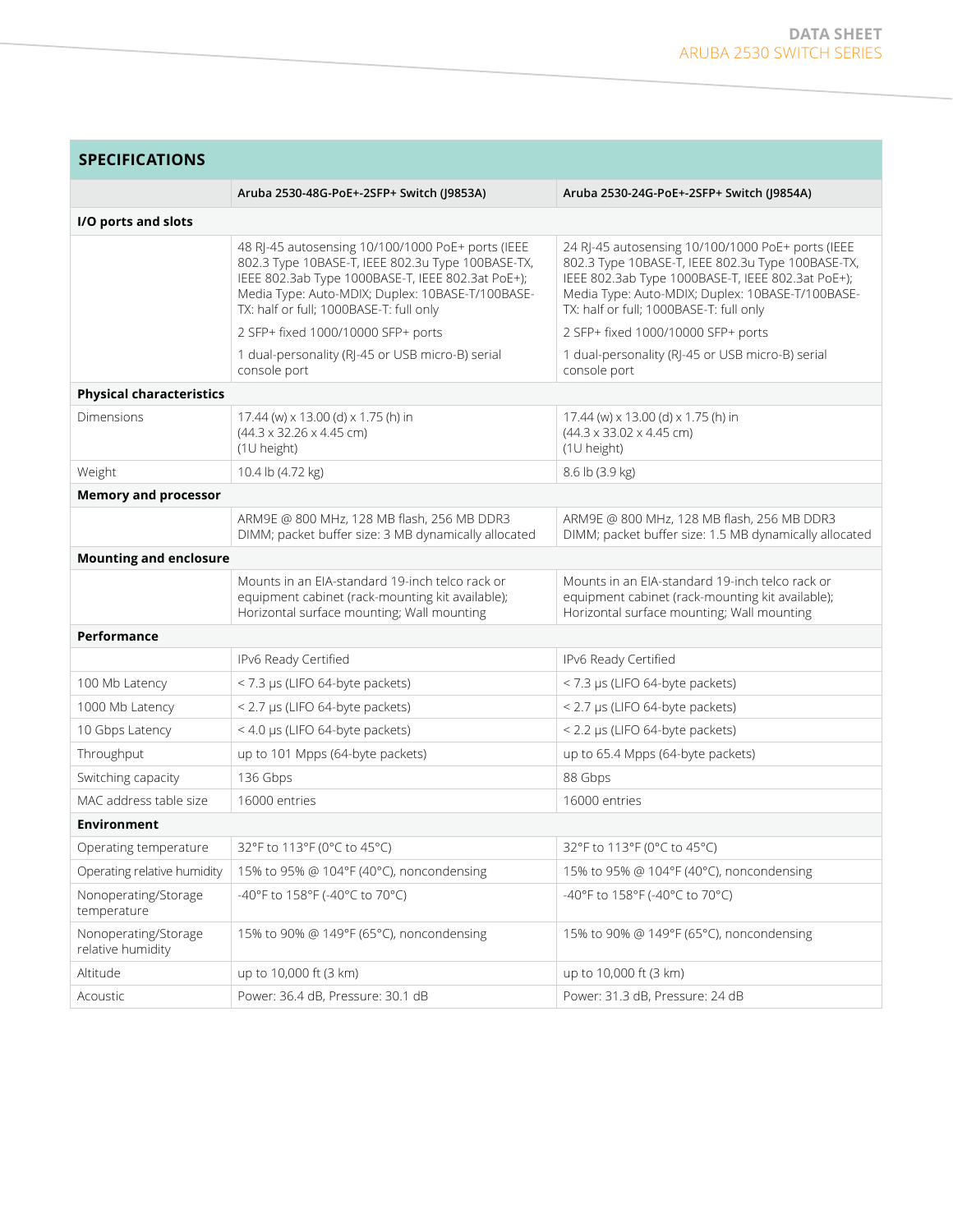# **SPECIFICATIONS**

|                                   | Aruba 2530-48G-PoE+-2SFP+ Switch (J9853A)                                                                                                                                                                                                                                                                                                                                                                             | Aruba 2530-24G-PoE+-2SFP+ Switch (J9854A)                                                                                                                                                                                                                                                                                                                                                                             |  |
|-----------------------------------|-----------------------------------------------------------------------------------------------------------------------------------------------------------------------------------------------------------------------------------------------------------------------------------------------------------------------------------------------------------------------------------------------------------------------|-----------------------------------------------------------------------------------------------------------------------------------------------------------------------------------------------------------------------------------------------------------------------------------------------------------------------------------------------------------------------------------------------------------------------|--|
| <b>Electrical characteristics</b> |                                                                                                                                                                                                                                                                                                                                                                                                                       |                                                                                                                                                                                                                                                                                                                                                                                                                       |  |
| Frequency                         | 50/60 Hz                                                                                                                                                                                                                                                                                                                                                                                                              | 50/60 Hz                                                                                                                                                                                                                                                                                                                                                                                                              |  |
| Maximum heat dissipation          | 215 BTU/hr (226.83 kJ/hr), (switch only: 215 BTU/hr;<br>combined switch + max. PoE devices: 1499 BTU/hr)                                                                                                                                                                                                                                                                                                              | 118 BTU/hr (124.49 kJ/hr), (switch only: 118 BTU/hr;<br>combined switch + max. PoE devices: 757 BTU/hr)                                                                                                                                                                                                                                                                                                               |  |
| AC voltage                        | 100 - 127/200 - 240 VAC                                                                                                                                                                                                                                                                                                                                                                                               | 100 - 127/200 - 240 VAC                                                                                                                                                                                                                                                                                                                                                                                               |  |
| Current                           | 5.6/2.8A                                                                                                                                                                                                                                                                                                                                                                                                              | 2.9/1.4A                                                                                                                                                                                                                                                                                                                                                                                                              |  |
| Maximum power rating              | 439 W                                                                                                                                                                                                                                                                                                                                                                                                                 | 222.2 W                                                                                                                                                                                                                                                                                                                                                                                                               |  |
| Idle power                        | 40.2 W                                                                                                                                                                                                                                                                                                                                                                                                                | 24.7 W                                                                                                                                                                                                                                                                                                                                                                                                                |  |
| PoE power                         | 382W                                                                                                                                                                                                                                                                                                                                                                                                                  | 195 W                                                                                                                                                                                                                                                                                                                                                                                                                 |  |
| <b>Notes</b>                      | Idle power is the actual power consumption of the<br>device with no ports connected. Maximum power<br>rating and maximum heat dissipation are the worst-<br>case theoretical maximum numbers provided for<br>planning the infrastructure with fully loaded PoE (if<br>equipped), 100% traffic, all ports plugged in, and all<br>modules populated. PoE power is the total power<br>budget available to all PoE ports. | Idle power is the actual power consumption of the<br>device with no ports connected. Maximum power<br>rating and maximum heat dissipation are the worst-<br>case theoretical maximum numbers provided for<br>planning the infrastructure with fully loaded PoE (if<br>equipped), 100% traffic, all ports plugged in, and all<br>modules populated. PoE power is the total power<br>budget available to all PoE ports. |  |
| <b>Safety</b>                     |                                                                                                                                                                                                                                                                                                                                                                                                                       |                                                                                                                                                                                                                                                                                                                                                                                                                       |  |
|                                   | UL 60950-1; CAN/CSA 22.2 No. 60950-1; EN 60825;<br>IEC 60950-1; EN 60950-1                                                                                                                                                                                                                                                                                                                                            | UL 60950-1; CAN/CSA 22.2 No. 60950-1; EN 60825;<br>IEC 60950-1: EN 60950-1                                                                                                                                                                                                                                                                                                                                            |  |
| <b>Emissions</b>                  |                                                                                                                                                                                                                                                                                                                                                                                                                       |                                                                                                                                                                                                                                                                                                                                                                                                                       |  |
|                                   | FCC Class A; EN 55022/CISPR-22 Class A; VCCI Class A                                                                                                                                                                                                                                                                                                                                                                  | FCC Class A; EN 55022/CISPR-22 Class A; VCCI Class A                                                                                                                                                                                                                                                                                                                                                                  |  |
| Immunity                          |                                                                                                                                                                                                                                                                                                                                                                                                                       |                                                                                                                                                                                                                                                                                                                                                                                                                       |  |
| Generic                           | EN 55024, CISPR 24                                                                                                                                                                                                                                                                                                                                                                                                    | EN 55024, CISPR 24                                                                                                                                                                                                                                                                                                                                                                                                    |  |
| EN                                | EN 55024, CISPR 24                                                                                                                                                                                                                                                                                                                                                                                                    | EN 55024, CISPR 24                                                                                                                                                                                                                                                                                                                                                                                                    |  |
| <b>ESD</b>                        | IEC 61000-4-2                                                                                                                                                                                                                                                                                                                                                                                                         | IEC 61000-4-2                                                                                                                                                                                                                                                                                                                                                                                                         |  |
| Radiated                          | IEC 61000-4-3                                                                                                                                                                                                                                                                                                                                                                                                         | IEC 61000-4-3                                                                                                                                                                                                                                                                                                                                                                                                         |  |
| EFT/Burst                         | IEC 61000-4-4                                                                                                                                                                                                                                                                                                                                                                                                         | IEC 61000-4-4                                                                                                                                                                                                                                                                                                                                                                                                         |  |
| Surge                             | IEC 61000-4-5                                                                                                                                                                                                                                                                                                                                                                                                         | IEC 61000-4-5                                                                                                                                                                                                                                                                                                                                                                                                         |  |
| Conducted                         | IEC 61000-4-6                                                                                                                                                                                                                                                                                                                                                                                                         | IEC 61000-4-6                                                                                                                                                                                                                                                                                                                                                                                                         |  |
| Power frequency<br>magnetic field | IEC 61000-4-8                                                                                                                                                                                                                                                                                                                                                                                                         | IEC 61000-4-8                                                                                                                                                                                                                                                                                                                                                                                                         |  |
| Voltage dips and<br>interruptions | IEC 61000-4-11                                                                                                                                                                                                                                                                                                                                                                                                        | IEC 61000-4-11                                                                                                                                                                                                                                                                                                                                                                                                        |  |
| Harmonics                         | EN 61000-3-2, IEC 61000-3-2                                                                                                                                                                                                                                                                                                                                                                                           | EN 61000-3-2, IEC 61000-3-2                                                                                                                                                                                                                                                                                                                                                                                           |  |
| Flicker                           | EN 61000-3-3, IEC 61000-3-3                                                                                                                                                                                                                                                                                                                                                                                           | EN 61000-3-3, IEC 61000-3-3                                                                                                                                                                                                                                                                                                                                                                                           |  |
| Management                        |                                                                                                                                                                                                                                                                                                                                                                                                                       |                                                                                                                                                                                                                                                                                                                                                                                                                       |  |
|                                   | IMC-Intelligent Management Center; command-line<br>interface; Web browser; configuration menu; out-of-<br>band management (serial RS-232C or Micro USB); IEEE<br>802.3 Ethernet MIB; Repeater MIB; Ethernet Interface<br>MIB AirWave Network Management                                                                                                                                                               | IMC-Intelligent Management Center; command-line<br>interface; Web browser; configuration menu; out-of-<br>band management (serial RS-232C or Micro USB); IEEE<br>802.3 Ethernet MIB; Repeater MIB; Ethernet Interface<br>MIB AirWave Network Management                                                                                                                                                               |  |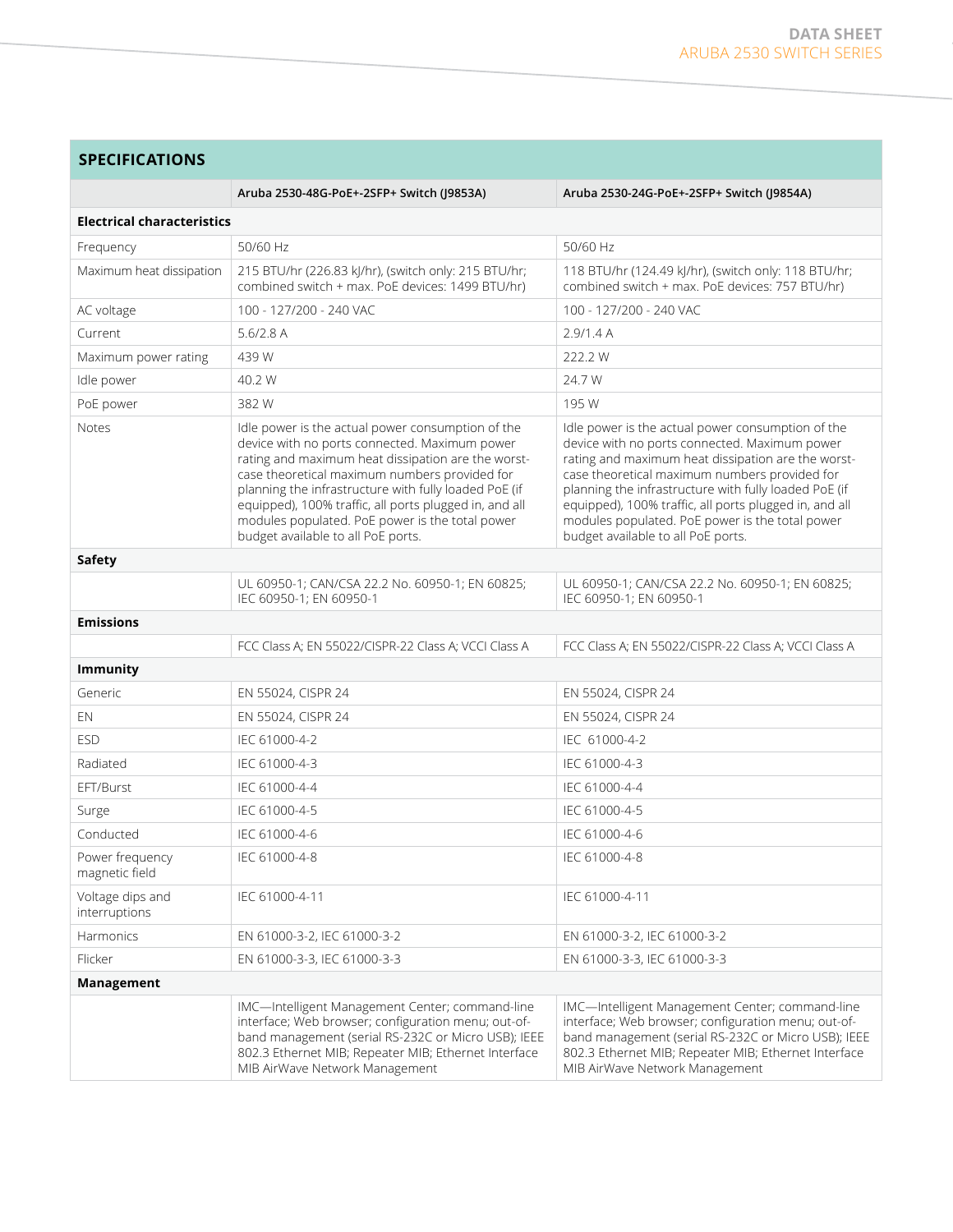| <b>SPECIFICATIONS</b> |                                                                                                                                                                                                                                                                                                     |                                                                                                                                                                                                                                                                                                     |  |
|-----------------------|-----------------------------------------------------------------------------------------------------------------------------------------------------------------------------------------------------------------------------------------------------------------------------------------------------|-----------------------------------------------------------------------------------------------------------------------------------------------------------------------------------------------------------------------------------------------------------------------------------------------------|--|
|                       | Aruba 2530-48G-PoE+-2SFP+ Switch (J9853A)                                                                                                                                                                                                                                                           | Aruba 2530-24G-PoE+-2SFP+ Switch (J9854A)                                                                                                                                                                                                                                                           |  |
| <b>Notes</b>          |                                                                                                                                                                                                                                                                                                     |                                                                                                                                                                                                                                                                                                     |  |
|                       | IEEE 802.3az applies to Gigabit models only; IEEE<br>802.3at and IEEE 802.3af apply to PoE+ models only.                                                                                                                                                                                            | IEEE 802.3az applies to Gigabit models only; IEEE<br>802.3at and IEEE 802.3af apply to PoE+ models only.                                                                                                                                                                                            |  |
|                       | SFPs with revision "B" or later (e.g., J4858B, J4859C) are<br>required with this product. This product supports only<br>1 Gigabit SFP & 10 Gigabit SFP+ transceivers, as well as<br>10 Gigabit Direct Attach Cables.                                                                                | SFPs with revision "B" or later (e.g., J4858B, J4859C) are<br>required with this product. This product supports only<br>Gigabit SFP & 10 Gigabit SFP+ transceivers, as well as<br>10 Gigabit Direct Attach Cables.                                                                                  |  |
| <b>Services</b>       |                                                                                                                                                                                                                                                                                                     |                                                                                                                                                                                                                                                                                                     |  |
|                       | Refer to the Hewlett Packard Enterprise website at<br>www.hpe.com/networking/services for details on the<br>service-level descriptions and product numbers. For<br>details about services and response times in your area,<br>please contact your local Hewlett Packard Enterprise<br>sales office. | Refer to the Hewlett Packard Enterprise website at<br>www.hpe.com/networking/services for details on the<br>service-level descriptions and product numbers. For<br>details about services and response times in your area,<br>please contact your local Hewlett Packard Enterprise<br>sales office. |  |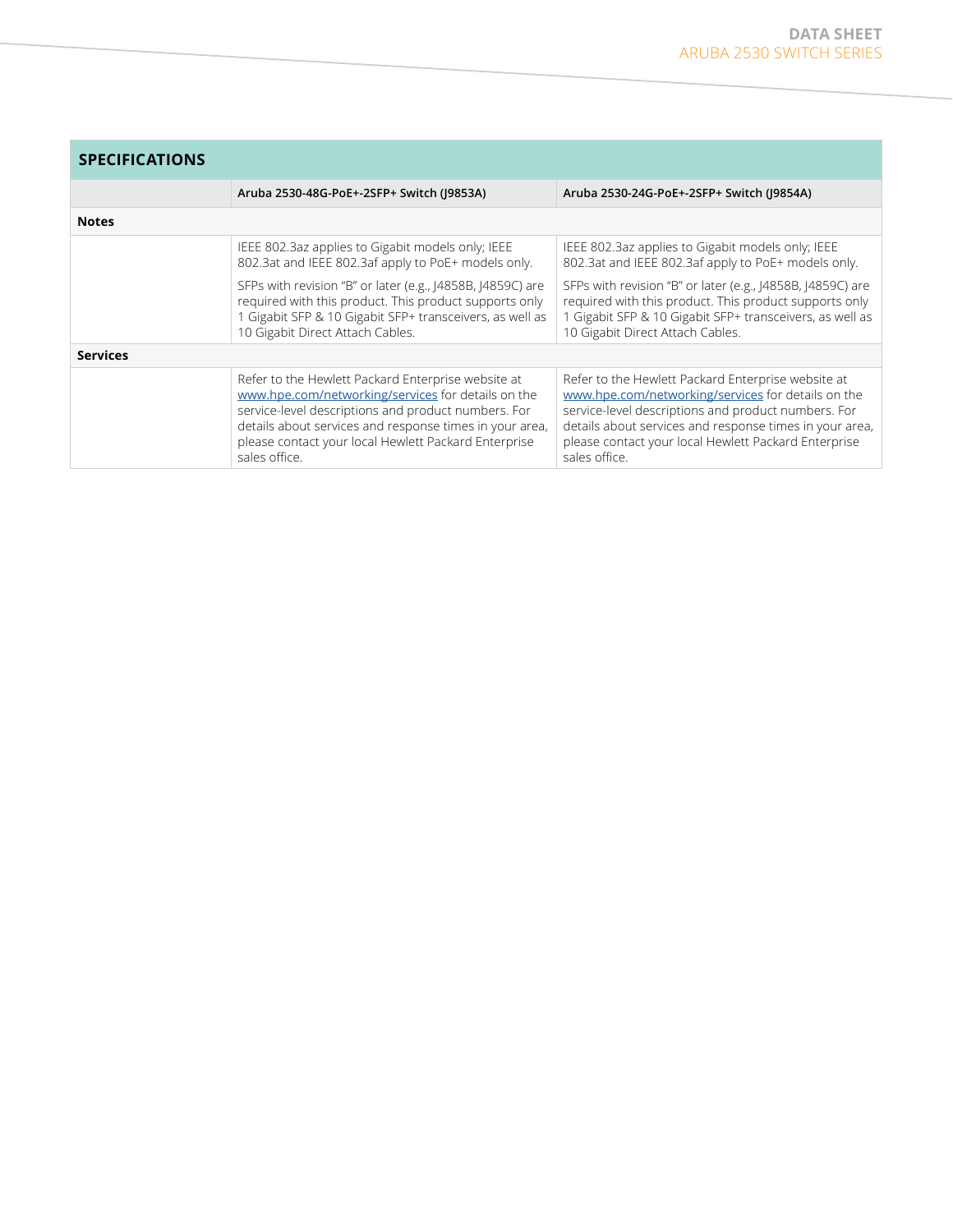| <b>SPECIFICATIONS</b>           |                                                                                                                                                                                                               |                                                                                                                                                                                                               |                                                                                                                                                                                                                  |
|---------------------------------|---------------------------------------------------------------------------------------------------------------------------------------------------------------------------------------------------------------|---------------------------------------------------------------------------------------------------------------------------------------------------------------------------------------------------------------|------------------------------------------------------------------------------------------------------------------------------------------------------------------------------------------------------------------|
|                                 | Aruba 2530-48G-2SFP+ Switch<br>$($  9855A)                                                                                                                                                                    | Aruba 2530-24G-2SFP+ Switch<br>$($  9856A)                                                                                                                                                                    | Aruba 2530-8-PoE+ Internal PS<br>Switch (JL070A)                                                                                                                                                                 |
| I/O ports and slots             |                                                                                                                                                                                                               |                                                                                                                                                                                                               |                                                                                                                                                                                                                  |
|                                 | 48 RJ-45 autosensing 10/100/1000<br>ports (IEEE 802.3 Type 10BASE-T,<br>IEEE 802.3u Type 100BASE-TX, IEEE<br>802.3ab Type 1000BASE-T); Duplex:<br>10BASE-T/100BASE-TX: half or full;<br>1000BASE-T: full only | 24 RJ-45 autosensing 10/100/1000<br>ports (IEEE 802.3 Type 10BASE-T,<br>IEEE 802.3u Type 100BASE-TX, IEEE<br>802.3ab Type 1000BASE-T); Duplex:<br>10BASE-T/100BASE-TX: half or full;<br>1000BASE-T: full only | 8 RJ-45 autosensing 10/100 PoE+<br>ports (IEEE 802.3 Type 10BASE-T,<br>IEEE 802.3u Type 100BASE-TX,<br>IEEE 802.3at PoE+); Media Type:<br>Auto-MDIX; Duplex: half or full 2<br>dual-personality ports; each port |
|                                 | 2 SFP+ fixed 1000/10000 SFP+ ports                                                                                                                                                                            | 2 SFP+ fixed 1000/10000 SFP+ ports                                                                                                                                                                            | can be used as either an RI-45<br>10/100/1000 port (IEEE 802.3                                                                                                                                                   |
|                                 | 1 dual-personality (RJ-45 or USB<br>micro-B) serial console port                                                                                                                                              | 1 dual-personality (RJ-45 or USB<br>micro-B) serial console port                                                                                                                                              | Type 10BASE-T; IEEE 802.3u<br>Type 100BASE-TX; IEEE 802.3ab<br>1000BASE-T Gigabit Ethernet) or<br>as a SFP slot (for use with SFP<br>transceivers) ports                                                         |
|                                 |                                                                                                                                                                                                               |                                                                                                                                                                                                               | 1 dual-personality (RJ-45 or USB<br>micro-B) serial console port                                                                                                                                                 |
| <b>Physical characteristics</b> |                                                                                                                                                                                                               |                                                                                                                                                                                                               |                                                                                                                                                                                                                  |
| Dimensions                      | $17.44(w) \times 10.00(d) \times 1.75(h)$ in<br>$(44.3 \times 25.4 \times 4.45$ cm)<br>(1U height)                                                                                                            | $17.44(w) \times 10.00(d) \times 1.75(h)$ in<br>$(44.3 \times 25.4 \times 4.45$ cm)<br>(1U height)                                                                                                            | $10(w) \times 9.68(d) \times 1.75(h)$ in<br>$(25.4 \times 24.59 \times 4.45$ cm)<br>(1U height)                                                                                                                  |
| Weight                          | 7.1 lb (3.08 kg)                                                                                                                                                                                              | 6.2 lb (2.81 kg)                                                                                                                                                                                              | 4.65 lb (2.11 kg)                                                                                                                                                                                                |
| <b>Memory and processor</b>     |                                                                                                                                                                                                               |                                                                                                                                                                                                               |                                                                                                                                                                                                                  |
|                                 | ARM9E @ 800 MHz, 128 MB flash,<br>256 MB DDR3 DIMM; packet buffer<br>size: 3 MB dynamically allocated                                                                                                         | ARM9E @ 800 MHz, 128 MB flash,<br>256 MB DDR3 DIMM; packet buffer<br>size: 1.5 MB dynamically allocated                                                                                                       | ARM9E @ 800 MHz, 128 MB flash,<br>256 MB DDR3 DIMM; packet buffer<br>size: 1.5 MB dynamically allocated                                                                                                          |
| <b>Mounting and enclosure</b>   |                                                                                                                                                                                                               |                                                                                                                                                                                                               |                                                                                                                                                                                                                  |
|                                 | Mounts in an EIA-standard 19-inch<br>telco rack or equipment cabinet<br>(rack-mounting kit available);<br>Horizontal surface mounting;<br>Wall mounting                                                       | Mounts in an EIA-standard 19-inch<br>telco rack or equipment cabinet<br>(rack-mounting kit available);<br>Horizontal surface mounting;<br>Wall mounting                                                       | Mounts in an EIA-standard 19-inch<br>telco rack or equipment cabinet<br>(rack-mounting kit available);<br>Horizontal surface mounting;<br>Wall mounting                                                          |
| Performance                     |                                                                                                                                                                                                               |                                                                                                                                                                                                               |                                                                                                                                                                                                                  |
|                                 | IPv6 Ready Certified                                                                                                                                                                                          | IPv6 Ready Certified                                                                                                                                                                                          | IPv6 Ready Certified                                                                                                                                                                                             |
| 100 Mb Latency                  | < 7.3 µs (LIFO 64-byte packets)                                                                                                                                                                               | < 7.3 µs (LIFO 64-byte packets)                                                                                                                                                                               | < 1.3 µs (LIFO 64-byte packets)                                                                                                                                                                                  |
| 1000 Mb Latency                 | < 2.7 µs (LIFO 64-byte packets)                                                                                                                                                                               | < 2.7 µs (LIFO 64-byte packets)                                                                                                                                                                               | < 1.3 µs (LIFO 64-byte packets)                                                                                                                                                                                  |
| 10 Gbps Latency                 | < 4.0 µs (LIFO 64-byte packets)                                                                                                                                                                               | < 2.2 µs (LIFO 64-byte packets)                                                                                                                                                                               |                                                                                                                                                                                                                  |
| Throughput                      | up to 101 Mpps (64-byte packets)                                                                                                                                                                              | up to 65.4 Mpps (64-byte packets)                                                                                                                                                                             | up to 4.1 Mpps (64-byte packets)                                                                                                                                                                                 |
| Switching capacity              | 136 Gbps                                                                                                                                                                                                      | 88 Gbps                                                                                                                                                                                                       | 5.6 Gbps                                                                                                                                                                                                         |
| MAC address table size          | 16000 entries                                                                                                                                                                                                 | 16000 entries                                                                                                                                                                                                 | 16000 entries                                                                                                                                                                                                    |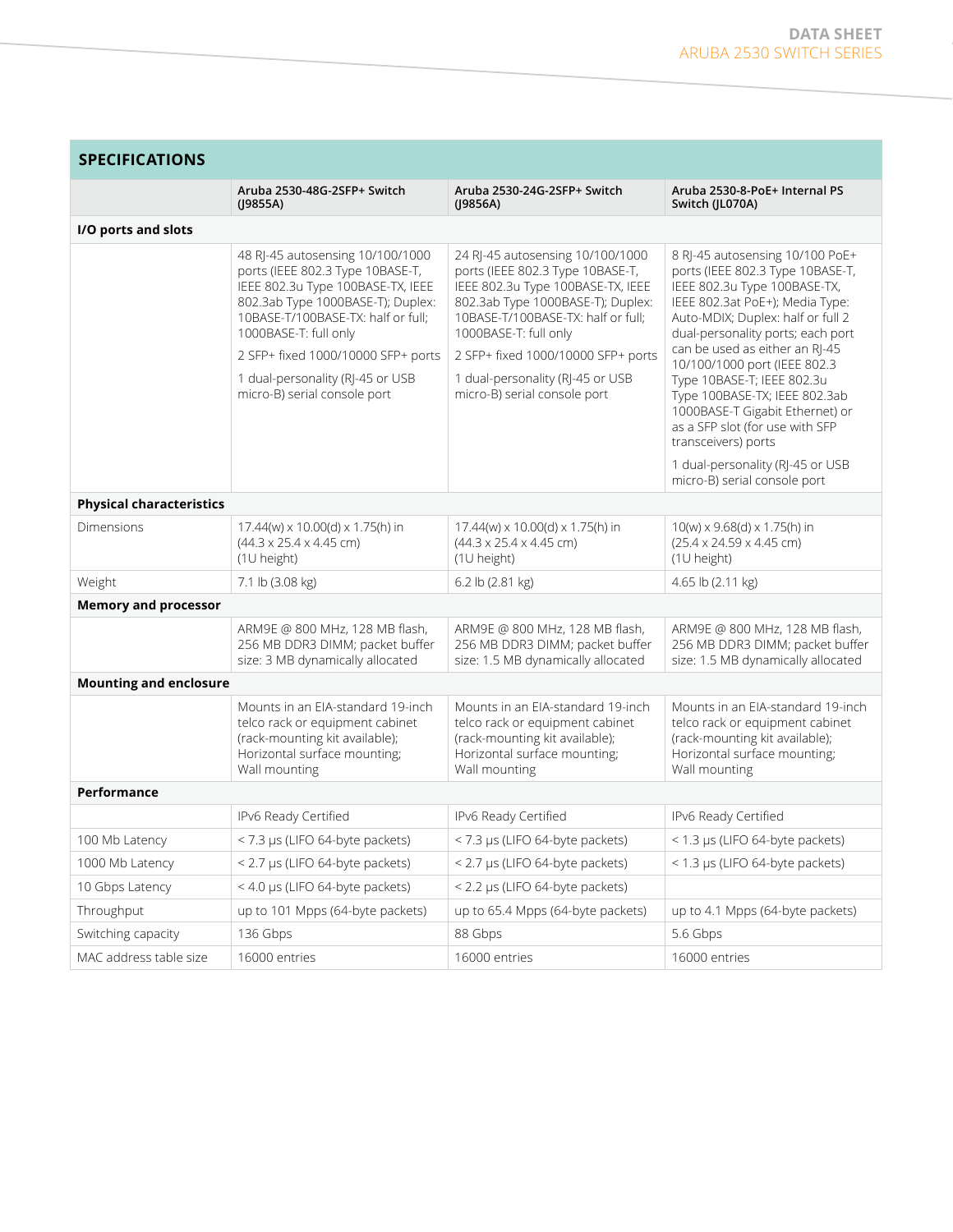| <b>SPECIFICATIONS</b>                     |                                                                                                                                                                                                                                                                                                                                                              |                                                                                                                                                                                                                                                                                                                                                              |                                                                                                                                                                                                                                                                                                                                                                                                                                    |
|-------------------------------------------|--------------------------------------------------------------------------------------------------------------------------------------------------------------------------------------------------------------------------------------------------------------------------------------------------------------------------------------------------------------|--------------------------------------------------------------------------------------------------------------------------------------------------------------------------------------------------------------------------------------------------------------------------------------------------------------------------------------------------------------|------------------------------------------------------------------------------------------------------------------------------------------------------------------------------------------------------------------------------------------------------------------------------------------------------------------------------------------------------------------------------------------------------------------------------------|
|                                           | Aruba 2530-48G-2SFP+ Switch<br>(19855A)                                                                                                                                                                                                                                                                                                                      | Aruba 2530-24G-2SFP+ Switch<br>(19856A)                                                                                                                                                                                                                                                                                                                      | Aruba 2530-8-PoE+ Internal PS<br>Switch (JL070A)                                                                                                                                                                                                                                                                                                                                                                                   |
| <b>Environment</b>                        |                                                                                                                                                                                                                                                                                                                                                              |                                                                                                                                                                                                                                                                                                                                                              |                                                                                                                                                                                                                                                                                                                                                                                                                                    |
| Operating temperature                     | 32°F to 113°F (0°C to 45°C)                                                                                                                                                                                                                                                                                                                                  | 32°F to 113°F (0°C to 45°C)                                                                                                                                                                                                                                                                                                                                  | 32°F to 113°F (0°C to 45°C)                                                                                                                                                                                                                                                                                                                                                                                                        |
| Operating relative<br>humidity            | 15% to 95% @ 104°F (40°C),<br>noncondensing                                                                                                                                                                                                                                                                                                                  | 15% to 95% @ 104°F (40°C),<br>noncondensing                                                                                                                                                                                                                                                                                                                  | 15% to 95% @ 104°F (40°C),<br>noncondensing                                                                                                                                                                                                                                                                                                                                                                                        |
| Nonoperating/Storage<br>temperature       | -40°F to 158°F (-40°C to 70°C)                                                                                                                                                                                                                                                                                                                               | -40°F to 158°F (-40°C to 70°C)                                                                                                                                                                                                                                                                                                                               | -40°F to 158°F (-40°C to 70°C)                                                                                                                                                                                                                                                                                                                                                                                                     |
| Nonoperating/Storage<br>relative humidity | 15% to 90% @ 149°F (65°C),<br>noncondensing                                                                                                                                                                                                                                                                                                                  | 15% to 90% @ 149°F (65°C),<br>noncondensing                                                                                                                                                                                                                                                                                                                  | 15% to 90% @ 149°F (65°C),<br>noncondensing                                                                                                                                                                                                                                                                                                                                                                                        |
| Altitude                                  | up to 10,000 ft (3 km)                                                                                                                                                                                                                                                                                                                                       | up to 10,000 ft (3 km)                                                                                                                                                                                                                                                                                                                                       | up to 10,000 ft (3 km)                                                                                                                                                                                                                                                                                                                                                                                                             |
| Acoustic                                  | Power: 32.2 dB, Pressure: 25.6 dB                                                                                                                                                                                                                                                                                                                            | Power: 29.4 dB, Pressure: 22.3 dB                                                                                                                                                                                                                                                                                                                            | Power: 0 dB, Pressure: 0 dB                                                                                                                                                                                                                                                                                                                                                                                                        |
| <b>Electrical characteristics</b>         |                                                                                                                                                                                                                                                                                                                                                              |                                                                                                                                                                                                                                                                                                                                                              |                                                                                                                                                                                                                                                                                                                                                                                                                                    |
| Frequency                                 | 50/60 Hz                                                                                                                                                                                                                                                                                                                                                     | 50/60 Hz                                                                                                                                                                                                                                                                                                                                                     | 50/60 Hz                                                                                                                                                                                                                                                                                                                                                                                                                           |
|                                           | Achieved Miercom Certified Green<br>Award                                                                                                                                                                                                                                                                                                                    |                                                                                                                                                                                                                                                                                                                                                              |                                                                                                                                                                                                                                                                                                                                                                                                                                    |
| Maximum heat dissipation                  | 189 BTU/hr (199.4 kJ/hr)                                                                                                                                                                                                                                                                                                                                     | 104 BTU/hr (109.72 kJ/hr)                                                                                                                                                                                                                                                                                                                                    | 29 BTU/hr (30.6 kJ/hr), (switch only:<br>29 BTU/hr; combined switch + max.<br>PoE devices: 239 BTU/hr)                                                                                                                                                                                                                                                                                                                             |
| AC voltage                                | 100 - 127/200 - 240 VAC                                                                                                                                                                                                                                                                                                                                      | 100 - 127/200 - 240 VAC                                                                                                                                                                                                                                                                                                                                      | 100 - 127/200 - 240 VAC                                                                                                                                                                                                                                                                                                                                                                                                            |
| Current                                   | 0.9/0.5 A                                                                                                                                                                                                                                                                                                                                                    | 0.7/0.5 A                                                                                                                                                                                                                                                                                                                                                    | 0.9/0.5 A                                                                                                                                                                                                                                                                                                                                                                                                                          |
| Maximum power rating                      | 55.1 W                                                                                                                                                                                                                                                                                                                                                       | 31 W                                                                                                                                                                                                                                                                                                                                                         | 70.2 W                                                                                                                                                                                                                                                                                                                                                                                                                             |
| Idle power                                | 33.3 W                                                                                                                                                                                                                                                                                                                                                       | 20.5 W                                                                                                                                                                                                                                                                                                                                                       | 5.3 W                                                                                                                                                                                                                                                                                                                                                                                                                              |
| PoE power                                 |                                                                                                                                                                                                                                                                                                                                                              |                                                                                                                                                                                                                                                                                                                                                              | 67 W PoE                                                                                                                                                                                                                                                                                                                                                                                                                           |
| Notes                                     | Idle power is the actual power<br>consumption of the device with no<br>ports connected. Maximum power<br>rating and maximum heat dissipa-<br>tion are the worst-case theoretical<br>maximum numbers provided for<br>planning the infrastructure with<br>fully loaded PoE (if equipped), 100%<br>traffic, all ports plugged in, and all<br>modules populated. | Idle power is the actual power<br>consumption of the device with no<br>ports connected. Maximum power<br>rating and maximum heat dissipa-<br>tion are the worst-case theoretical<br>maximum numbers provided for<br>planning the infrastructure with<br>fully loaded PoE (if equipped), 100%<br>traffic, all ports plugged in, and all<br>modules populated. | Idle power is the actual power<br>consumption of the device with no<br>ports connected. Maximum power<br>rating and maximum heat dissipa-<br>tion are the worst-case theoretical<br>maximum numbers provided for<br>planning the infrastructure with<br>fully loaded PoE (if equipped), 100%<br>traffic, all ports plugged in, and all<br>modules populated. PoE power is<br>the total power budget available to<br>all PoE ports. |
| <b>Safety</b>                             |                                                                                                                                                                                                                                                                                                                                                              |                                                                                                                                                                                                                                                                                                                                                              |                                                                                                                                                                                                                                                                                                                                                                                                                                    |
|                                           | UL 60950-1; CAN/CSA 22.2<br>No. 60950-1; EN 60825;<br>IEC 60950-1; EN 60950-1                                                                                                                                                                                                                                                                                | UL 60950-1; CAN/CSA 22.2<br>No. 60950-1; EN 60825;<br>IEC 60950-1; EN 60950-1                                                                                                                                                                                                                                                                                | UL 60950-1; CAN/CSA 22.2<br>No. 60950-1; EN 60825;<br>IEC 60950-1; EN 60950-1                                                                                                                                                                                                                                                                                                                                                      |
| <b>Emissions</b>                          |                                                                                                                                                                                                                                                                                                                                                              |                                                                                                                                                                                                                                                                                                                                                              |                                                                                                                                                                                                                                                                                                                                                                                                                                    |
|                                           | FCC Class A; EN 55022/CISPR-22<br>Class A; VCCI Class A                                                                                                                                                                                                                                                                                                      | FCC Class A; EN 55022/CISPR-22<br>Class A; VCCI Class A                                                                                                                                                                                                                                                                                                      | FCC Class A; EN 55022/CISPR-22<br>Class A; VCCI Class A                                                                                                                                                                                                                                                                                                                                                                            |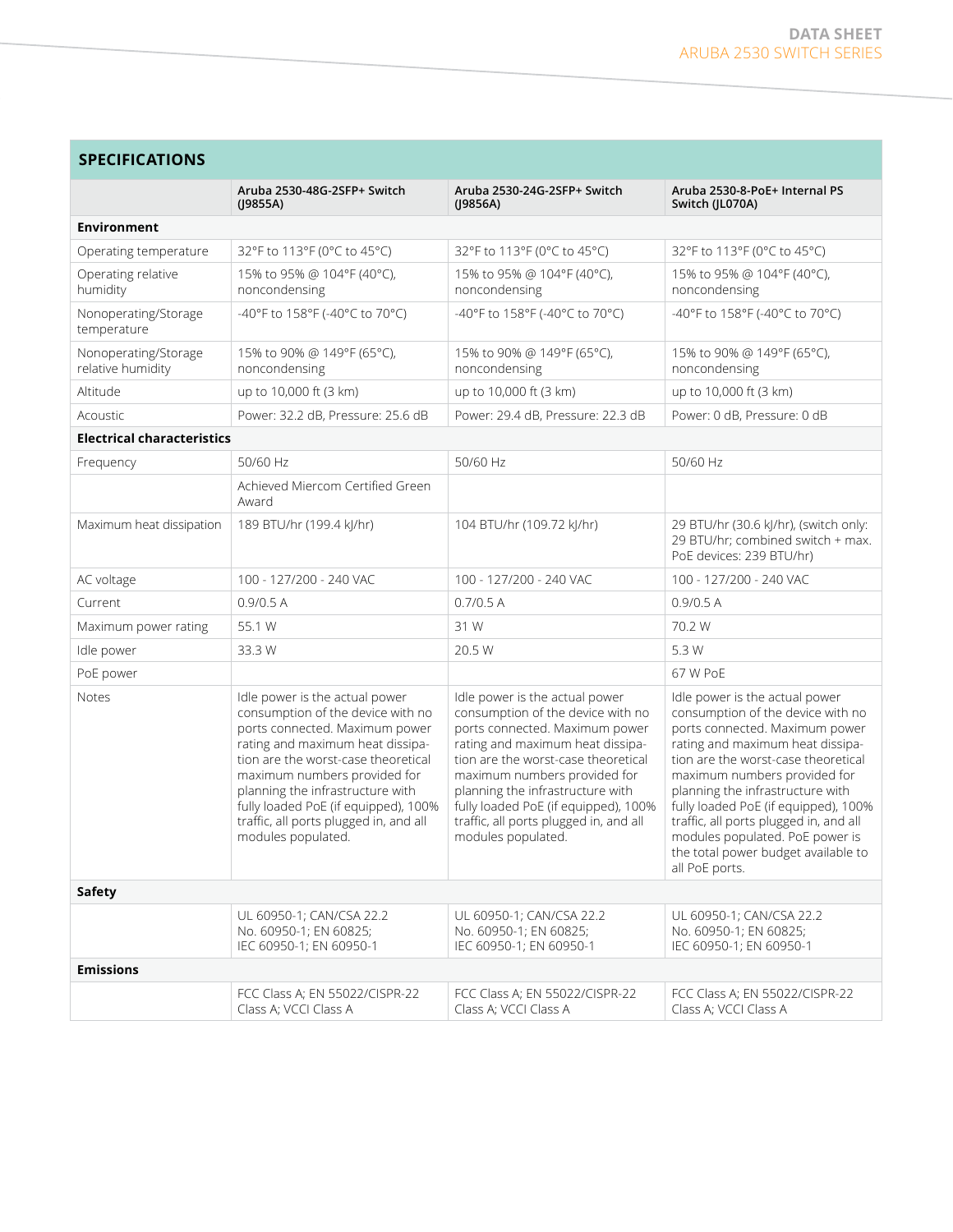| <b>SPECIFICATIONS</b>             |                                                                                                                                                                                                                                                                                                                                           |                                                                                                                                                                                                                                                                                                                                           |                                                                                                                                                                                                                                                                                                              |  |
|-----------------------------------|-------------------------------------------------------------------------------------------------------------------------------------------------------------------------------------------------------------------------------------------------------------------------------------------------------------------------------------------|-------------------------------------------------------------------------------------------------------------------------------------------------------------------------------------------------------------------------------------------------------------------------------------------------------------------------------------------|--------------------------------------------------------------------------------------------------------------------------------------------------------------------------------------------------------------------------------------------------------------------------------------------------------------|--|
|                                   | Aruba 2530-48G-2SFP+ Switch<br>(J9855A)                                                                                                                                                                                                                                                                                                   | Aruba 2530-24G-2SFP+ Switch<br>(19856A)                                                                                                                                                                                                                                                                                                   | Aruba 2530-8-PoE+ Internal PS<br>Switch (JL070A)                                                                                                                                                                                                                                                             |  |
| <b>Immunity</b>                   |                                                                                                                                                                                                                                                                                                                                           |                                                                                                                                                                                                                                                                                                                                           |                                                                                                                                                                                                                                                                                                              |  |
| Generic                           | EN 55024, CISPR 24                                                                                                                                                                                                                                                                                                                        | EN 55024, CISPR 24                                                                                                                                                                                                                                                                                                                        | EN 55024, CISPR 24                                                                                                                                                                                                                                                                                           |  |
| EN                                | EN 55024, CISPR 24                                                                                                                                                                                                                                                                                                                        | EN 55024, CISPR 24                                                                                                                                                                                                                                                                                                                        | EN 55024, CISPR 24                                                                                                                                                                                                                                                                                           |  |
| <b>ESD</b>                        | IEC 61000-4-2                                                                                                                                                                                                                                                                                                                             | IEC 61000-4-2                                                                                                                                                                                                                                                                                                                             | IEC 61000-4-2                                                                                                                                                                                                                                                                                                |  |
| Radiated                          | IEC 61000-4-3                                                                                                                                                                                                                                                                                                                             | IEC 61000-4-3                                                                                                                                                                                                                                                                                                                             | IEC 61000-4-3                                                                                                                                                                                                                                                                                                |  |
| EFT/Burst                         | IEC 61000-4-4                                                                                                                                                                                                                                                                                                                             | IEC 61000-4-4                                                                                                                                                                                                                                                                                                                             | IEC 61000-4-4                                                                                                                                                                                                                                                                                                |  |
| Surge                             | IEC 61000-4-5                                                                                                                                                                                                                                                                                                                             | IEC 61000-4-5                                                                                                                                                                                                                                                                                                                             | IEC 61000-4-5                                                                                                                                                                                                                                                                                                |  |
| Conducted                         | IEC 61000-4-6                                                                                                                                                                                                                                                                                                                             | IEC 61000-4-6                                                                                                                                                                                                                                                                                                                             | IEC 61000-4-6                                                                                                                                                                                                                                                                                                |  |
| Power frequency<br>magnetic field | IEC 61000-4-8                                                                                                                                                                                                                                                                                                                             | IEC 61000-4-8                                                                                                                                                                                                                                                                                                                             | IEC 61000-4-8                                                                                                                                                                                                                                                                                                |  |
| Voltage dips and<br>interruptions | IEC 61000-4-11                                                                                                                                                                                                                                                                                                                            | IEC 61000-4-11                                                                                                                                                                                                                                                                                                                            | IEC 61000-4-11                                                                                                                                                                                                                                                                                               |  |
| Harmonics                         | EN 61000-3-2, IEC 61000-3-2                                                                                                                                                                                                                                                                                                               | EN 61000-3-2, IEC 61000-3-2                                                                                                                                                                                                                                                                                                               | EN 61000-3-2, IEC 61000-3-2                                                                                                                                                                                                                                                                                  |  |
| Flicker                           | EN 61000-3-3, IEC 61000-3-3                                                                                                                                                                                                                                                                                                               | EN 61000-3-3, IEC 61000-3-3                                                                                                                                                                                                                                                                                                               | EN 61000-3-3, IEC 61000-3-3                                                                                                                                                                                                                                                                                  |  |
| Management                        |                                                                                                                                                                                                                                                                                                                                           |                                                                                                                                                                                                                                                                                                                                           |                                                                                                                                                                                                                                                                                                              |  |
|                                   | IMC-Intelligent Management<br>Center; command-line interface;<br>Web browser; configuration menu;<br>out-of-band management (serial<br>RS-232C or Micro USB); IEEE 802.3<br>Ethernet MIB; Repeater MIB;<br>Ethernet Interface MIB AirWave<br>Network Management                                                                           | IMC-Intelligent Management<br>Center; command-line interface;<br>Web browser; configuration menu;<br>out-of-band management (serial<br>RS-232C or Micro USB); IEEE 802.3<br>Ethernet MIB; Repeater MIB;<br>Ethernet Interface MIB AirWave<br>Network Management                                                                           | IMC-Intelligent Management<br>Center; command-line interface;<br>Web browser; configuration menu;<br>out-of-band management (serial<br>RS-232C or Micro USB); IEEE 802.3<br>Ethernet MIB; Repeater MIB;<br>Ethernet Interface MIB AirWave<br>Network Management                                              |  |
| <b>Notes</b>                      |                                                                                                                                                                                                                                                                                                                                           |                                                                                                                                                                                                                                                                                                                                           |                                                                                                                                                                                                                                                                                                              |  |
|                                   | IEEE 802.3az applies to Gigabit<br>models only; IEEE 802.3at and IEEE<br>802.3af apply to PoE+ models only.<br>SFPs with revision "B" or later (e.g.,<br>J4858B, J4859C) are required with<br>this product. This product supports<br>only 1 Gigabit SFP & 10 Gigabit<br>SFP+ transceivers, as well as 10<br>Gigabit Direct Attach Cables. | IEEE 802.3az applies to Gigabit<br>models only; IEEE 802.3at and IEEE<br>802.3af apply to PoE+ models only.<br>SFPs with revision "B" or later (e.g.,<br>J4858B, J4859C) are required with<br>this product. This product supports<br>only 1 Gigabit SFP & 10 Gigabit<br>SFP+ transceivers, as well as 10<br>Gigabit Direct Attach Cables. | IEEE 802.3az applies to Gigabit<br>models only; IEEE 802.3at and IEEE<br>802.3af apply to PoE+ models only.<br>When using SFPs with this product,<br>SFPs with revision "B" or later<br>(product number ends with the<br>letter "B" or later, e.g., J4858B,<br>J4859C) are required.                         |  |
| <b>Services</b>                   |                                                                                                                                                                                                                                                                                                                                           |                                                                                                                                                                                                                                                                                                                                           |                                                                                                                                                                                                                                                                                                              |  |
|                                   | Refer to the Hewlett Packard<br>Enterprise website at<br>www.hpe.com/networking/services<br>for details on the service-level<br>descriptions and product numbers.<br>For details about services and<br>response times in your area, please<br>contact your local Hewlett Packard<br>Enterprise sales office.                              | Refer to the Hewlett Packard<br>Enterprise website at<br>www.hpe.com/networking/services<br>for details on the service-level<br>descriptions and product numbers.<br>For details about services and<br>response times in your area, please<br>contact your local Hewlett Packard<br>Enterprise sales office.                              | Refer to the Hewlett Packard<br>Enterprise website at<br>www.hpe.com/networking/services<br>for details on the service-level<br>descriptions and product numbers.<br>For details about services and<br>response times in your area, please<br>contact your local Hewlett Packard<br>Enterprise sales office. |  |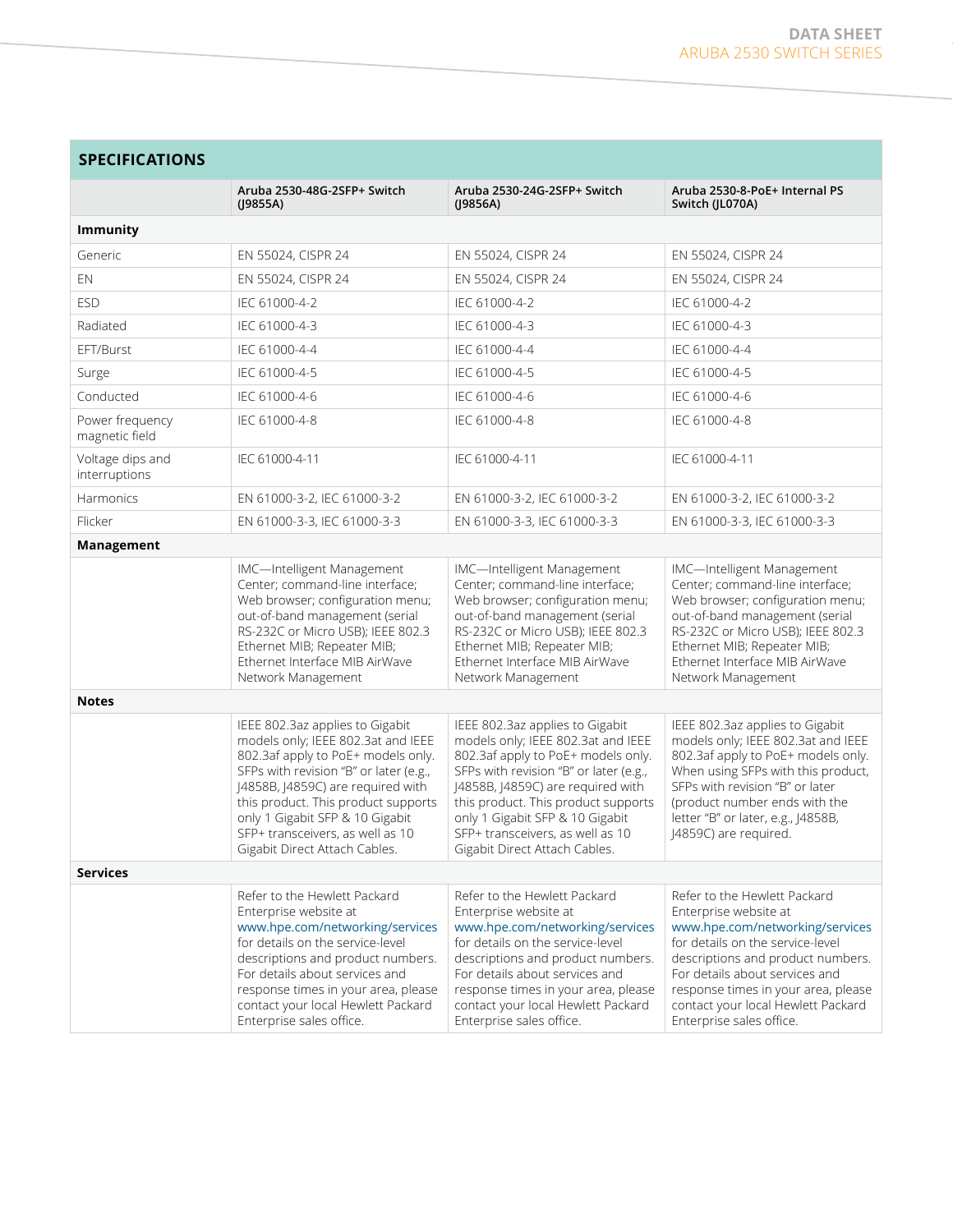# **STANDARDS AND PROTOCOLS (APPLIES TO ALL PRODUCTS IN SERIES)**

#### **Denial of service protection**

• Network DoS Filter

#### **Device management**

- RFC 1591 DNS (client)
- SSHv1/SSHv2 Secure Shell
- RFC 2576 (Coexistence between SNMP V1, V2, V3)
- RFC 2579 (SMIv2 Text Conventions)
- RFC 2580 (SMIv2 Conformance)
- RFC 3416 (SNMP Protocol Operations v2)
- RFC 3417 (SNMP Transport Mappings)

#### **General protocols**

- IEEE 802.1D MAC Bridges
- IEEE 802.1p Priority
- IEEE 802.1Q VLANs
- IEEE 802.1s Multiple Spanning Trees
- IEEE 802.1w Rapid Reconfiguration of Spanning Tree
- IEEE 802.3 Type 10BASE-T
- IEEE 802.3ab 1000BASE-T
- IEEE 802.3ad Link Aggregation Control Protocol (LACP)
- IEEE 802.3af Power over Ethernet
- IEEE 802.3at Power over Ethernet Plus
- IEEE 802.3az Energy Efficient Ethernet
- IEEE 802.3x Flow Control
- RFC 768 UDP
- RFC 783 TFTP Protocol (revision 2)
- RFC 792 ICMP
- RFC 793 TCP
- RFC 826 ARP
- RFC 854 TELNET
- RFC 868 Time Protocol
- RFC 951 BOOTP
- RFC 1350 TFTP Protocol (revision 2)
- RFC 1542 BOOTP Extensions
- RFC 1918 Address Allocation for Private Internet
- RFC 2030 Simple Network Time Protocol (SNTP) v4
- RFC 2131 DHCP
- RFC 3411 An Architecture for Describing Simple Network Management Protocol (SNMP) Management Frameworks
- RFC 3412 Message Processing and Dispatching for the Simple Network Management Protocol (SNMP)
- RFC 3413 Simple Network Management Protocol (SNMP) Applications
- RFC 3414 User-based Security Model (USM) for version 3 of the Simple Network Management Protocol (SNMPv3)
- RFC 3415 View-based Access Control Model (VACM) for the Simple Network Management Protocol (SNMP)
- RFC 3575 IANA Considerations for RADIUS
- RFC 5905 NTP Client

#### **IP multicast**

• RFC 3376 IGMPv3

#### **IPv6**

- RFC 1981 IPv6 Path MTU Discovery
- RFC 2460 IPv6 Specification
- RFC 2464 Transmission of IPv6 over Ethernet Networks
- RFC 2925 Remote Operations MIB (Ping only)
- RFC 3315 DHCPv6 (client only)
- RFC 3484 Default Address Selection for IPv6
- RFC 3513 IPv6 Addressing Architecture
- RFC 3596 DNS Extension for IPv6
- RFC 3810 Multicast Listener Discovery Version 2 (MLDv2) for IPv6
- RFC 4022 MIB for TCP
- RFC 4113 MIB for UDP
- RFC 4251 SSHv6 Architecture
- RFC 4252 SSHv6 Authentication
- RFC 4252 SSHv6 Transport Layer
- RFC 4254 SSHv6 Connection
- RFC 4291 IP Version 6 Addressing Architecture
- RFC 4293 MIB for IP
- RFC 4419 Key Exchange for SSH
- RFC 4443 ICMPv6
- RFC 4861 IPv6 Neighbor Discovery
- RFC 4862 IPv6 Stateless Address Auto-configuration
- RFC 5095 Deprecation of Type 0 Routing Headers in IPv6

#### **MIBs**

- RFC 1155 Structure and Identification of Management Information for TCP/IP Internets
- RFC 1212 Concise MIB Definitions
- RFC 1213 MIB II
- RFC 1493 Bridge MIB
- RFC 2021 RMONv2 MIB
- RFC 2578 Structure of Management Information Version 2 (SMIv2)
- RFC 2579 Textual Conventions for SMIv2
- RFC 2613 SMON MIB
- RFC 2618 RADIUS Client MIB
- RFC 2620 RADIUS Accounting Client MIB
- RFC 2665 Ethernet-Like-MIB 2
- RFC 2668 802.3 MAU MIB
- RFC 2674 802.1p and IEEE 802.1Q Bridge MIB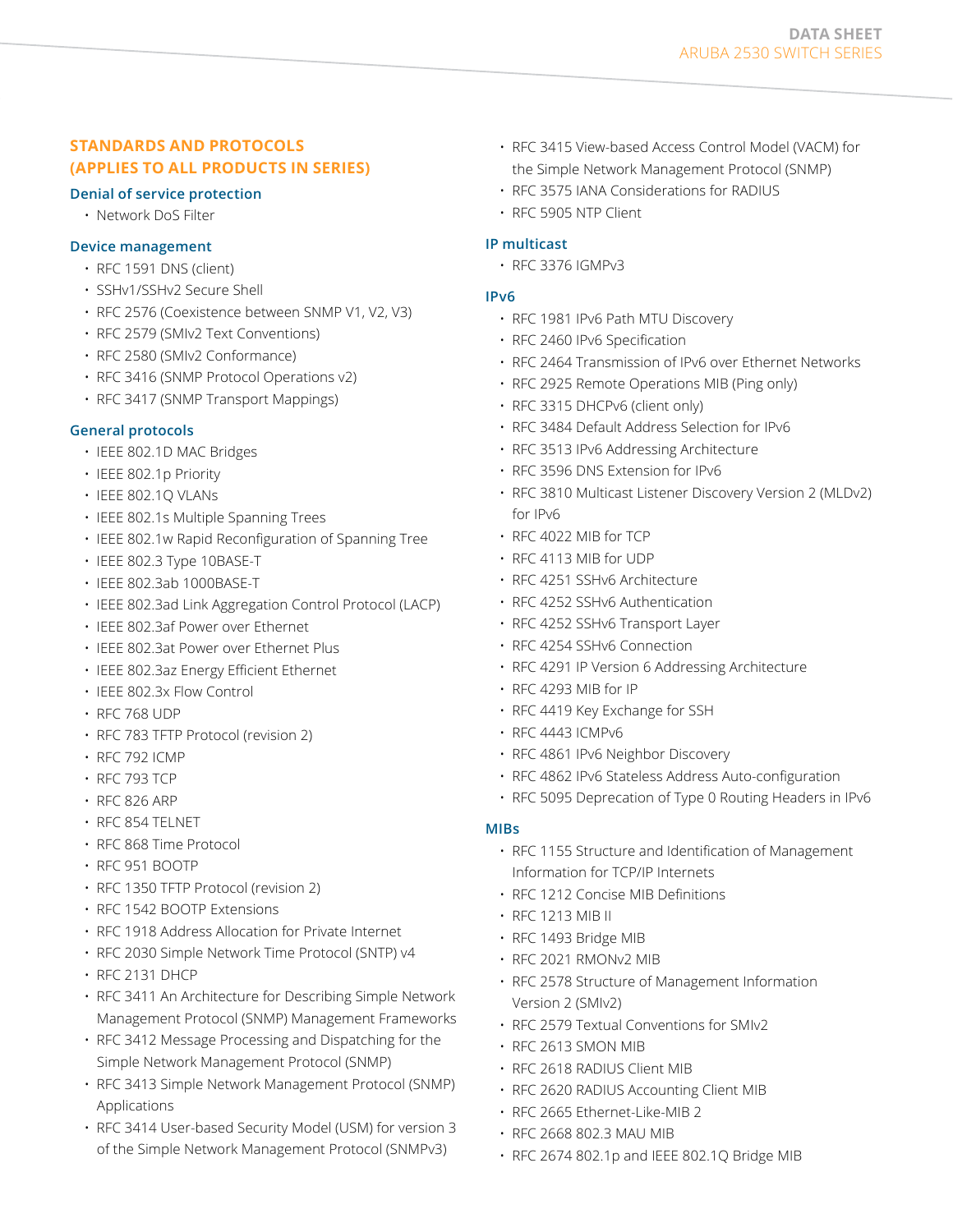- RFC 2737 Entity MIB (Version 2)
- RFC 2863 The Interfaces Group MIB
- RFC 4836 Managed Objects for 802.3 Medium Attachment Units (MAU)

#### **Network management**

- IEEE 802.1AB Link Layer Discovery Protocol (LLDP)
- RFC 1098 A Simple Network Management Protocol (SNMP)
- RFC 1155 Structure of Management Information
- RFC 2819 Four groups of RMON: 1 (statistics), 2 (history) 3 (alarm) and 9 (events)
- RFC 3411 SNMP Management Frameworks
- RFC 3412 Message Processing and Dispatching for the Simple Network Management Protocol (SNMP)
- RFC 3413 Simple Network Management Protocol (SNMP) Applications
- RFC 3414 User-based Security Model (USM) for version 3 of the Simple Network Management Protocol (SNMPv3)
- RFC 3415 View-based Access Control Model (VACM) for the Simple Network Management Protocol (SNMP)
- RFC 3418 Management Information Base (MIB) for the Simple Network Management Protocol (SNMP)
- RFC 5424 Syslog Protocol
- ANSI/TIA-1057 LLDP Media Endpoint Discovery (LLDP-MED)
- SNMPv1/v2c/v3

#### **QoS/CoS**

- RFC 2474 DiffServ precedence, with 4 queues per port
- RFC 2475 DiffServ Architecture
- RFC 2597 DiffServ Assured Forwarding (AF)
- RFC 2598 DiffServ Expedited Forwarding (EF)

#### **Security**

- IEEE 802.1X Port Based Network Access Control
- RFC 1492 TACACS+
- RFC 2138 RADIUS Authentication
- RFC 2866 RADIUS Accounting
- Secure Sockets Layer (SSL)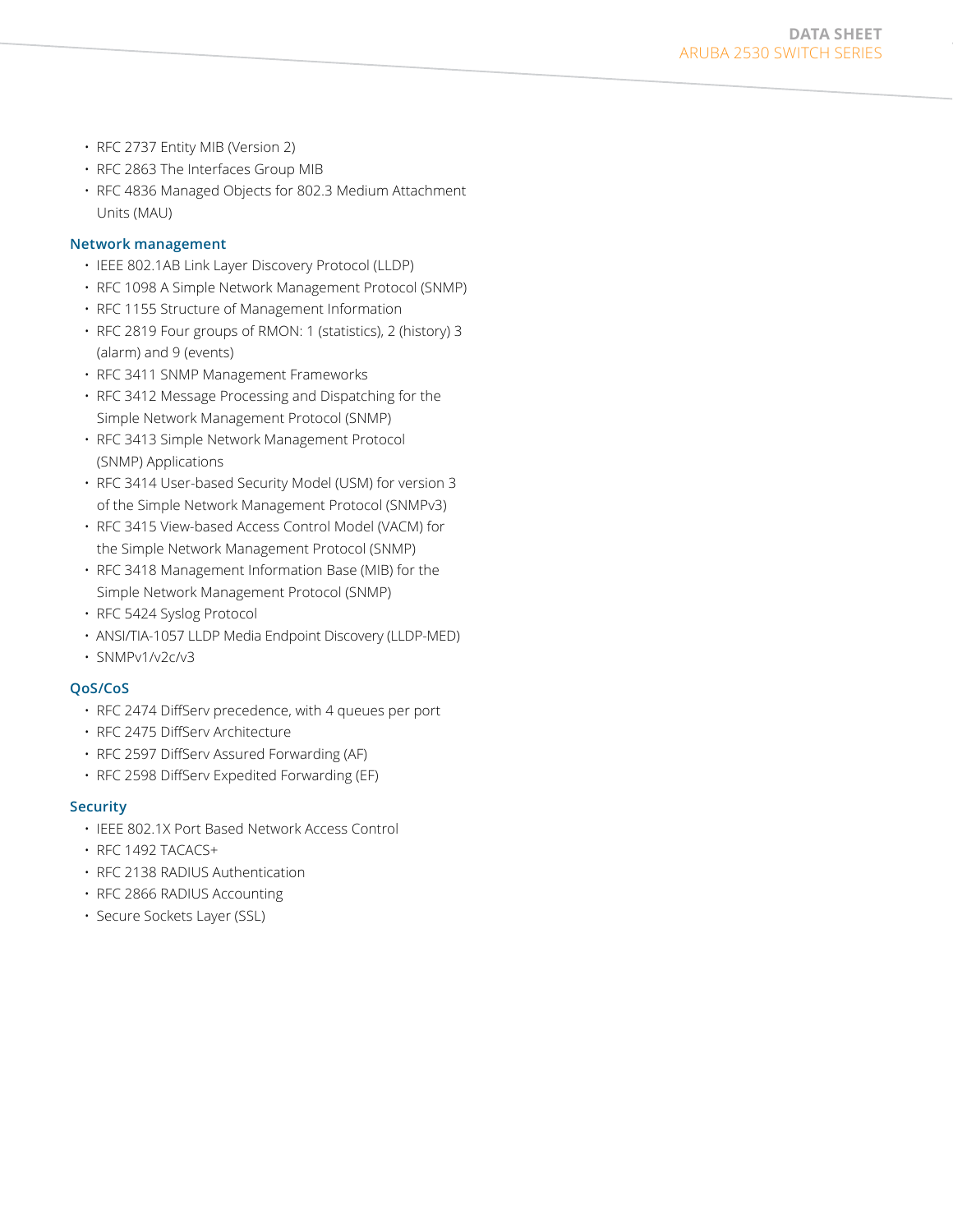# **ARUBA 2530 SWITCH SERIES ACCESSORIES**

#### **Transceivers**

- HPE X111 100M SFP LC FX Transceiver (J9054C)
- HPE X121 1G SFP LC SX Transceiver (J4858C)
- HPE X121 1G SFP LC LX Transceiver (J4859C)
- HPE X121 1G SFP LC LH Transceiver (J4860C)
- HPE X122 1G SFP LC BX-D Transceiver (J9142B)
- HPE X122 1G SFP LC BX-U Transceiver (J9143B)
- HPE X121 1G SFP RJ45 T Transceiver (J8177C)

#### **Mounting Kit**

• HPE X410 1U Universal 4-post Rack Mounting Kit (J9583A)

# **Aruba 2530-8-PoE+ Internal PS Switch (JL070A)**

• HPE X510 1U Cable Guard (19700A)

#### **Aruba 2530-8G-PoE+ Switch (J9774A)**

- Aruba 2530 8-port Switch Power Adapter Shelf (J9820A)
- Aruba X510 1U Cable Guard (J9700A)

#### **Aruba 2530-8-PoE+ Switch (J9780A)**

- Aruba 2530 8-port Switch Power Adapter Shelf (J9820A)
- Aruba X510 1U Cable Guard (J9700A)

## **Aruba 2530-8G Switch (J9777A)**

- Aruba 2530 8-port Switch Power Adapter Shelf (J9820A)
- Aruba X510 1U Cable Guard (J9700A)

#### **Aruba 2530-8 Switch (J9783A)**

- Aruba 2530 8-port Switch Power Adapter Shelf (J9820A)
- HPE X510 1U Cable Guard (19700A)

#### **Aruba 2530-48G-PoE+-2SFP+ Switch (J9853A)**

- HPE X132 10G SFP+ LC SR Transceiver (J9150A)
- HPE X132 10G SFP+ LC LR Transceiver (J9151A)
- HPE X132 10G SFP+ LC LRM Transceiver (J9152A)
- HPE X132 10G SFP+ LC ER Transceiver (J9153A)
- HPE X242 10G SFP+ to SFP+ 1m Direct Attach Copper Cable (J9281B)
- HPE X242 10G SFP+ to SFP+ 3m Direct Attach Copper Cable (J9283B)
- HPE X242 10G SFP+ to SFP+ 7m Direct Attach Copper Cable (J9285B)
- HPE X244 10G XFP to SFP+ 1m Direct Attach Copper Cable (J9300A)
- HPE X244 10G XFP to SFP+ 3m Direct Attach Copper Cable (J9301A)
- HPE X244 10G XFP to SFP+ 5m Direct Attach Copper Cable (J9302A)

# **Aruba 2530-24G-PoE+-2SFP+ Switch (J9854A)**

- HPE X132 10G SFP+ LC SR Transceiver (J9150A)
- HPE X132 10G SFP+ LC LR Transceiver (J9151A)
- HPE X132 10G SFP+ LC LRM Transceiver (J9152A)
- HPE X132 10G SFP+ LC ER Transceiver (J9153A)
- HPE X242 10G SFP+ to SFP+ 1m Direct Attach Copper Cable (J9281B)
- HPE X242 10G SFP+ to SFP+ 3m Direct Attach Copper Cable (J9283B)
- HPE X242 10G SFP+ to SFP+ 7m Direct Attach Copper Cable (J9285B)
- HPE X244 10G XFP to SFP+ 1m Direct Attach Copper Cable (J9300A)
- HPE X244 10G XFP to SFP+ 3m Direct Attach Copper Cable (J9301A)
- HPE X244 10G XFP to SFP+ 5m Direct Attach Copper Cable (J9302A)

# **Aruba 2530-48G-2SFP+ Switch (J9855A)**

- HPE X132 10G SFP+ LC SR Transceiver (J9150A)
- HPE X132 10G SFP+ LC LR Transceiver (J9151A)
- HPE X132 10G SFP+ LC LRM Transceiver (19152A)
- HPE X132 10G SFP+ LC ER Transceiver (J9153A)
- HPE X242 10G SFP+ to SFP+ 1m Direct Attach Copper Cable (J9281B)
- HPE X242 10G SFP+ to SFP+ 3m Direct Attach Copper Cable (J9283B)
- HPE X242 10G SFP+ to SFP+ 7m Direct Attach Copper Cable (J9285B)
- HPE X244 10G XFP to SFP+ 1m Direct Attach Copper Cable (J9300A)
- HPE X244 10G XFP to SFP+ 3m Direct Attach Copper Cable (J9301A)
- HPE X244 10G XFP to SFP+ 5m Direct Attach Copper Cable (J9302A)